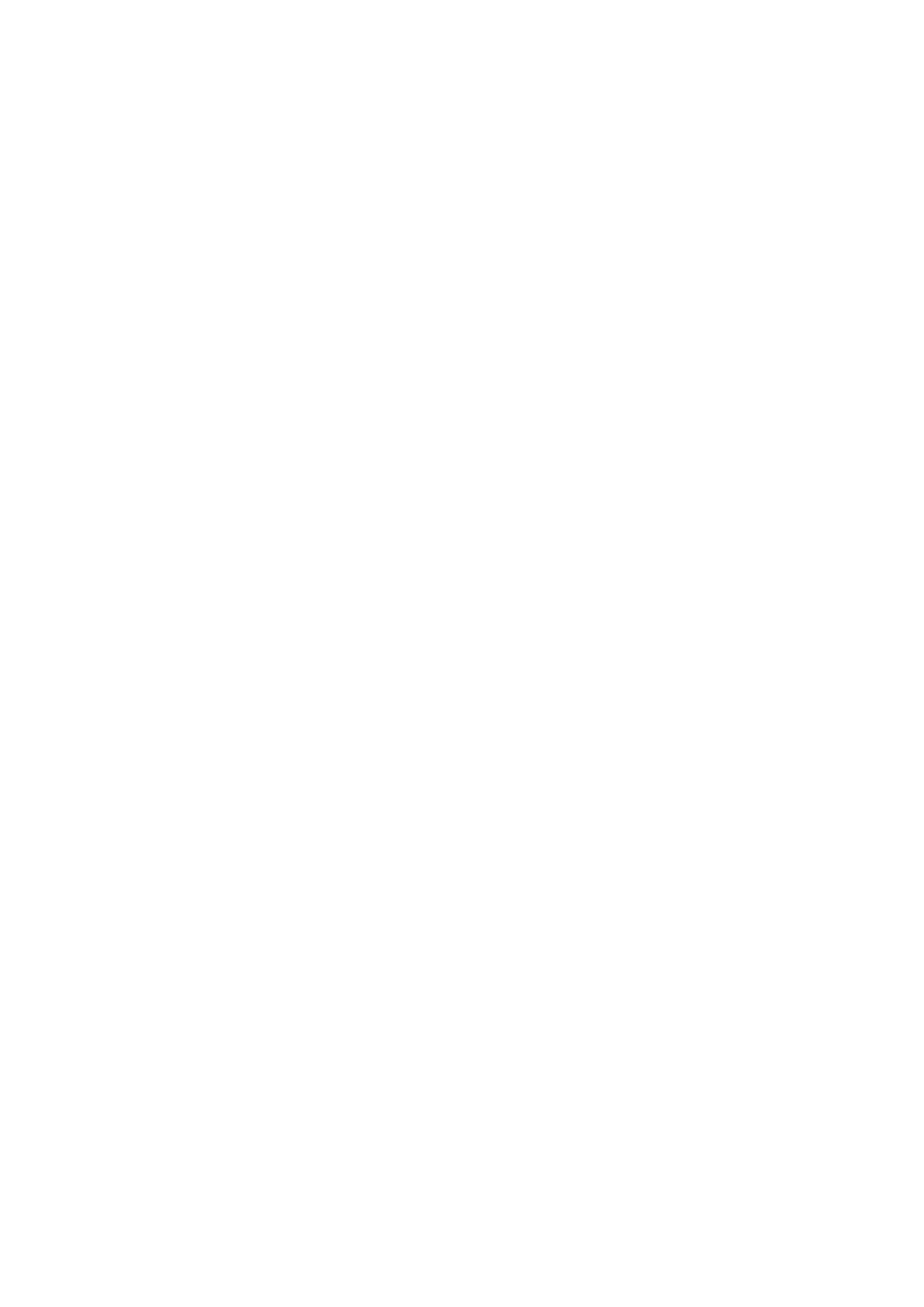

#### **Crown copyright ©**

This work is licensed under the [Creative Commons Attribution 3.0 New Zealand](http://creativecommons.org/licenses/by/3.0/nz/deed.en) licence. You are free to copy, distribute, and adapt the work, as long as you attribute the work to Statistics NZ and abide by the other licence terms. Please note you may not use any departmental or governmental emblem, logo, or coat of arms in any way that infringes any provision of the [Flags, Emblems, and Names](http://www.legislation.govt.nz/act/public/1981/0047/latest/DLM51358.html)  [Protection Act 1981.](http://www.legislation.govt.nz/act/public/1981/0047/latest/DLM51358.html) Use the wording 'Statistics New Zealand' in your attribution, not the Statistics NZ logo.

#### **Liability**

The opinions, findings, recommendations, and conclusions expressed in this paper are those of the authors. They do not represent those of Statistics New Zealand, which takes no responsibility for any omissions or errors in the information in this paper.

#### **Citation**

de Haan, J & Krsinich F (2012, July). *The treatment of new and disappearing items in rolling year GEKS price indexes: evidence from New Zealand scanner data.* Paper presented at the New Zealand Association of Economists Conference, Palmerston North, New Zealand.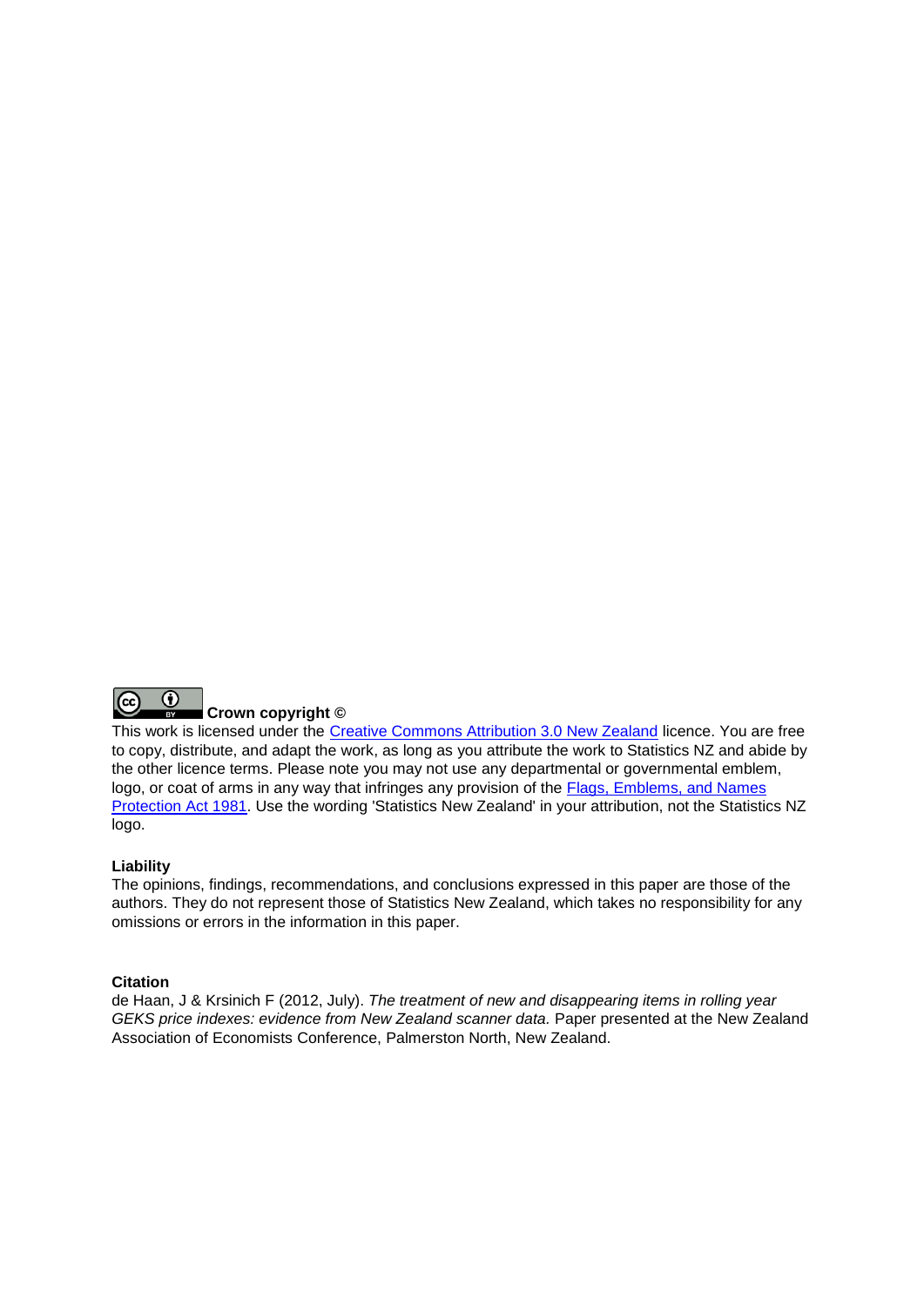## **Abstract**

The recently developed rolling year GEKS (Gini, 1931; Eltetö and Köves; 1964; Szulc, 1964) procedure makes maximum use of all matches in the data in order to construct price indexes that are (approximately) free from chain drift. A potential weakness is that unmatched items are ignored.

In this paper we use imputation Törnqvist price indexes as inputs into the rolling year GEKS procedure. These indexes account for quality changes by imputing the 'missing prices' associated with new and disappearing items. Three imputation methods are discussed. The first method makes explicit imputations using a hedonic regression model which is estimated for each time period. The other two methods make implicit imputations; they are based on time-dummy hedonic and time-product dummy regression models and are estimated on pooled data.

We present empirical evidence for New Zealand from scanner data on eight products and find that imputations can make a substantial difference. The choice of imputation method also matters.

## **Introduction**

1

#### **Advantages of using scanner data for calculating CPI**

Barcode scanning data, or scanner data for short, contain information on the prices and quantities sold of all individual items. One obvious advantage of using scanner data for compiling the Consumer Price Index (CPI) is that price indexes can cover product categories completely rather than being based on a small sample of items as is usual practice. Another advantage of using this real time expenditure data is that the construction of superlative indexes, such as Fisher or Törngvist indexes, is now feasible. $2$  Superlative indexes treat both time periods in a symmetric fashion and have attractive properties, like taking into account the consumers' substitution behavior. Most statistical agencies still rely today on fixed-weight, 'Laspeyres-type' indexes to compile the CPI.

#### **The problem of item attrition**

Scanner data typically show substantial item attrition; many new items appear and many 'old' items disappear. This makes it difficult if not impossible to construct price indexes using the standard approach where the prices of a more or less fixed set of items are tracked over time. Chain linking period-on-period price movements seems an obvious solution, but that can lead to a drifting time series under certain circumstances. Ivancic, Diewert and Fox (2011) resolved the problem of chain drift by adapting a well-known method from comparing prices across countries to comparing prices across time. Their rolling-year (RY) GEKS (Gini, 1931; Eltetö and Köves; 1964; Szulc, 1964) approach makes optimal use of the matches in the data and yields price indexes that are approximately free from chain drift.

 $2$  Statistics Netherlands has been using scanner data for supermarkets in the CPI since 2004. In 2010, a new computation method was introduced and the coverage was expanded to include more supermarket chains. However, the new Dutch method does not make use of weighting information at the individual item level. Van der Grient and de Haan (2011) describe the method and explain the choice for using an unweighted index number formula at the elementary aggregation level.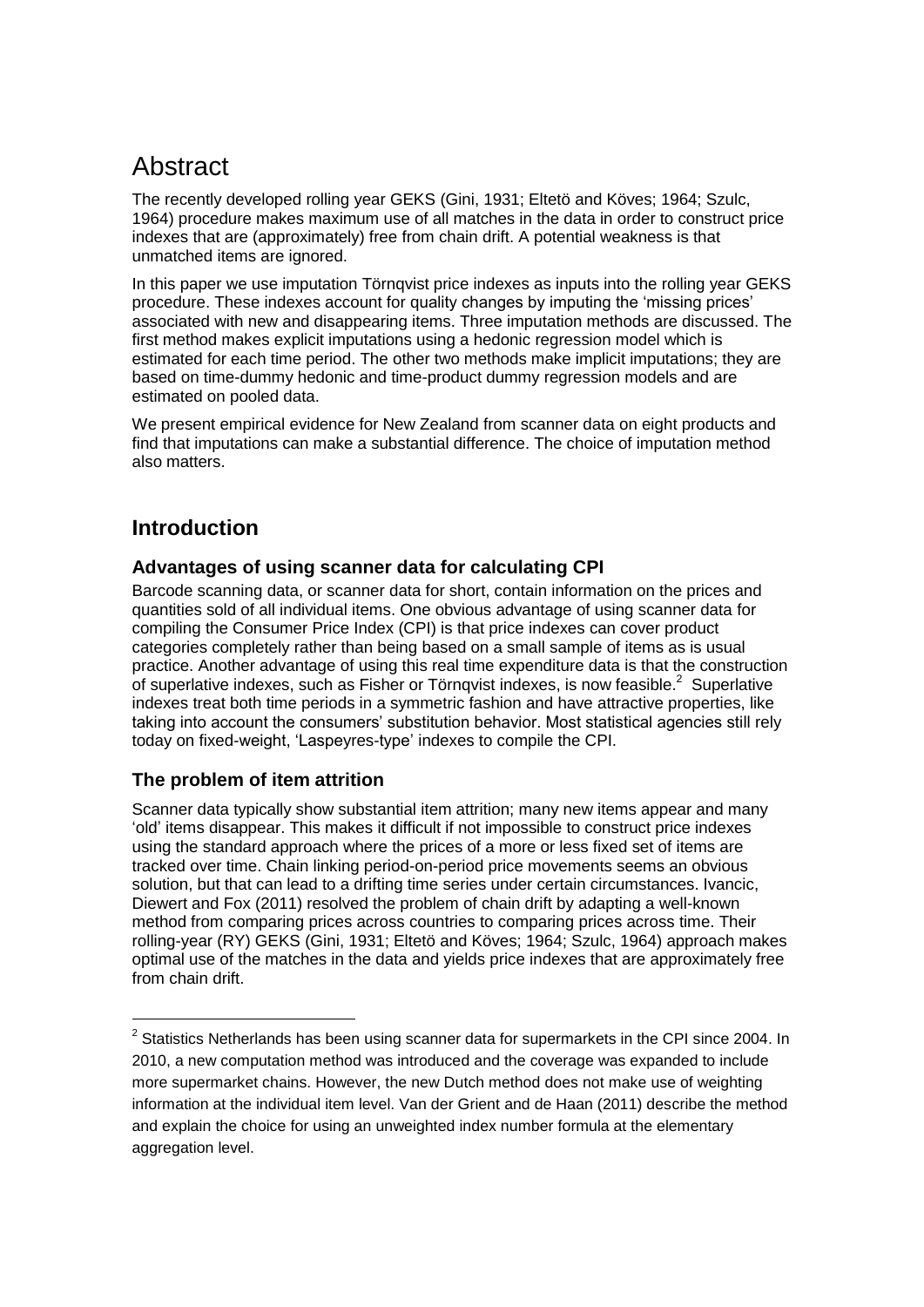### **Purpose of this paper**

The purpose of this paper is to show how quality-adjusted RYGEKS price indexes can be estimated.

A potential weakness of matched-item approaches, including RYGEKS, is that the price effects of new and disappearing items are neglected. High-tech products, such as consumer electronics, usually experience rapid quality changes; new items are often of higher quality than existing ones. It is well established in the literature that adjusting for quality change is an essential part of price measurement (eg refer ILO et al., 2004). Quality-adjusted RYGEKS price indexes provide us with a benchmark measure that can be used to assess the performance of easier-to-construct quality-adjusted price indexes.

### **The RYGEKS procedure**

The RYGEKS procedure is based on combining 'bilateral' superlative indexes, which compare two time periods, with different base periods. In the original setup, the bilateral indexes only take account of the matched items, ie those that are available in both periods compared. Quality mix changes can occur within the set of matched items. For example, overall quality will improve when consumers increasingly purchase higher-quality items. Changes in the quality mix of a matched set do not need special attention here, however; they will be handled appropriately using matched-item superlative indexes.

The issue at stake is how to account for quality changes associated with new and disappearing items. We do this by estimating bilateral imputation price indexes, which serve as inputs into the RYGEKS procedure. Imputation indexes adjust for quality changes by imputing the unobservable or 'missing' prices to construct price relatives for the new and disappearing items.

#### **How this paper is structured**

Section 2 outlines the RYGEKS procedure. Sections 3 to 5 discuss three regression-based bilateral imputation Törnqvist indexes.

The method described in section 3 makes explicit imputations using a hedonic regression model which is estimated on cross-section data for each period. The two other methods are based on making implicit imputations.

In section 4 we discuss a result derived by de Haan (2004) regarding how an imputation Törnqvist price index is defined. A non-hedonic variant of the bilateral time-dummy model is presented in section 5.

In section 6 we summarize the discussion by listing the steps to be followed for estimating Imputation Törnqvist (IT) RYGEKS indexes and point to a few additional issues. Section 7 then presents empirical evidence for New Zealand using scanner data on eight products from the category of consumer electronics. We also compare our ITRYGEKS indexes with simpler quality-adjusted price indexes that do not employ the GEKS procedure, in particular rolling year versions of the standard multi-period time-dummy hedonic approach and the multi-period time-product dummy approach.

Section 8 concludes the paper.

## **1. The rolling window GEKS method**

Suppose that we know the prices  $p_i^t$  and expenditure shares *t*  $s_i^t$  for all items i belonging to a product category U in all time periods  $t=0,...,T$  . For the moment, we assume that there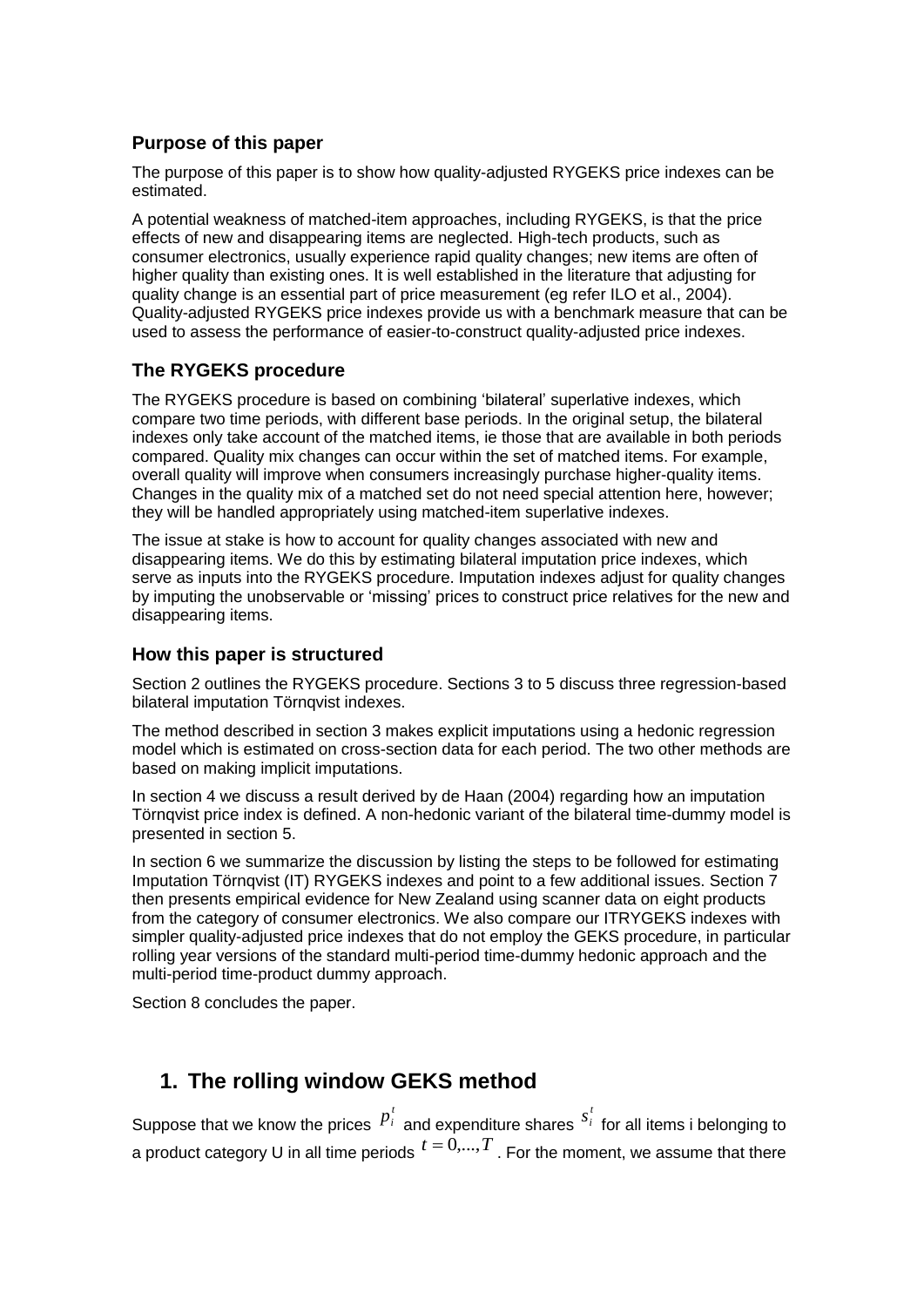are no new or disappearing items so that U is fixed over time. The Törnqvist price index going from the starting period 0 to period t (>0) is defined as

$$
P_T^{0t} = \prod_{i \in U} \left( \frac{p_i^t}{p_i^0} \right)^{\frac{s_i^0 + s_i^t}{2}}; \quad t = 1, ..., T
$$
 (1)

This index compares the prices in each period t (>0) directly with those in the starting or base period 0. The Törnqvist index is superlative and has useful properties, from both the economic and axiomatic approaches to index number theory. $3$  However, the index series defined by (1) is not transitive; the results of the price comparisons between two periods depend on the choice of base period.<sup>4</sup> In (1), the starting period 0 was chosen as the base or price reference period, but this choice is rather arbitrary if we want to compare any pair of time periods.

To illustrate the non-transitivity property, let us take period 1 as the base instead of period 0

and make a comparison with period T. The Törnqvist index  $\frac{P_I^{1t}}{T}$  going from period 1 to period T is

$$
P_T^{1T} = \prod_{i \in U} \left( \frac{p_i^T}{p_i^1} \right)^{\frac{s_i^1 + s_i^T}{2}}
$$
 (2)

1

Using period 0 as the base (as in (1)), the price change between periods 1 and T will be calculated as the ratio of the index numbers in periods T and 1:

$$
\frac{P_T^{0T}}{P_T^{01}} = \frac{\prod_{i \in U} \left(\frac{p_i^T}{p_i^0}\right)^{\frac{s_i^0 + s_i^T}{2}}}{\prod_{i \in U} \left(\frac{p_i^1}{p_i^0}\right)^{\frac{s_i^0 + s_i^1}{2}}} = P_T^{1T} \left[\prod_{i \in U} (p_i^0)^{s_i^1 - s_i^T} \prod_{i \in U} (p_i^1)^{s_i^T - s_i^0} \prod_{i \in U} (p_i^T)^{s_i^0 - s_i^1}\right]^{\frac{1}{2}}
$$
\n(3)

In general, the bracketed factor in (3) will differ from 1 and we have  $P_T^{0T}$  /  $P_T^{01} \neq P_T^{1T}$  $P_T^{0T} / P_T^{01} \neq P_T^{1T}$ , indicating non-transitivity.

In a time series context, transitivity implies that the period-on-period chained, or shifting base, index equals the corresponding direct (fixed base) index since the choice of base period does not matter. Put differently, transitive price indexes will be free from 'chain drift'.

Chain drift is defined as a situation where the chain price index, unlike its direct counterpart, differs from 1 when the prices of all items return to their initial (period 0) values.<sup>5</sup> Empirical research on scanner data has shown that, in spite of their symmetric

<sup>3</sup> For more information on superlative indexes and on the different approaches, see ILO *et al*. (2004).

<sup>4</sup> Transitivity is also referred to as *circularity*, especially in the case of spatial price comparisons such as price comparisons between countries. This is an important requirement: the choice of base country should not affect measured price level differences across countries.

 $5$  This definition seems a little restrictive. In a less formal way, chain drift can alternatively be described as a situation in which the chain index drifts further and further away from the underlying 'true' trend. If there are no new or disappearing items, the 'true' trend can be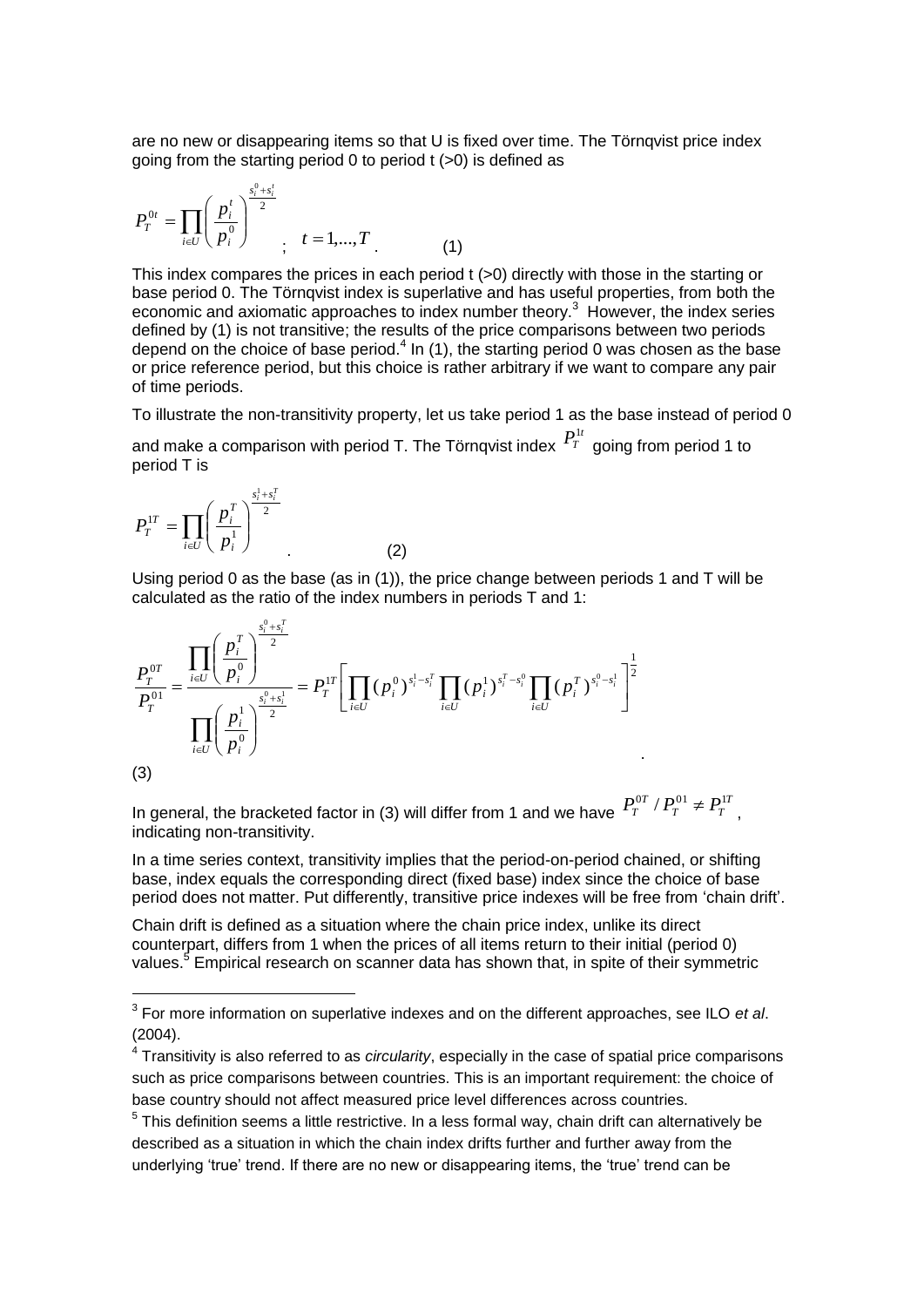structure, superlative indexes can exhibit substantial chain drift under high-frequency chaining (see Feenstra and Shapiro, 2003; Ivancic, Diewert and Fox, 2011; de Haan and van der Grient, 2011).

However, there may be circumstances where chaining is recommended, for example, when there are a large number of new and disappearing items. Chaining enables us to maximize the set of matched products (ie those products that are available in both the periods compared).

A problem with high-frequency chaining is that it may lead to a drifting time series. To resolve this problem, Ivancic, Diewert and Fox (2011) adapted the well-known GEKS method, adapting it from comparing prices across countries, to comparing prices across time.

#### **Ivancic, Diewert and Fox's methodology for constructing transitive price indexes<sup>6</sup>**

The proposed GEKS index is equal to the geometric mean of the ratios of all possible 'bilateral' price indexes, based on the same index number formula, where each period is taken as the base. Taking 0 as the index reference period (the period in which the index

equals 1) and denoting the link periods by I  $(0 \le l \le T)$  , the GEKS price index going from 0 to t is

$$
P_{GEKS}^{0t} = \prod_{l=0}^{T} \left[ P^{0l} / P^{tl} \right]^{1/(T+1)} = \prod_{l=0}^{T} \left[ P^{0l} \times P^{lt} \right]^{1/(T+1)}; \qquad t = 0,...,T
$$
 (4)

Equation (4) presupposes that the bilateral indexes satisfy the time reversal test, i.e., that  $P^{0t} = 1/P^{t0}$ . The GEKS index will then also satisfy this test. It can easily be shown that the GEKS index is transitive and can therefore be written as a period-on-period chained index.

Using the second expression of (4), the GEKS index going from period 0 to the last (most recent) period T can be expressed as

$$
P_{GEKS}^{0T} = \prod_{t=0}^{T} \left[ P^{0t} \times P^{tT} \right]^{1/(T+1)}
$$
\n(5)

So far, the number of time periods (including the index reference period 0) was fixed at  $T+1$ . In practice, we want to extend the series as time passes. If we add data pertaining to the next period  $^{(T\, +\, 1)}$  , then the GEKS index for this period is

$$
P_{GEKS}^{0,T+1} = \prod_{t=0}^{T+1} \left[ P^{0t} \times P^{t,T+1} \right]^{1/(T+2)}
$$

1

Extending the time series in this way has two drawbacks. The GEKS index for the most recent period  $T+1$  does not only depend on the data of periods 0 and  $T+1$  but also on the data of all intermediate periods. Hence, when the time series is extended, there will be

. (6)

measured by the direct index according to some preferred formula. More or less random deviations from the trend do not reflect drift and should not bother us too much.

 $6$  In the context of price indexes for seasonal goods, Balk (1981) describes a method that is equivalent to the GEKS method. Kokoski, Moulton and Zieschang (1999) also pointed to the possibility of adapting the GEKS approach to intertemporal price comparisons.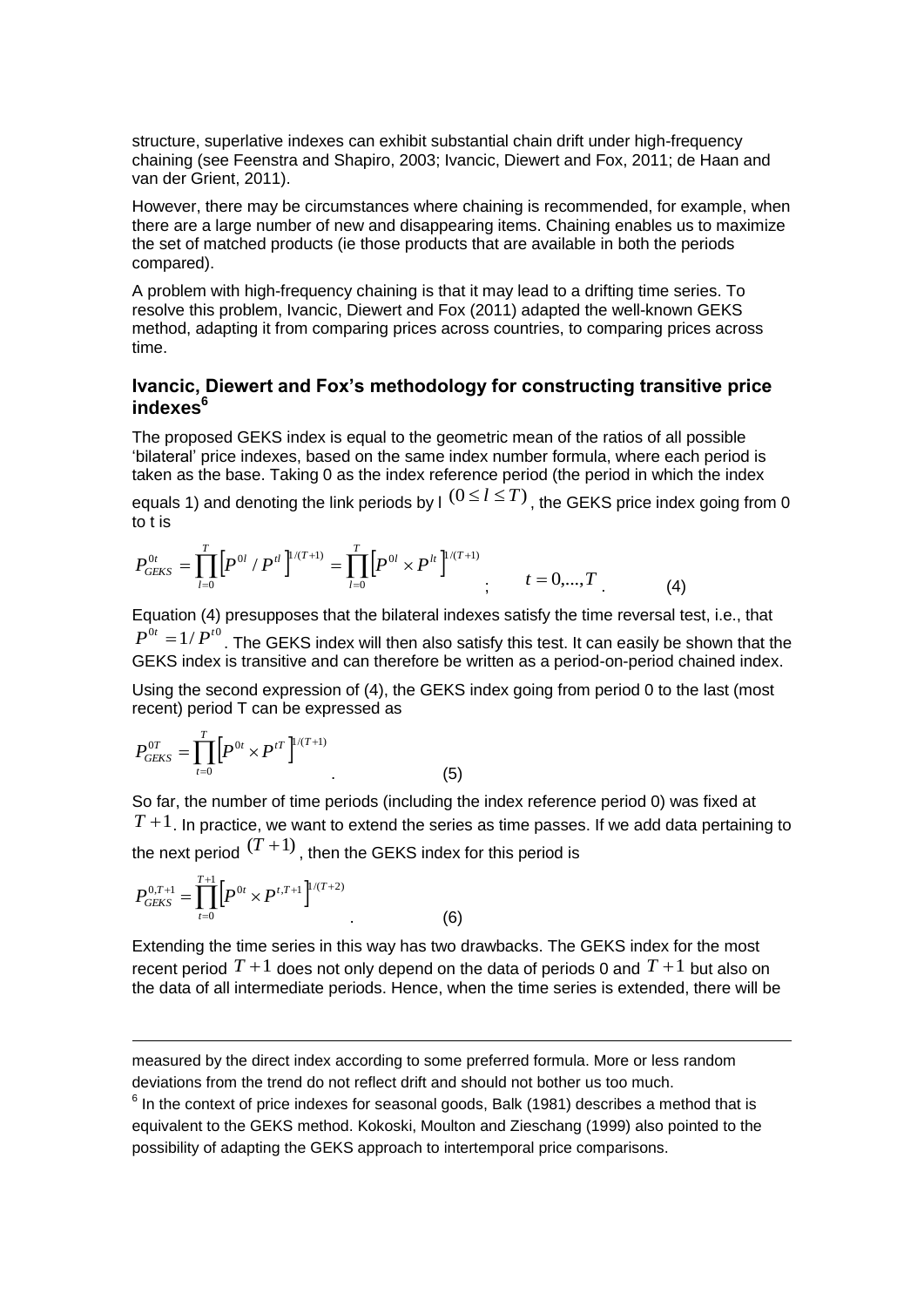an increasing loss of characteristicity.<sup>7</sup> Furthermore, the GEKS method suffers from

revision: the price index numbers for periods  $1,...,T$  computed using the extended data set will differ from the previously computed index numbers.

To reduce the loss of characteristicity and circumvent the revision of previously computed price index numbers, Ivancic, Diewert and Fox (2011) propose a 'rolling-year' approach. This approach makes repeated use of the price and quantity data for the last 13 months (or 5 quarters) to construct GEKS indexes. A window of 13 months has been chosen as it is the shortest period that can deal with seasonal products. The most recent month-on-month

index movement is then chain linked to the existing time series. Using  $\frac{P^{0,12}_{GEKS}}{GEKS}$  as the starting point for compiling a monthly time series, the rolling year GEKS (RYGEKS) index for the  $\frac{13}{1}$  $\frac{12}{1}$ 

.

next month becomes  
\n
$$
P_{RYGEKS}^{0,13} = P_{GEKS}^{0,12} \prod_{t=1}^{13} \left[ P^{12,t} \times P^{t,13} \right]^{1/13} = \prod_{t=0}^{12} \left[ P^{0t} \times P^{t,12} \right]^{1/13} \prod_{t=1}^{13} \left[ P^{12,t} \times P^{t,13} \right]^{1/13}
$$

(7)

1

One month later, the RYGEKS index is

$$
P_{\text{RYGEKS}}^{0,14} = P_{\text{RYGEKS}}^{0,13} \prod_{t=2}^{14} \left[ P_{\text{13},t} \times P_{\text{14}} \right]^{1/13} \tag{8}
$$

This chain linking procedure is repeated each next month.

Ivancic, Diewert, and Fox (2011) used bilateral matched-item Fisher indexes in the above formulas. Following de Haan and van der Grient (2011), we will use bilateral Törnqvist indexes since their geometric structure facilitates a decomposition analysis, as will be shown later on. Both the Fisher index and the Törnqvist index satisfy the time reversal test and usually generate very similar results.

Unlike GEKS indexes, RYGEKS indexes are not by definition free from chain drift. Nevertheless, it is most likely that any chain drift will be very small; since each 13 month GEKS series is free from chain drift, we would expect chain linking the GEKS index changes not to lead to a drifting series. Empirical evidence from scanner data on goods sold at supermarkets lends support to our expectation that RYGEKS indexes are approximately drift free. See Ivancic, Diewert, and Fox (2011); de Haan and van der Grient (2011); Johansen and Nygaard (2011); and Krsinich (2011).

Although matched-item GEKS indexes are free from chain drift, this does not necessarily mean they are completely drift free; there may be other causes for a drifting or biased time series. Greenlees and McClelland (2010) show that matched-item GEKS price indexes for apparel suffer from significant downward bias. The prices of apparel items typically exibit a downward trend so that any matched-item index will measure a price decline. The problem here is a lack of explicit quality adjustment.<sup>8</sup> Of course this quality change problem carries over to RYGEKS indexes.

The problem can in principle be dealt with by using bilateral imputation price indexes as inputs into the RYGEKS procedure rather than their matched counterparts, provided that the imputations 'make sense'. Imputation indexes use all the matches in the data and, in

 $7$  Caves, Christensen and Diewert (1982) define characteristicity as the 'degree to which weights are specific to the comparison at hand'. The GEKS procedure can be interpreted as a means of preserving characteristicity as much as possible.

<sup>&</sup>lt;sup>8</sup> As mentioned by van der Grient and de Haan (2010), this problem may be partly due to the use of a too detailed item identifier, in which case items that are comparable from the consumer's perspective would be treated as different items.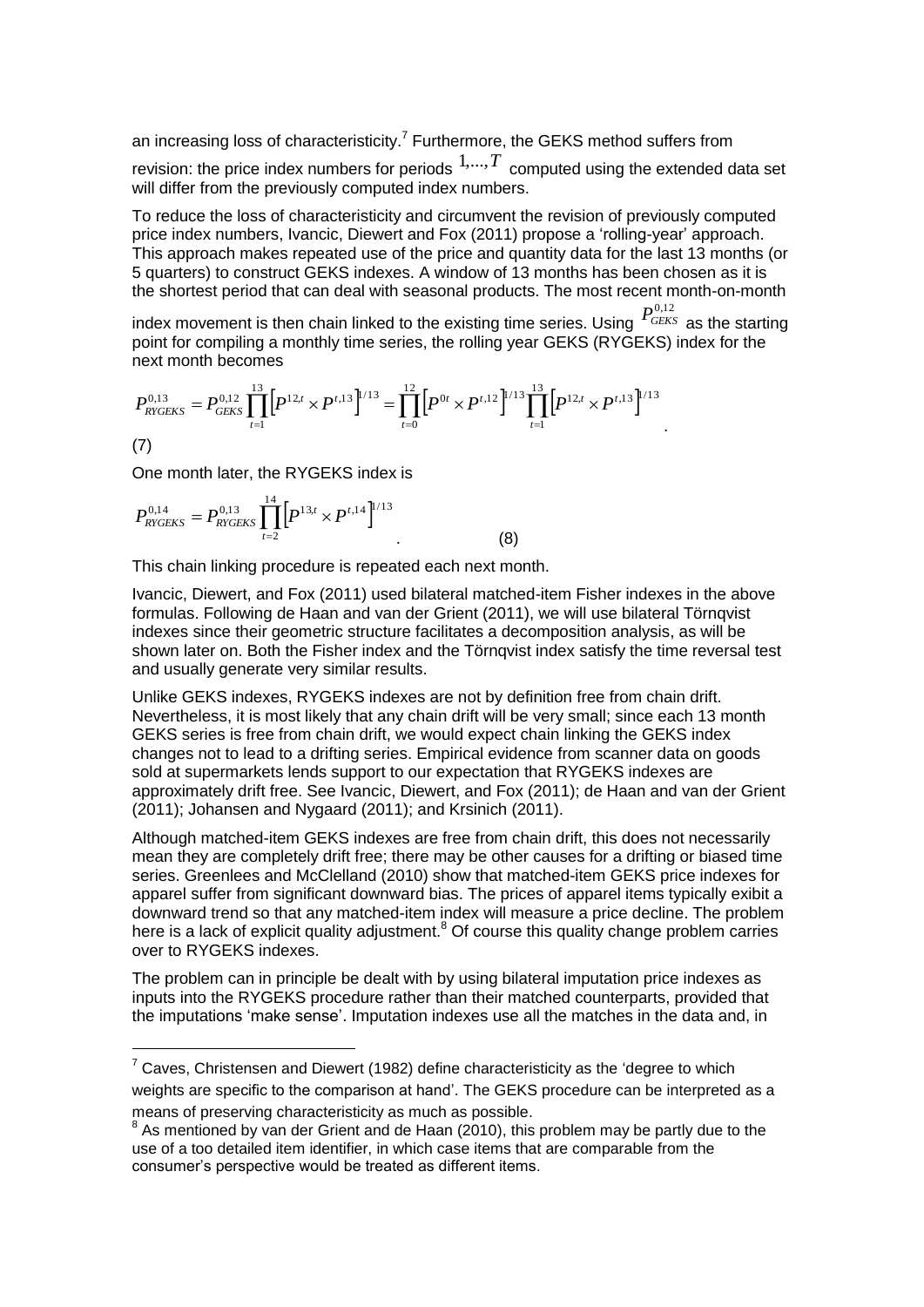addition, impute the 'missing prices' that are associated with new and disappearing items. In section 3, we discuss the (hedonic) imputation Törnqvist index and decompose this index into three factors: the contributions of matched items, new items and disappearing items.

## **2. Hedonic Imputation Törnqvist Price Indexes**

The issue considered in this section (and in sections 4 and 5) is how the **unmatched** new and disappearing items should be treated in a bilateral Törnqvist price index, where we compare two time periods. For the sake of simplicity, we compare period 0 with period t  $(t = 1,...,T)$  . In section 6 we will show how to handle all the bilateral price comparisons that show up in the RYGEKS framework and also give an overview of the steps to be followed for estimating imputation Törnqvist-RYGEKS indexes.

We will denote the set of items that are available in both period 0 and period t by  $U^{\, 0t}$  . For

these matched items, we have base period prices  $p^{\scriptscriptstyle 0}_i$  and period t prices  $p_i^t$  , so that we can compute price relatives  $/p_i^0$  $p_i^t / p_i^0$ .

The set of disappearing items, which were observed in period 0 but are no longer available in period t, is denoted by  $U^0_{D(t)}$  . Here, the base period price is known but the period t price  $\,$ 

is unobservable. To compute price relatives for the disappearing items, values  $\hat{p}^{\scriptscriptstyle t}_{i}$  have to be predicted (imputed) for the 'missing' period t observations. The set of new items, which

are observed in period t but were not available in period 0, is denoted by  $\overline{U}_{N(0)}^t$  . In this case the period t prices are known but the base period prices are 'missing' and must be imputed by  $\hat{p}^{\scriptscriptstyle 0}_i$  to be able to compute the price relatives. Note that  $0 \quad -110$  $U^{0t} \cup U^{0}_{D(t)} = U^{0}$ , the total set of items in period 0, and  $t = I^t$  $U^{0t} \cup U^{t}_{N(0)} = U$ , the total set of items in period t. Using the observed and imputed prices, the imputation Törnqvist price index – which equals the square root of the product of the imputation geometric Laspeyres and Paasche indexes – is given by:

$$
P_{ST}^{0t} = \left[ \prod_{i \in U} \left( \frac{p_i^t}{p_i^0} \right)^{s_i^0} \prod_{i \in U_{D(t)}^0} \left( \frac{\hat{p}_i^t}{p_i^0} \right)^{s_i^0} \right]^{\frac{1}{2}} \left[ \prod_{i \in U^{0i}} \left( \frac{p_i^t}{p_i^0} \right)^{s_i^t} \prod_{i \in U_{N(0)}^t} \left( \frac{p_i^t}{p_i^0} \right)^{s_i^t} \right]^{\frac{1}{2}} \right]
$$
  

$$
= \prod_{i \in U^{0i}} \left( \frac{p_i^t}{p_i^0} \right)^{\frac{s_i^0 + s_i^t}{2}} \prod_{i \in U_{D(t)}^0} \left( \frac{\hat{p}_i^t}{p_i^0} \right)^{\frac{s_i^0}{2}} \prod_{i \in U_{N(0)}^t} \left( \frac{p_i^t}{\hat{p}_i^0} \right)^{\frac{s_i^t}{2}} \tag{9}
$$

 $P_{SIT}^{\,0t}$ 

is a so-called 'single' imputation Törnqvist index. Statistical agencies use the term 'imputation' for estimating missing observations, and so 'single' imputation would be the usual approach. In the index number literature, 'double' imputation has also been used.

In a double imputation price index, the observed prices of the unmatched new and disappearing items are replaced by the predicted values. Hill and Melser (2008) discuss all kinds of different imputation indexes based on hedonic regression. They argue that the double imputation method may be less prone to omitted variables bias because the biases in the numerator and denominator of the estimated price relatives for unmatched items are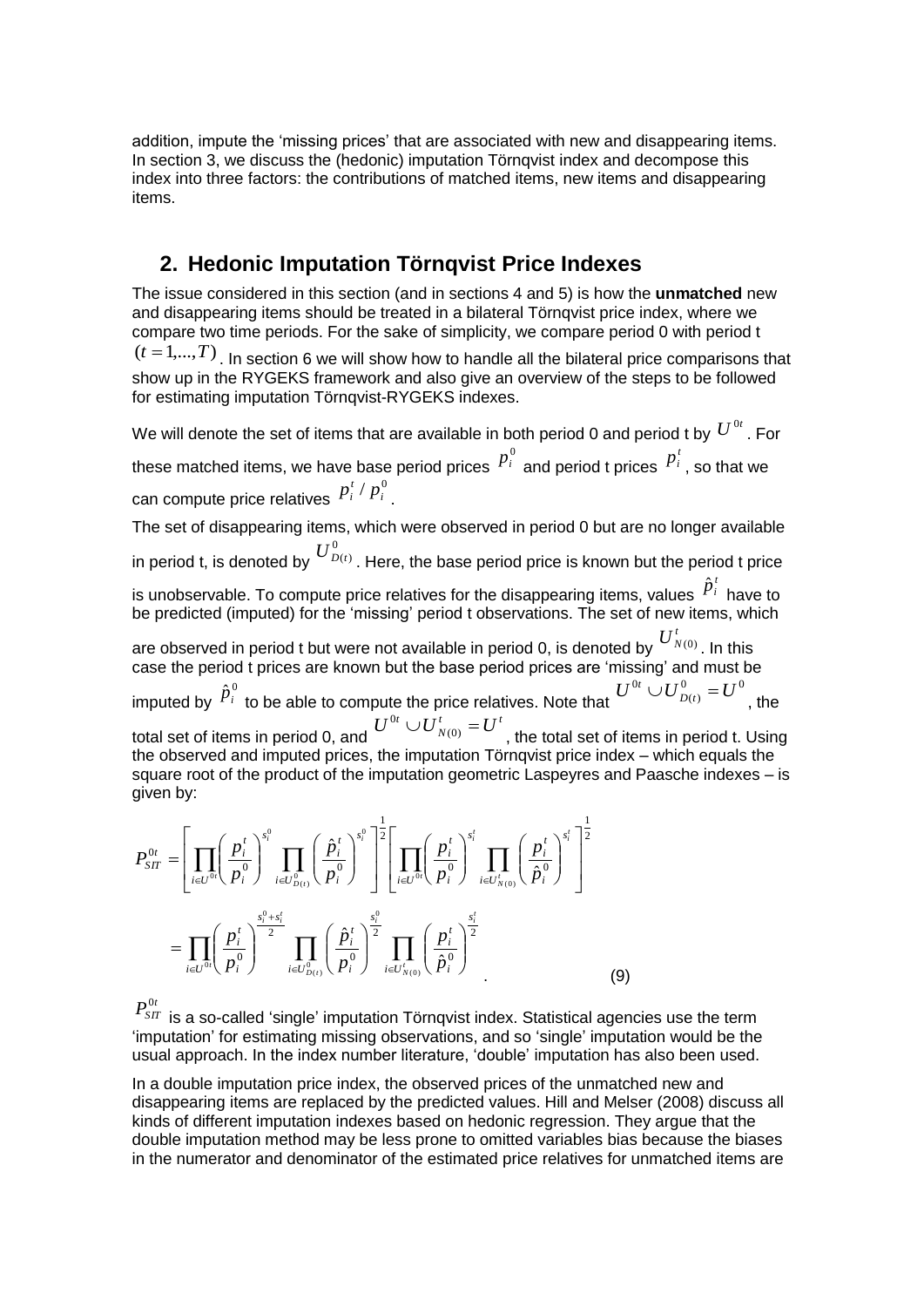likely to cancel out, at least partially. $<sup>9</sup>$  Although we will also estimate double imputation</sup> Törnqvist indexes in the empirical section 7, the single imputation variant is our point of reference because, as will be shown in section 4, this links up with the use of a weighted time-dummy approach to hedonic regression.

In Appendix 1 it is shown that  $\frac{P^{0t}_{ST}}{S}$  can be decomposed as<sup>10</sup>

$$
P_{ST}^{0t} = \prod_{i \in U^{0t}} \left(\frac{p_i^t}{p_i^0}\right)^{\frac{s_{\nu(0t)}^0 + s_{i(0t)}^t}{2}} \left[\frac{\prod_{i \in U_{D(t)}^0} \left(\frac{\hat{p}_i^t}{p_i^0}\right)^{s_{\nu(t)}^0}}{\prod_{i \in U^{0t}} \left(\frac{p_i^t}{p_i^0}\right)^{s_{i(0t)}^0}}\right]^{\frac{s_{\nu(t)}^0}{2}} \left[\frac{\prod_{i \in U_{N(0)}^t} \left(\frac{p_i^t}{\hat{p}_i^0}\right)^{s_{i(0t)}^t}}{\prod_{i \in U^{0t}} \left(\frac{p_i^t}{p_i^0}\right)^{s_{i(0t)}^t}}\right]^{\frac{s_{\nu(0)}^t}{2}}
$$
(10)

where:

1

- $\bullet$   $\left( \begin{matrix} 0 & t \\ 0 & t \end{matrix} \right)$  and *t*  $\stackrel{0}{\scriptstyle\cal{(00)}}$  and  $\stackrel{S^t_{l(0t)}}{ \scriptstyle\cal{(0t)}}$  denote the expenditure share of item i with respect to the set  $U^{0t}$ of matched items in period 0 and period t, respectively.  $s_{i(0t)}^{0}$
- $\bullet$ 0  $s^0_{iD(t)}$  is the period 0 expenditure share of i with respect to the set  $\overline{U^0_{D(t)}}$  of disappearing items
- $\bullet$  $s^t_{iN(0)}$  is the period t expenditure share of i with respect to the set  $\overline{U}_{N(0)}^t$  of new items.
- $\bullet$  $=\sum\nolimits_{i\in U_{D(t)}^0}$  $\overline{O}$   $\overline{O}$   $\overline{O}$  $s_{D(t)}^0 = \sum\nolimits_{i \in U_{D(t)}^0} s_i^0$ is the aggregate period 0 expenditure share of disappearing items.

$$
s_{N(0)}^t = \sum_{i \in U_{N(0)}^t} s_i^t
$$
 is the aggregate period t expenditure share of new items.

The first factor in (10) is the matched-item Törnqvist index. The second factor equals the ratio, raised to the power of  $\frac{S_{D(t)}^0}{2}$  $s_{D(t)}^0$  /  $2$  , of the imputation geometric Laspeyres index for the

disappearing items and the geometric Laspeyres index for the matched items. The third

factor is the ratio, raised to the power of  $\frac{{s_{N(0)}^t}/2}$  $s^t_{N(0)}/2$  , of the imputation geometric Paasche index for the new items and the geometric Paasche index for the matched items.

The product of the second and third factor can be viewed as an 'adjustment factor' by which the matched-item Törnqvist price index should be multiplied in order to obtain a quality-adjusted price index. If someone prefers the matched-item index as a measure of aggregate price change, then from an imputations perspective they are either assuming that the second and third factors cancel each other out (which would be a coincidence) or that the 'missing prices' are imputed such that both factors are equal to 1. The latter occurs

if  $\hat{p}^{\,\prime}_i$  for the disappearing items is calculated through multiplying the period 0 price by the

matched-item geometric Laspeyres price index  $\prod_{i \in U^{0r}} (p_i^t / p_i^0)^{s_{i(0)}^0}$ *i U s i*  $\sigma_{\scriptscriptstyle \!\! B} \left( p^{\scriptscriptstyle t}_i \ / \ p^{\scriptscriptstyle 0}_i \right)^{s^{\scriptscriptstyle 0}_{i(0i)}}$ and if  $\hat{p}^{\scriptscriptstyle 0}_i$  for the new items is calculated through dividing the period t price by the matched-item geometric

 $^{9}$  See also Syed (2010), who focuses on consistency rather than bias and makes a similar case.

 $10<sup>10</sup>$  A similar decomposition holds for the double imputation Törngvist index.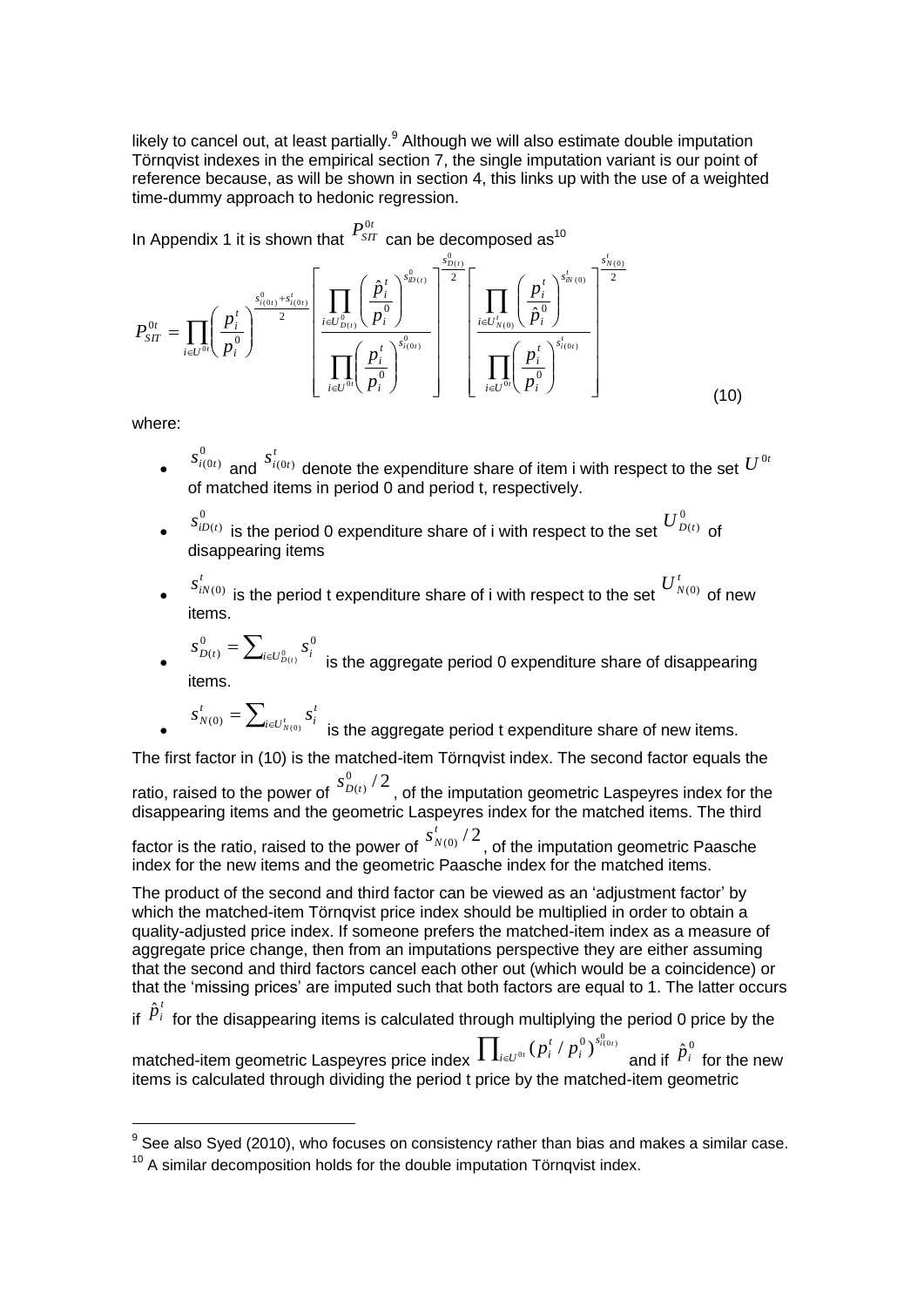Paasche price index  $\prod_{\scriptscriptstyle i\in U^{0i}}$ *t i t i U s i*  $\sigma_p\,(\,p^{\hskip.4pt t}_i \,/\, p^0_i\,)^{s^t_{i(0t)}}$ . There is no a priori reason to think this would be appropriate.

The imputations should measure the Hicksian 'reservation prices', which are the prices that would have been observed if the items had been available on the market. Of course these fictitious prices can only be estimated by using some kind of modelling. Hedonic regression is an obvious choice in this respect.<sup>11</sup> The hedonic hypothesis postulates that a good is a bundle of, say, K price determining characteristics. We will denote the fixed 'quantity' of the

k-th characteristic for item i by  $z_{ik}$   $(k = 1,...,K)$  . Triplett (2006) and others have argued that the functional form should be determined empirically, but we will only consider the logarithmic-linear model specification:

$$
\ln p_i^t = \alpha^t + \sum_{k=1}^K \beta_k^t z_{ik} + \varepsilon_i^t \qquad t = 0, ..., T \qquad (11)
$$

where  $\beta^t_k$  is the parameter for characteristic k in period t and  ${}^{\mathcal{E}^t_i}$  $\mathscr{E}_i$  is an error term with an expected value of zero.

The log-linear model specification has been frequently applied and usually performs quite well. It has three advantages: it accounts for the fact that the (absolute) errors are likely to be bigger for higher priced items, it is convenient for use in a geometric index such as the Törnqvist, and it can be compared with the models we will be using in sections 4 and 5.

We assume that model (11) is estimated separately for each time period by least squares

regression. Using the estimated parameters  $\hat{\alpha}^{\iota}$  and  $\hat{\beta}^{\scriptscriptstyle t}_k$ , the predicted prices are denoted by  $\hat{p}_i^t = \exp(\hat{\alpha}^t + \sum_{k=1}^K \hat{\beta}_k^t z_{ik})$  $\mu_{k=1}$  $\mu_k \mathcal{L}_{ik}$ *t k*  $\hat{p}_i^t = \exp(\hat{\alpha}^t + \sum_{k=1}^K \hat{\beta}_k^t z_{ik})$  . The predicted values for  $i \in U_{D(t)}^0$  and  $i \in U_{N(0)}^t$  serve as imputations in the single imputation Törnqvist price index  $\mathit{P}_{\mathit{SIT}}^{0t}$ given by (9). It is easily

verified that  $\frac{P_{ST}^{0t}}{P_{ST}^{0t}}$ satisfies the time reversal test.

1

An issue is whether we should use Ordinary Least Squares (OLS) or Weighted Least Squares (WLS) regression. From an econometric point of view, some form of WLS could help increase efficiency (i.e., reduce the standard errors of the regression coefficients) when heteroskedasticity is present. With homoskedastic errors, OLS would seem to be appropriate. Silver (2003) pointed out, however, that we have multiple observations for item

i, equal to the number of sales  $q_i^t$  , rather than a single observation. Running an OLS

regression on a data set where each item counts  $q_i^t$  times is equivalent to running a WLS

regression where the  $q_i^t$  serve as weights. This type of WLS would reflect the economic importance of the items in terms of quantities sold.

Instead of quantities or quantity shares<sup>12</sup> we could alternatively use expenditure shares as weights in the regressions. In section 4 we will explain that a particular type of expenditure-

 $12$  When using the item's quantity share, i.e., the quantity sold divided by the aggregate quantity sold, as its weight, the weights of the different items add up to 1 while leaving the estimates

 $11$  This is true for product varieties which are comparable in the sense that they can be described by the same set of characteristics so that their prices can be modeled by the same hedonic function. We do not address the problem of entirely new goods, which have different characteristics than existing goods due to, for example, new production techniques.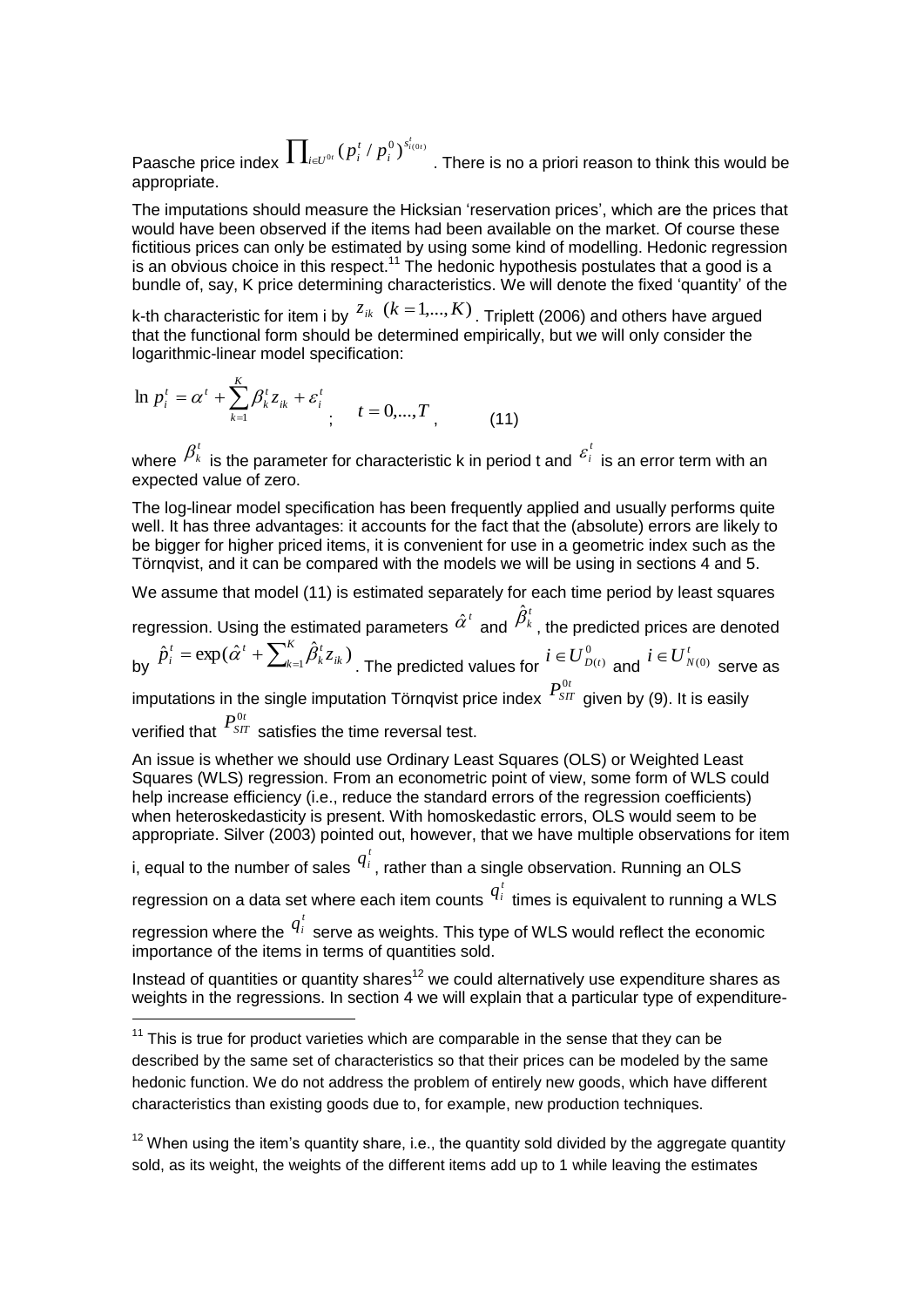share weighting is 'optimal' when estimating a (two-period) pooled time-dummy hedonic model. But in the current situation, where we estimate separate models for each time period, the weighting issue is not completely settled. It may be worthwhile following a twostage approach by first using expenditure share weights and next adjusting these weights for any observed heteroskedasticity.

### **3. The Weighted Time-Dummy Hedonic Method**

The hedonic imputation method discussed in section 3 has the virtue of being flexible in the sense that the characteristics parameters are allowed to change over time. In spite of this, it may be useful to constrain the parameters to be the same in the periods compared to increase efficiency. Again, we will be looking at bilateral comparisons (to be used in an RYGEKS framework) where the starting period 0 is compared with period t, and where t

runs from 1 to T. Replacing the  $\beta^{\scriptscriptstyle t}_{\scriptscriptstyle k}$  in the log-linear hedonic model (11) by timeindependent parameters  $\,\beta_{\scriptscriptstyle{k}}\,$  yields

$$
\ln p_i^t = \alpha^t + \sum_{k=1}^K \beta_k z_{ik} + \varepsilon_i^t \qquad t = 0, ..., T \qquad (12)
$$

Model (13) should be estimated on the pooled data of the two periods compared. Using a dummy variable  $D_i^t$  that has the value 1 if the observation relates to period t  $(t \neq 0)$  and the value 0 if the observation relates to period 0, the estimating equation for the timedummy variable method becomes $13$ 

$$
\ln p_i^t = \alpha + \delta^t D_i^t + \sum_{k=1}^K \beta_k z_{ik} + \varepsilon_i^t \qquad t = 0, ..., T \qquad (13)
$$

*i*

1

where *t*  $\mathcal{E}_i$  is an error term with an expected value of zero, as before. Note that the timedummy parameter  $\delta^t$  shifts the hedonic surface upwards or downwards. The estimated time-dummy and characteristics parameters are  $\hat{\delta}^{\iota}$  and  $\hat{\beta}_{{\scriptscriptstyle k}}$ . Since model (13) controls for changes in the characteristics,  $\exp{\hat{\delta}^t}$  is a measure of quality-adjusted price change between periods 0 and t. The predicted prices in the base period 0 and the comparison periods t are  $\hat{p}^0_i = \exp(\hat{\alpha} + \sum_{k=1}^K \hat{\beta}_k z_{ik})$  $\hat{p}_{i}^{0} = \exp(\hat{\alpha} + \sum_{k=1}^{K} \hat{\beta}_{k} z_{ik})$  and  $\hat{p}_{i}^{t} = \exp(\hat{\alpha} + \hat{\delta}^{t} + \sum_{k=1}^{K} \hat{\beta}_{k} z_{ik})$  $a_{k=1}$  $\mu_k \mathcal{L}_{ik}$  $\hat{p}_i^t = \exp(\hat{\alpha} + \hat{\delta}^t + \sum_{k=1}^{\kappa} \hat{\beta}_k z_{ik})$  , so we have  $\exp \hat{\delta}^t = \hat{p}_i^t / \hat{p}_i^0$  $\hat{\delta}^t = \hat{p}^t_i / \hat{p}^0_i$  for all i  $(t = 1,...,T)$ 

The question arises what regression weights are optimal, in the sense that they would properly reflect the items' economic importance when estimating equation (13) by WLS. In Appendix 2 it is shown that if the weights for the matched items are the same in periods 0 and t, i.e., if *t i*  $w_i^0 = w_i^t = w_i^{0t}$  for  $i \in U^{0t}$  , then the time-dummy index can be expressed as

unaffected. Note that aggregating quantities across different items has no particular economic interpretation.

 $13$  Diewert, Heravi and Silver (2009) and de Haan (2010) compare the (weighted) hedonic imputation and time dummy approaches.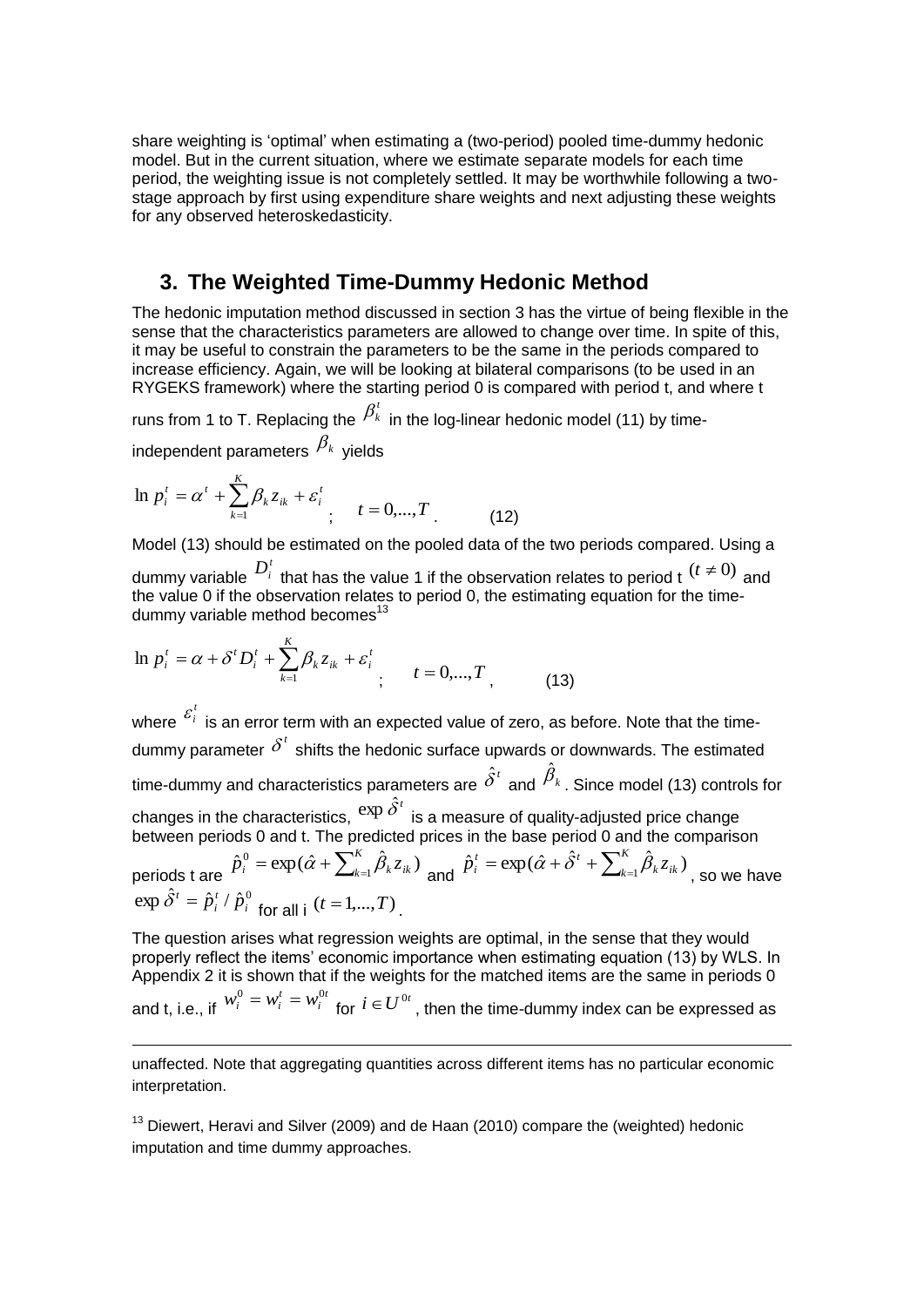$$
P_{TD}^{0t} = \exp \hat{\delta}^t = \left[ \prod_{i \in U^{0t}} \left( \frac{p_i^t}{p_i^0} \right)^{w_i^{0t}} \prod_{i \in U_{D(i)}^0} \left( \frac{\hat{p}_i^t}{p_i^0} \right)^{w_i^0} \prod_{i \in U_{N(0)}^t} \left( \frac{p_i^t}{\hat{p}_i^0} \right)^{w_i^t} \right]^{\frac{1}{w^0 t + w_{D(i)}^0 + w_{N(0)}^t}}
$$
\n(14)

where, as before,  $\overline{U}^{0t}$  is the set of matched items (with respect to periods 0 and t),  $\overline{U}^0_{D(t)}$ is the set of disappearing items, and  $U_{N(0)}^t$  is the set of new items;  $w^{0t} = \sum_{i \in U^{0t}}$ *t*  $w^{0t} = \sum_{i \in U^{0t}} w_i^0$ ,  $=\sum\nolimits_{i\in U_{D\left( t\right) }^{0}}% \sum_{i\in U_{D\left( t\right) }}\left[ \sum_{i\in U_{D\left( t\right) }}\left[ 1-\frac{1}{2}I\left( t\right) \right] \right] ,$ 0  $\boldsymbol{\nabla}$   $\mathbf{u}^{0}$  $w_{D(t)}^0 = \sum_{i \in U_{D(t)}^0} w_i^0$  and  $w_{N(0)}^t = \sum_{i \in U_{N(0)}^1} w_i^0$ *t i*  $w_{N(0)}^{t} = \sum_{i \in U_{\text{true}}^{1}} w_{i}$ 

Following up on the work of Diewert (2003), de Haan (2004) suggested taking the average expenditure shares as weights for the matched items, i.e.,  $w_i^{0t} = (s_i^0 + s_i^t)/2$ *i i*  $w_i^{0t} = (s_i^0 + s_i^t)/2$  for  $i \in U^{0t}$ , and taking half of the expenditures shares for the unmatched items (in the periods they are available), i.e,  $w_i^0 = s_i^0 / 2$  for  $i \in U_{D(t)}^0$  and  $w_i^t = s_i^t / 2$ *i*  $w_i^t = s_i^t/2$  for  $i \in U_{N(0)}^t$  14 Since now  $D(t)$  +  $W_{N(0)}^t$  = 1  $(t)$  $v_{D(t)}^0 + w_{D(t)}^0 + w_{N(0)}^t =$  $D(t)$ <sup> $\top$ </sup>*W*<sub>*N*</sub>  $w^{0t} + w_{D(t)}^0 + w_{N(0)}^t = 1$  , substitution of the proposed weights into (14) gives

$$
P_{TD}^{0t} = \exp \hat{\delta}^t = \prod_{i \in U^{0t}} \left(\frac{p_i^t}{p_i^0}\right)^{\frac{s_i^0 + s_i^t}{2}} \prod_{i \in U_{D(t)}^0} \left(\frac{\hat{p}_i^t}{p_i^0}\right)^{\frac{s_i^0}{2}} \prod_{i \in U_{N(0)}^t} \left(\frac{p_i^t}{\hat{p}_i^0}\right)^{\frac{s_i^t}{2}} \tag{15}
$$

The weighted time-dummy hedonic index (15) is a special case of the single imputation Törnqvist price index given by (9), where the 'missing prices' for the unmatched items are imputed according to the estimated time-dummy model. Note that the regression weights are identical to the weights used to aggregate the price relatives in the Törnqvist formula. So the notion of economic importance is the same in the weighted regression and in the index number formula, which is reassuring. Note further that the time-dummy index satisfies the time reversal test.

If there are no new or disappearing items, then (15) reduces to the matched-item Törnqvist index. Thus, the result is independent of the set of characteristics included in the model. This is a desirable property: in this case we want the resulting price index to be based on the standard matched-model methodology and not be affected by the model specification. If we had used OLS regression to estimate model (13) on the pooled data of periods 0 and t, then in the matched-items case the time-dummy index would equal the (unweighted) Jevons index. This is obviously undesirable, so the weighting issue is particularly important for the time-dummy method.

## **4. The Weighted Time-Product Dummy Method**

-

As mentioned previously, the hedonic hypothesis states that a product can be seen as a bundle of characteristics that determines the quality, hence the price, of the product. The number of relevant characteristics differs across product groups. In practice the set of characteristics is typically rather limited, often because sufficient information is lacking or because the inclusion of additional characteristics causes statistical problems such as multicollinearity. But what if detailed information on characteristics is missing? This is not an unrealistic situation. Statistical agencies are increasingly getting access to highly

 $14$  Diewert (2003) used the full expenditure shares for the unmatched items instead of half their values.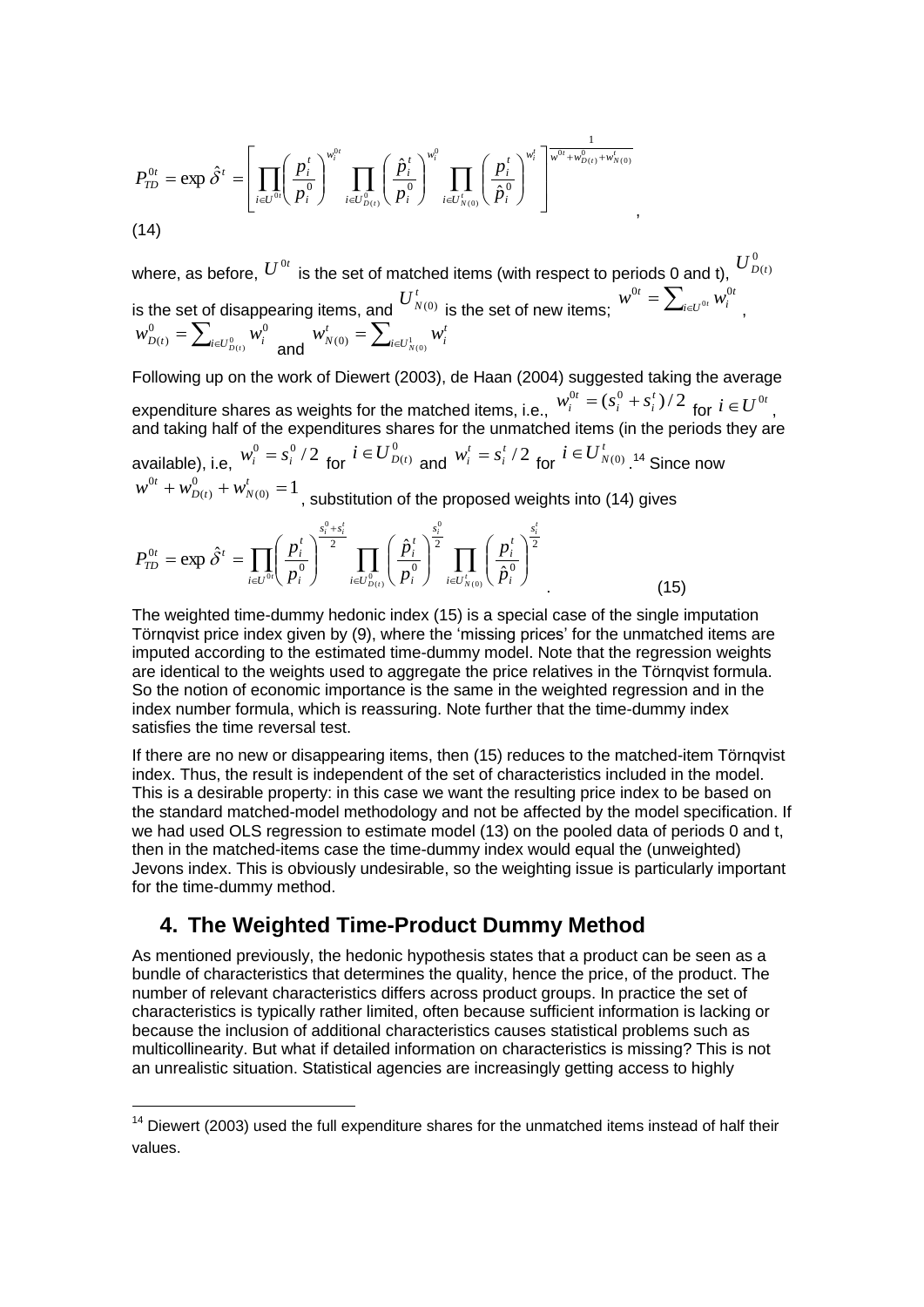disaggregated (scanner) data on prices and quantities purchased, but the data sets often include only loose item descriptions. Obtaining sufficiently detailed information on item characteristics can be difficult or costly.

Let us look at the extreme case when no price determining characteristics at all are known and see what happens if the only 'characteristic' of an item that is included in the timedummy model is a dummy variable that identifies the item. Suppose that we have N different items, both matched and unmatched ones. The estimating equation for the bilateral time-dummy model then becomes

$$
\ln p_i^t = \alpha + \delta^t D_i^t + \sum_{i=1}^{N-1} \gamma_i D_i + \varepsilon_i^t
$$
\n(16)

-

where the item or product dummy variable  $\overline{D}_i$  has the value 1 if the observation relates to item i and 0 otherwise;  $\frac{\gamma_i}{\gamma}$  is the corresponding parameter. We assume that the item for which a product dummy is excluded from model (16), i.e.,  $i = N$  , belongs to the set of matched items<sup>15</sup>

Model (16) is a so-called 'fixed-effects' model and has been applied by several researchers to estimate price indexes, e.g., by Aizcorbe, Corrado and Doms (2003) and Krsinich (2011). In the international price comparisons literature, where countries are compared instead of time periods, the method is known as the Country-Product Dummy (CPD) method.<sup>16</sup> In the present intertemporal context we will refer to it as the Time-Product Dummy (TPD) method.

The period 0 and period t predicted prices for item i are given by  $\hat{p}^0_i = \exp(\hat{\alpha} + \hat{\gamma}_i)$  and  $\hat{p}_i^t = \exp(\hat{\alpha} + \hat{\delta}^t + \hat{\gamma}_i)$ 

 $\hat{p}_i^t = \exp(\hat{\alpha} + \hat{\delta}^t + \hat{\gamma}_i)$  . The estimated fixed effect for item i equals (the exponential of)  $\hat{\gamma}_i$  ,  $\exp \hat{\delta}^t = \hat{p}_i^t / \hat{p}_i^0$ 

and the estimated two-period time-dummy index is *i*  $\hat{\delta}^t = \hat{p}^t_i \mathbin{/} \hat{p}^0_i\mathbin{/}$  as before.

In the general exposition of section 4 we did not specify the set of characteristics included in the time-dummy model, so the main results also apply in the present context. We list the most important properties:

The TPD method automatically imputes the 'missing prices' for the unmatched items.<sup>17</sup>

 $15$  Alternatively, we could exclude the intercept term and include a dummy variable for this item (plus a time dummy for the base period). This would not affect the results. The only reason for us to include an intercept was to underline the similarity with the standard time dummy hedonic model.

 $16$  There is a large literature on international price comparisons and the associated measurement problems. An elementary introduction can be found in Eurostat and OECD (2006). For more advanced overviews, see Diewert (1999) and Balk (2001) (2008).

 $17$  This property of 'filling holes' in an incomplete data set was the reason for Summers (1973) to propose the (multilateral) CPD method as an alternative to the (G)EKS method. It has been argued that another advantage of the CPD method is the possibility to calculate standard errors. But the interpretation of these standard errors is not straightforward if, as with scanner data, we observe the entire finite population of items. For example, if all items are observed and matched, then the bilateral weighted TPD index equals the Törnqvist price index, which has no sampling error but does have a standard error attached to it. This standard error is in fact a measure of model error rather than sampling error (unless one would be willing to assume that the finite population is a sample from a 'super population').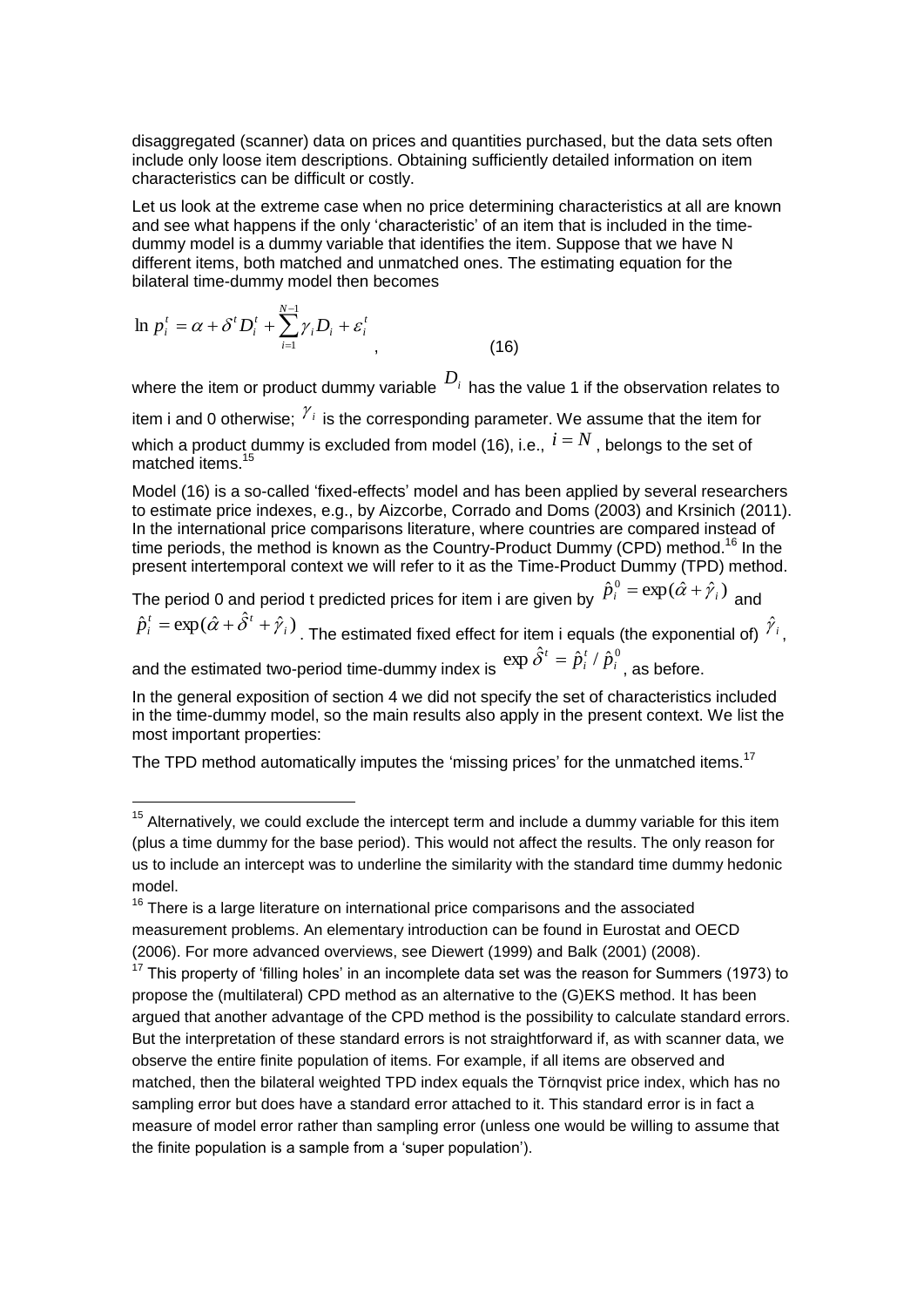The TPD index satisfies the time reversal test.

If all items are matched during the two time periods compared, and if the model is estimated by OLS regression, then the bilateral TPD index equals the Jevons price index.

If a WLS regression is run on the pooled data of (the two) periods 0 and t with appropriate expenditure share weights, then the resulting TPD index is a single imputation Törnqvist index.

One interpretation of the TPD model goes as follows. Hedonic regressions are susceptible to omitted variables bias because many of the important price-determining characteristics may be unobservable. If the number of potential characteristics is very large, then each item would be a unique bundle of characteristics so that the total effect on the price will also be unique. This item-specific effect is 'fixed' if all characteristics parameters are assumed constant over time, in agreement with the time-dummy variable method.<sup>18</sup> Thus, the TPD method can be viewed as a variant of the time-dummy method where item-specific effects are measured through dummy variables. Since the weighted TPD method accounts for new and disappearing items by making implicit imputations, the resulting index may seem preferable to the matched-item Törnqvist index.

There are a number of issues involved, however. First, the above interpretation of the TPD approach ignores the usefulness of multivariate analysis. Even if the bundle of characteristics would be unique for each item, there will typically still be overlapping characteristics across items, albeit in different quantities. This enables the estimation of the characteristics' shadow prices and the computation of quality-adjusted price indexes based upon them. Second, the item-specific effects will be inaccurately estimated in the bilateral case because we have only one price observation for an unmatched item. Third, because these effects are measured through dummy variables, the observed prices of the unmatched items in the periods they are available are equal to the predicted prices.

The third point has an interesting implication. Substituting  $p_i^0 = \hat{p}_i^0$  for  $i \in U_{D(t)}^0$  and *t i*  $p_i^t = \hat{p}_i^t$  for  $i \in U_{N(0)}^t$  into decomposition (10), and recalling that *t i*  $\hat{p}_i^t / \hat{p}_i^0 = \exp \hat{\delta}^t$ , the weighted bilateral TPD index turns out to be a weighted mean of the matched-item geometric Laspeyres and Paasche price indexes:

$$
P_{TPD}^{0t} = \exp \hat{\delta}^t = \left[ \prod_{i \in U^{0t}} \left( \frac{p_i^t}{p_i^0} \right)^{s_{i(0t)}^0} \right]^{\frac{s_M^0}{s_M^0 + s_M^t}} \left[ \prod_{i \in U^{0t}} \left( \frac{p_i^t}{p_i^0} \right)^{s_{i(0t)}^t} \right]^{\frac{s_M^t}{s_M^0 + s_M^t}}_{\text{y}} \tag{17}
$$

where  $\frac{s_{\scriptscriptstyle R}^0}{s_{\scriptscriptstyle L}^0}$  $s_M^0$  and  $s_A^t$  $s^t_{\scriptscriptstyle{M}}$  denote the aggregate expenditures shares of the matched items in the two periods. If  $s_M^0 > s_I^t$  $s_M^0 > s_M^t$  ( $s_M^0 < s_M^t$ )  $s_M^0 < s_M^t$  )<sub>,</sub> the weight attached to the matched-item geometric Laspeyres index will be greater (smaller) than the weight attached to the matched-item geometric Paasche index. If  $s_M^t = s_M^0$ *M t*  $s_M^t = s_M^0$  , then (17) reduces to the matched-item Törnqvist index. In the unweighted case, the bilateral TPD index would be equal to the matched-item Jevons index. This result was derived earlier by Silver and Heravi (2005), so our result is a generalization of theirs.

It can be seen that, conditional on the weights for the matched items, expression (17) is insensitive to the choice of weights for the unmatched items. That is, due to the least squares (orthogonality) property with respect to the residuals, the bilateral TPD method implicitly imputes the 'missing prices' in such a way that the weights for the new and

1

 $18$  For a similar argumentation, see Aizcorbe, Corrado and Doms (2003).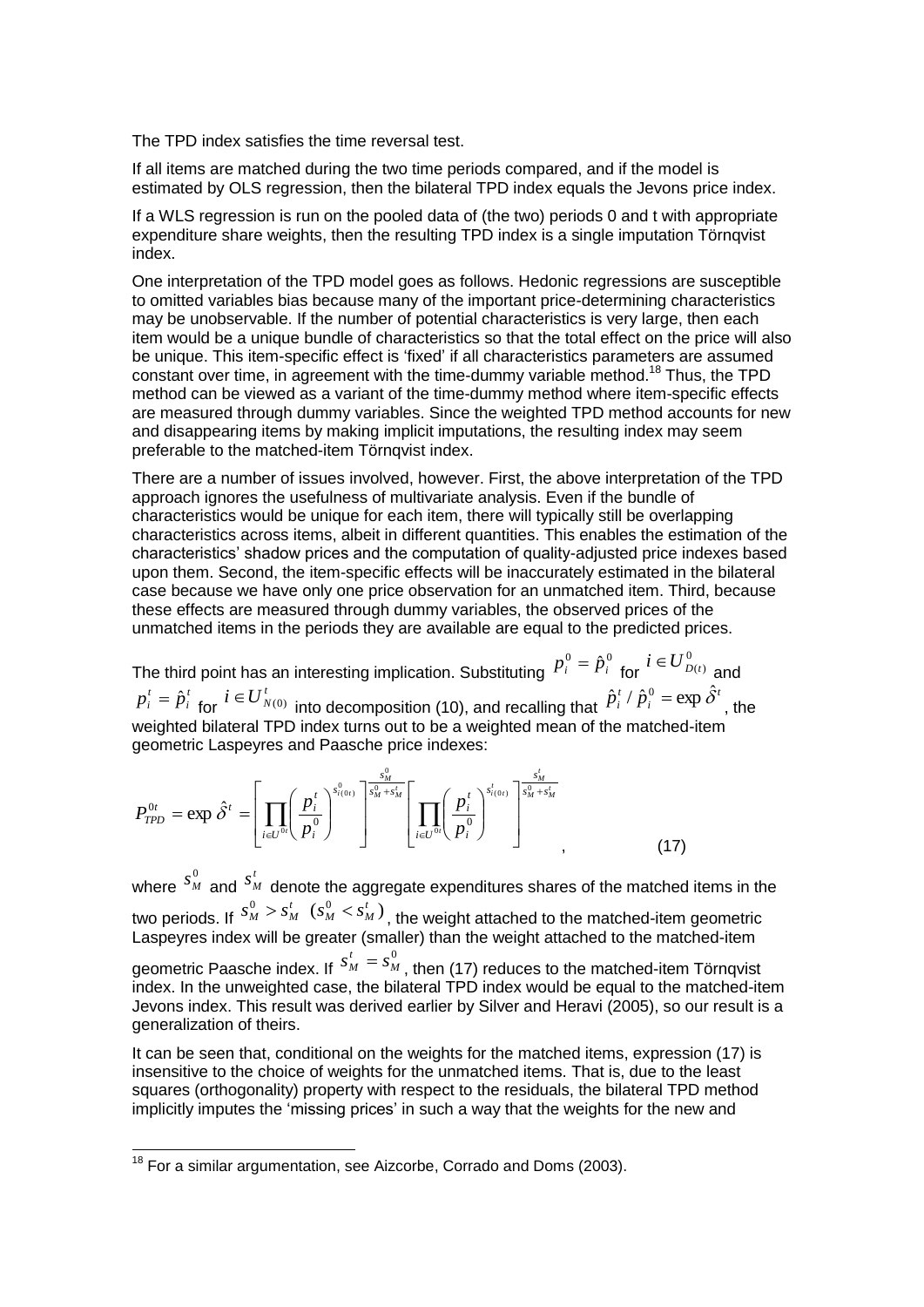disappearing items become redundant and a matched-item index results. Thus, this method does not resolve the quality-change problem.

## **5. Estimating Imputation Törnqvist-RYGEKS Indexes**

In sections 3, 4 and 5 we discussed the estimation of (single) imputation Törnqvist price indexes. Three different imputation variants were presented: explicit imputation, based on a log-linear hedonic model and estimated separately for each time period (section 3); implicit imputation, based on a weighted version of the time-dummy method (section 4); and implicit imputation based on the weighted time-product dummy method (section 5). In all three cases, the bilateral indexes compared each time period t directly with the base period 0. In order to estimate imputation Törnqvist RYGEKS indexes, we need all kinds of bilateral comparisons. However, the general idea stays the same, and the three methods can be easily extended to other comparisons.

Recall expression (5) for the GEKS index, which we repeat here:

$$
P_{GEKS}^{0T} = \prod_{t=0}^{T} \left[ P^{0t} \times P^{tT} \right]^{1/(T+1)}, \qquad (18)
$$

where T denotes the most recent period; when using monthly data, T will be equal to 12. This expression holds for the three bilateral imputation Törnqvist price indexes as they all

satisfy the time reversal test. In addition to bilateral indexes  $\bm{\it P}^{0t}$  going from 0 to t, we require bilateral indexes  $P^{T}$  going from t to T. The construction of  $P^{T}$  is similar to that of

 $P^{0t}$  ; we only need to change the two time periods compared. Extending this to the RYGEKS framework is also straightforward. We move the 13-month window one month forward, estimate GEKS price indexes again, compute the latest monthly index change and chain link this change to the existing series. This procedure is repeated each month.

For convenience, we will list the steps to be followed for estimating Imputation Törnqvist Rolling Year GEKS (ITRYGEKS) price indexes using bilateral time-dummy hedonic indexes. A similar procedure (excluding step 1) can be applied to ITRYGEKS indexes using bilateral TPD indexes, but in this case modeling is unnecessary because, as shown by equation (17), the weighted bilateral TPD indexes are equal to a weighted average of the matched-item geometric Laspeyres and Paasche indexes.

We distinguish eight steps:

-

- 1. Select an appropriate set of price-determining characteristics for the product category in question that will be used in the log-linear time-dummy hedonic  $model.<sup>1</sup>$
- 2. Estimate bilateral time-dummy models by weighted least squares regression using data pertaining to the first 13 months  $(0,...,12)$ , where the weights are expenditure shares as defined in section 4.
- 3. Compute the corresponding bilateral time-dummy price index numbers.
- 4. Calculate the GEKS index numbers for months  $1,...,12$  according to equation (17) using these bilateral time index numbers; the index for period 0 is equal to 1.
- 5. Repeat steps 2, 3, and 4 for the period covering months  $^{1,...,13}$  .

<sup>19</sup> For practical advice on the estimation of hedonic regression models, see ILO *et al*. (2004), Triplett (2006), and Destatis (2009).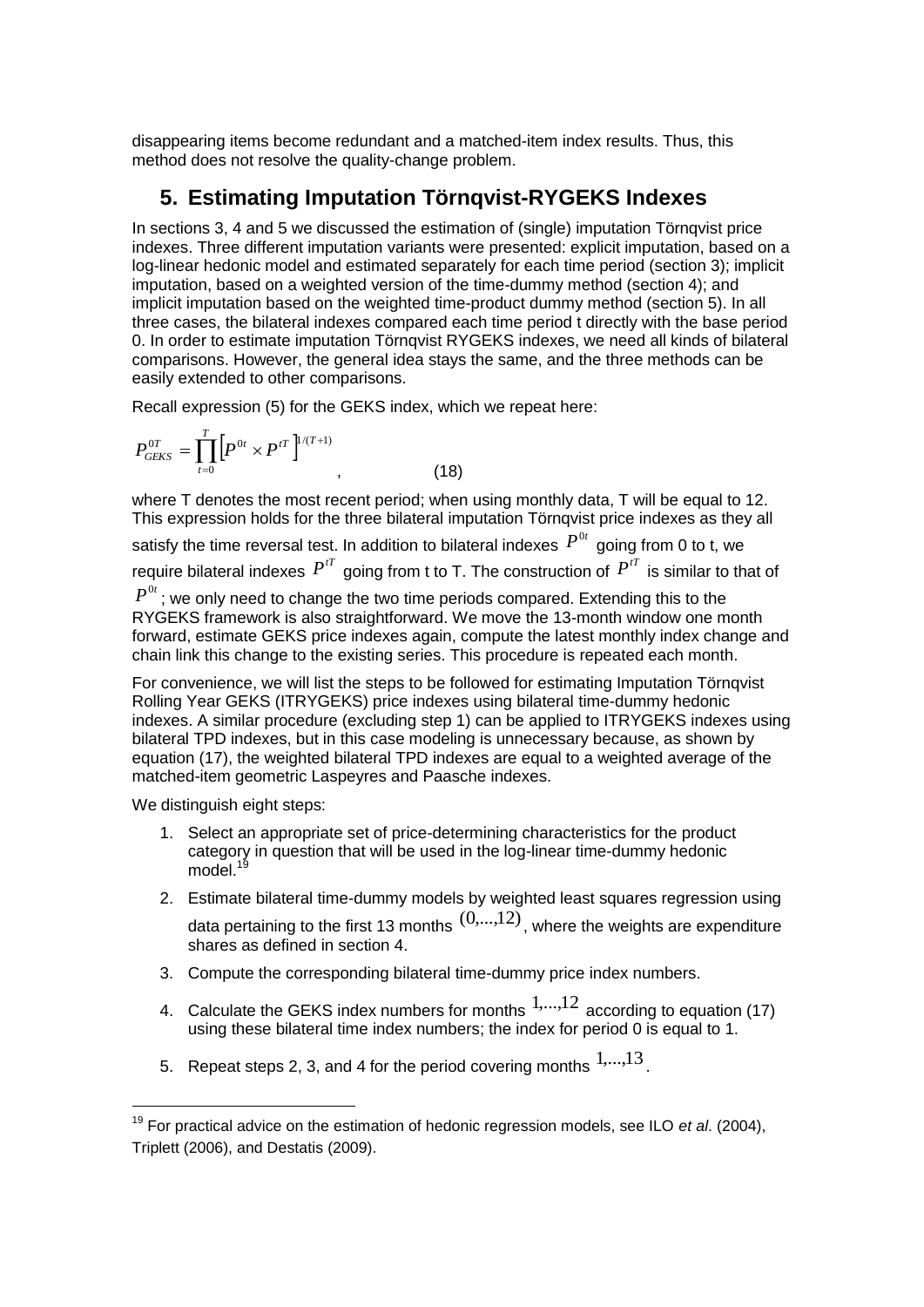- 6. Compute the most recent GEKS index change by dividing the index number for month 13 by the index number for month 12.
- 7. Chain link the index change through multiplication to the existing series.
- 8. Repeat steps 5, 6, and 7 for subsequent 13-month windows.

There are two issues that may need further clarification. First, the time-dummy method assumes that the characteristics parameters are constant over time. In a rolling-year framework, this assumption is relaxed since the parameters are constrained to be the same for no more than 13 months. There is an inconsistency in assuming fixity of the parameters during, say, the first 13-month period (months 0,…,12) and then during the second 13 month period (months 1,…,13) because the parameters relating to months 1,…,12 are allowed to take on different values in the two 13-month windows, which is at variance with the underlying assumption. However, the flexibility of the rolling year approach is a very useful property, and it seems to us that this type of inconsistency is not a major problem.<sup>20</sup> Note that the rolling year approach is also flexible in the sense that it facilitates changing the set of characteristics included in the hedonic model when deemed necessary.

Second, one may wonder why we are not using a more straightforward approach to estimating transitive, quality-adjusted price indexes. In particular, pooling the data of many periods and running a time-dummy (or TPD) regression would generate transitive indexes because the results of a pooled regression is insensitive to the choice of base period.<sup>21</sup> To mitigate the problem that the indexes will increasingly be based on model predictions as the number of matched items decreases over time, we could restrict the regression to 13 months and apply a rolling year procedure; this would also circumvent the problem of revisions.

The point is that our choice for the regression weights that implicitly produces a single imputation Törnqvist price index in the two-period case cannot be extended to the multiperiod case because we would have multiple weights for the observations of the matched items in the starting period 0. In the empirical section 7 we will nevertheless estimate rolling year multilateral time-dummy and TPD indexes, using monthly varying expenditure shares as regression weights, $^{22}$  to investigate how these simpler methods perform.

Other important questions addressed in section 7 are the following. What is the effect of imputing the 'missing prices' in Törnqvist-RYGEKS indexes as compared to their matcheditem counterparts? Does the choice of imputation method matter much? Are different product categories equally affected by the imputations?

## **6. Evidence from New Zealand Scanner Data**

#### **Consumer electronics scanner data from GfK**

-

Statistics New Zealand has been using scanner data for consumer electronics products from market research company GfK for a number of years, to inform expenditure weighting.

 $22$  In a preliminary version of their 2011 paper, Ivancic, Diewert and Fox (2009) compared matched-item Fisher-GEKS and expenditure-share weighted TPD indexes (but not weighted time dummy indexes) and found that these were very similar.

<sup>&</sup>lt;sup>20</sup> Even if the **population** parameter values within each 13-month window were constant, the *estimated* parameters for the bilateral comparisons will generally differ because they are estimated on different data sets.

 $21$  Silver and Heravi (2005) mention that the equivalence of the TPD method in the two-period case to a matched-item index does not carry over to the case where there are more than two periods, but 'it can be seen that in the many-period case, the .... [TPD] measures of price change will have a tendency to follow the chained matched-model results.'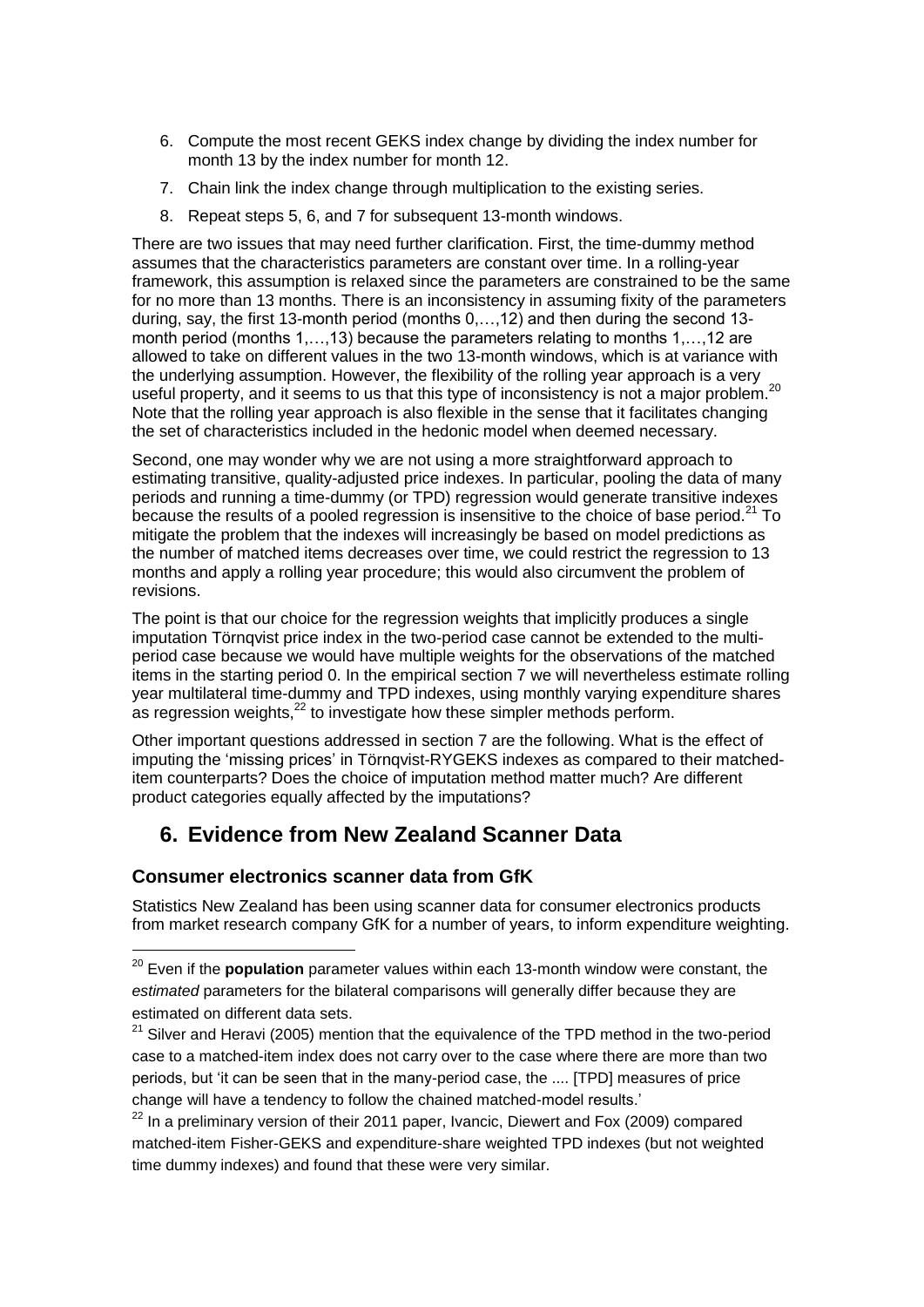This data contains sales values and quantities aggregated to quarterly levels for combinations of brand, model and up to 6 characteristics. Recently a much more detailed dataset was purchased for the three years from mid 2008 to mid 2011 for eight products: camcorders, desktop computers, digital cameras, DVD players and recorders, laptop computers, microwave ovens, televisions, and portable media players. Monthly sales values and quantities are disaggregated by brand, model and around 40 characteristics. Table 1 is an artificial example that shows the structure of the data received with a subset of characteristics. Note that, for confidentiality reasons, sales and quantities have had random noise added and brand and model names are omitted completely.

#### **Table 1**

#### **Consumer electronics scanner data structure**

|    | OBS # PERIOD            |        | QUANTITY SOLD TOTAL SALES MODEL       |               |     | <b>BRAND</b>   | <b>CF CARD</b>    | <b>CHIPTYPE</b>                                                                        | <b>DIGITAL INDEX</b> |
|----|-------------------------|--------|---------------------------------------|---------------|-----|----------------|-------------------|----------------------------------------------------------------------------------------|----------------------|
|    | 1                       | Mar-11 | $\overline{7}$                        | 2277.59 *     |     |                | NO CF CARD        | CCD                                                                                    | DIGITAL INDEX        |
|    | $\overline{2}$          | Mar-11 | 388                                   | 146213.38 *   |     | ×              | N.A.              | CCD                                                                                    | <b>DIGITAL INDEX</b> |
|    | 3                       | Mar-11 | 152                                   | 67078.15 *    |     | ×              | N.A.              | CCD                                                                                    | N.A.                 |
|    | $\overline{4}$          | Mar-11 | 143                                   | 88634.93 *    |     |                | NO CF CARD        | CCD                                                                                    | <b>DIGITAL INDEX</b> |
|    | 5                       | Mar-11 | 132                                   | 80531.68 *    |     | $\star$        | NO CF CARD        | CCD                                                                                    | <b>DIGITAL INDEX</b> |
|    | 6                       | Mar-11 | 103                                   | 109032.06 *   |     | ×              | NO CF CARD        | <b>CMOS</b>                                                                            | <b>DIGITAL INDEX</b> |
|    | $\overline{7}$          | Mar-11 | 83                                    | 27314.77 *    |     | $\star$        | NO CF CARD        | CCD                                                                                    | <b>DIGITAL INDEX</b> |
|    | 8                       | Mar-11 | 58                                    | 53096.64 *    |     | $\star$        | NO CF CARD        | <b>CMOS</b>                                                                            | DIGITAL INDEX        |
|    | 9                       | Mar-11 | 43                                    | 40971.79 *    |     | ×              | N.A.              | <b>CMOS</b>                                                                            | N.A.                 |
| 10 |                         | Apr-11 | 43                                    | 29163.53 *    |     | ×              | <b>NO CF CARD</b> | CCD                                                                                    | N.A.                 |
| 11 |                         | Apr-11 | 37                                    | 43785.84 *    |     | ×              | NO CF CARD        | <b>CMOS</b>                                                                            | <b>DIGITAL INDEX</b> |
| 12 |                         | Apr-11 | 29                                    | 24746.86 *    |     | ×              | NO CF CARD        | <b>CMOS</b>                                                                            | N.A.                 |
| 13 |                         | Apr-11 | 27                                    | 11563.74 *    |     | ×              | NO CF CARD        | CCD                                                                                    | <b>DIGITAL INDEX</b> |
| 14 |                         | Apr-11 | 25                                    | 10852.06 *    |     | ×              | NO CF CARD        | CCD                                                                                    | <b>DIGITAL INDEX</b> |
| 15 |                         | Apr-11 | 23                                    | 17257.10 *    |     |                | NO CF CARD        | <b>CMOS</b>                                                                            | <b>DIGITAL INDEX</b> |
| 16 |                         | Apr-11 | 17                                    | 25483.29 *    |     | ×              | NO CF CARD        | <b>CMOS</b>                                                                            | DIGITAL INDEX        |
| 17 |                         | Apr-11 | 14                                    | 13488.18 *    |     | $\star$        | NO CF CARD        | <b>CMOS</b>                                                                            | N.A.                 |
| 18 |                         | Apr-11 | 13                                    | 25640.43 *    |     | ×              | NO CF CARD        | <b>CMOS</b>                                                                            | N.A.                 |
| 19 |                         | Apr-11 | 17                                    | 18819.06 *    |     |                | NO CF CARD        | <b>CMOS</b>                                                                            | DIGITAL INDEX        |
| 20 |                         | Apr-11 | 16                                    | 6821.91 *     |     |                | NO CF CARD        | <b>CMOS</b>                                                                            | N.A.                 |
|    |                         |        |                                       |               |     |                |                   |                                                                                        |                      |
|    |                         |        | <b>OBS # DIGITAL INPUT HD Formats</b> |               |     |                |                   | IMAGE STABIL. LCD SCREEN SIZE MEMORY CAPACITY OPTICAL ZOOM OUTDOOR FUNCTIO PIXEL TOTAL |                      |
|    | 1 NO DIG. INPUT         |        | <b>SD</b>                             | ELEC.STAB     | 2.7 | 60             | 32                | N.A.                                                                                   | 1.07                 |
|    | 2 NO DIG. INPUT         |        | <b>SD</b>                             | OPTICAL STAB. | 2.7 | N.A.           | 70                | NO WATER SHOCK                                                                         | 0.8                  |
|    | 3 DIGITAL INPUT         |        | <b>SD</b>                             | ELEC.STAB     | 2.7 | 4              | 60                | NO WATER SHOCK                                                                         | 1.07                 |
|    | 4 NO DIG. INPUT         |        | <b>SD</b>                             | OPTICAL STAB. | 2.7 | 80             | 78                | N.A.                                                                                   | 0.8                  |
|    | 5 DIGITAL INPUT         |        | <b>SD</b>                             | ELEC.STAB     | 2.7 | 80             | 60                | NO WATER SHOCK                                                                         | 0.68                 |
|    | 6 NO DIG. INPUT         |        | HD HDD                                | OPTICAL STAB. | 2.7 | 120            | 25                | NO WATER SHOCK                                                                         | 3.32                 |
|    | 7 DIGITAL INPUT         |        | <b>SD</b>                             | ELEC.STAB     | 2.7 | N.A.           | 39                | NO WATER SHOCK                                                                         | 0.8                  |
|    | 8 DIGITAL INPUT         |        | <b>HD MEMORY</b>                      | OPTICAL STAB. | 2.7 | N.A.           | 25                | N.A.                                                                                   | 3.32                 |
|    | 9 DIGITAL INPUT         |        | <b>HD MEMORY</b>                      | ELEC.STAB     | 2.7 | 8              | 25                | N.A.                                                                                   | 2.36                 |
|    | 10 NO DIG. INPUT        |        | <b>SD</b>                             | ELEC.STAB     | 2.7 | 16             | 37                | N.A.                                                                                   | 0.8                  |
|    | 11 DIGITAL INPUT        |        | HD HDD                                | ELEC.STAB     | 2.7 | 120            | 25                | NO WATER SHOCK                                                                         | 2.36                 |
|    | 12 NO DIG. INPUT        |        | <b>HD MEMORY</b>                      | ELEC.STAB     | 3   | $\overline{4}$ | 10                | N.A.                                                                                   | 10                   |
|    | 13 NO DIG. INPUT        |        | <b>SD</b>                             | ELEC.STAB     | 2.7 | N.A.           | 52                | NO WATER SHOCK                                                                         | 0.8                  |
|    | 14 NO DIG. INPUT        |        | <b>SD</b>                             | ELEC.STAB     | 2.7 | N.A.           | 37                | NO WATER SHOCK                                                                         | 0.8                  |
|    | 15 NO DIG. INPUT        |        | <b>HD MEMORY</b>                      | OPTICAL STAB. | 2.7 | N.A.           | 20                | NO WATER SHOCK                                                                         | 3.32                 |
|    |                         |        | <b>HD MEMORY</b>                      | OPTICAL STAB. | 3   | N.A.           | 12                | N.A.                                                                                   | 9.15                 |
|    | 16 NO DIG. INPUT        |        |                                       |               |     | 32             | 20                | N.A.                                                                                   | 2.39                 |
|    | 17 NO DIG. INPUT        |        | <b>HD MEMORY</b>                      | ELEC.STAB     | 2.7 |                |                   |                                                                                        |                      |
|    |                         |        | 18 NO DIG. INPUT HD MEMORY            | OPTICAL STAB. | 3.5 | 64             | 10                | NO WATER_SHOCK 6.63                                                                    |                      |
|    | <b>19 DIGITAL INPUT</b> |        | HD HDD                                | OPTICAL STAB. | 2.7 | 160            | 12                | NO WATER SHOCK 7.1                                                                     |                      |

Also for confidentiality reasons, any brand with a share of more than  $95\%^{23}$  of total sales for the month within a single retailer is renamed to 'tradebrand' in GfK's output system; similarly at the model level if more than 80% of the sales of that model are within a single retailer. The GfK output system currently has a maximum number of around 40 characteristics that can be produced for any product. Of the 8 products we were looking at, 6 of them had more than 40 characteristics available – most of these had around 60 characteristics. The aggregation to tradebrand at the brand and model level happens independently for each set of characteristics which means the resulting files were unable to be perfectly merged back together. We determined subsets of the full set of characteristics that would give virtually the same results for a time-product dummy index (based on the imperfectly merged data) and requested these.

The resulting sets of around 40 characteristics used for each of the eight products are shown in Appendix 3. Ideally we would hope to find a way to bypass the need for this

 $^{23}$  For all the products looked at in this paper except microwaves, which has a threshold of 99%.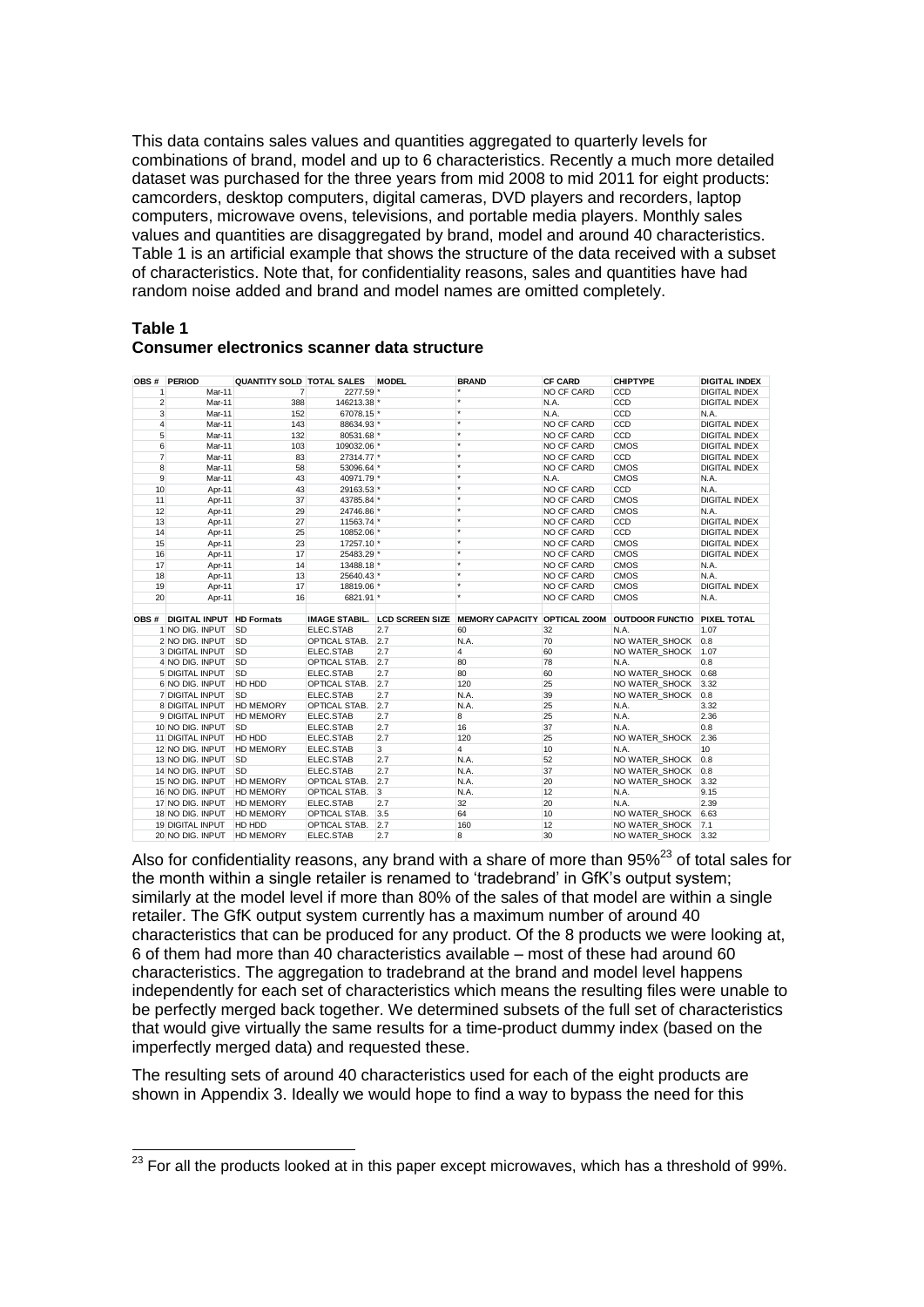confidentialising to 'tradebrand' if we were to adopt scanner data in production for price indexes.

#### **New and disappearing items**

For ease of the following discussion, we will use the term 'item' to refer to a unique combination of brand, model and the full set of characteristics available in the scanner data. Note that for a given model of a product, there can be different combinations of characteristics available, so 'model' in itself is not sufficiently identifying.

A key feature of scanner data is that it reflects the high level of 'churn' in the specific items available and being sold from month to month. That is, there are many new models (and versions of models) of the product becoming available in the market and, conversely, old models dropping out of the market as they become obselete. Figure 1 shows, for each of the eight products, the number of items available over the three year period, alongside those items that existed at the start and end of the three year period. The y-axis shows the number of items being sold in each month. For each product, the blue line 'all items' shows the number of distinct items being sold in each month. For example, in July 2008, there are over 200 different kinds of television being sold, while there are only around 70 different kinds of desktop computers being sold.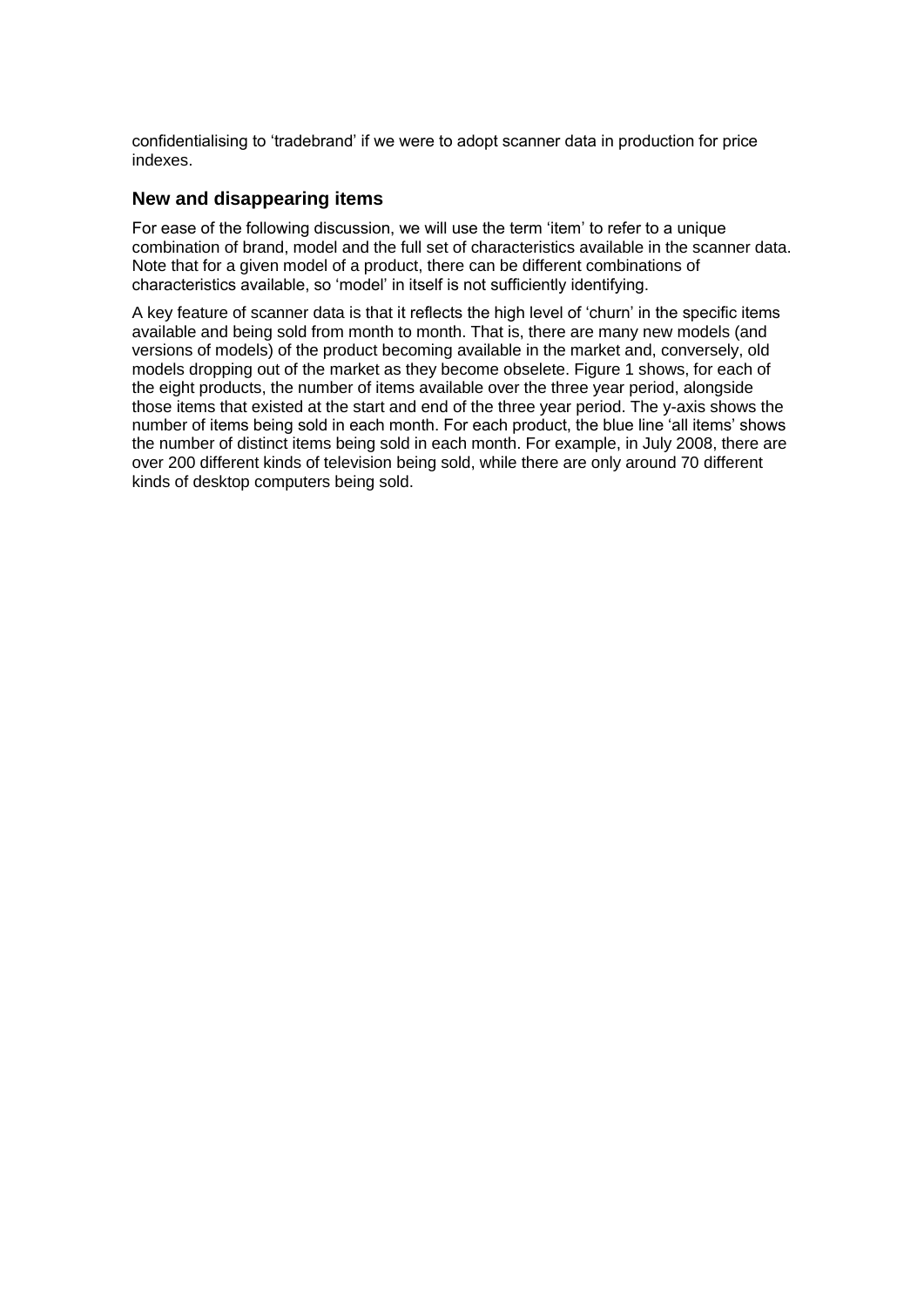### **Figure 1 Total and matched items mid-2008 to mid-2011**



For most of the products, the number of models being sold is gradually decreasing over the three year period. It is not clear whether this is a real-world effect or whether it may be a consequence of the aggregation to 'tradebrand' mentioned earlier. Perhaps concentration of particular brands or models being sold by a particular retailer might be increasing over time. This requires further investigation, but for the main purpose of this paper – comparing different methodologies on the same set of scanner data – this appears unlikely to be an issue.

The red line 'matched to July 2008' shows, for each product, the number of distinct items sold in each month that were also being sold at the start of the three year period, and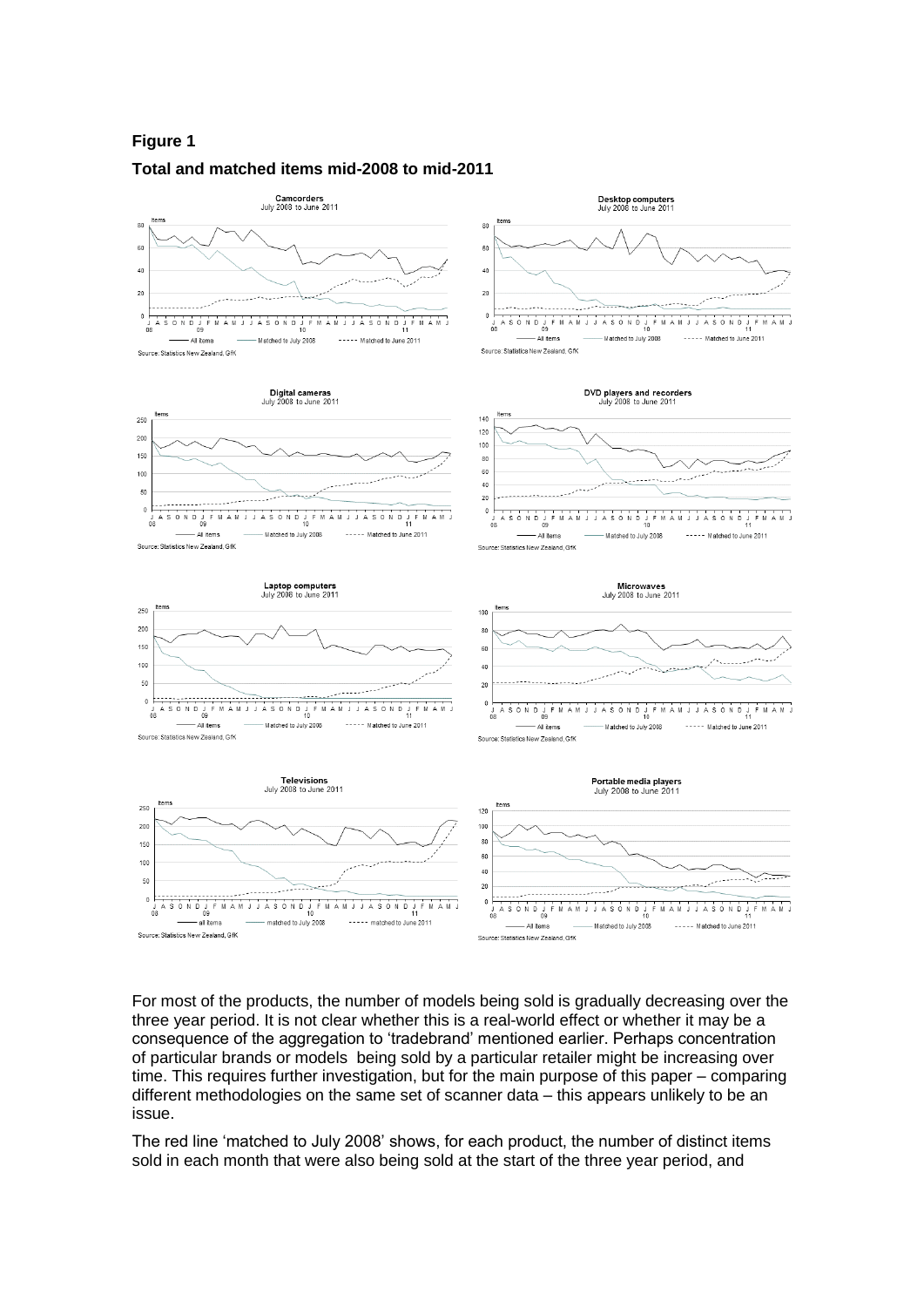similarly the green line 'matched to June 2011' shows the number of distinct items sold in each month that are also being sold in the final month of the three year period. We can see that for some products, such as desktop and laptop computers, the rates of new and disappearing items are very high whereas for other products, in particular microwaves, the churn is less extreme. This matches our expectations that there is more rapid technological change (embodied in new items) for high-technology products such as computers.

Figure 2 allows us to more easily compare the attrition rates of different products by showing the percentage of July 2008 items still being sold (i.e., the red line graphs from figure 1) for all products on one graph. This highlights that computers – both desktops and laptops – have the highest churn.



#### **Figure 2**

Figure 3 shows a more summarised version of the same information, with the percentage of models sold in July 2008 that are still available after 1, 2 and 3 years (as at June of 2009, 2010 and 2011). For most of the products, there are less than 10% of the items still matched after a three year period.

Source: Statistics New Zealand, GfK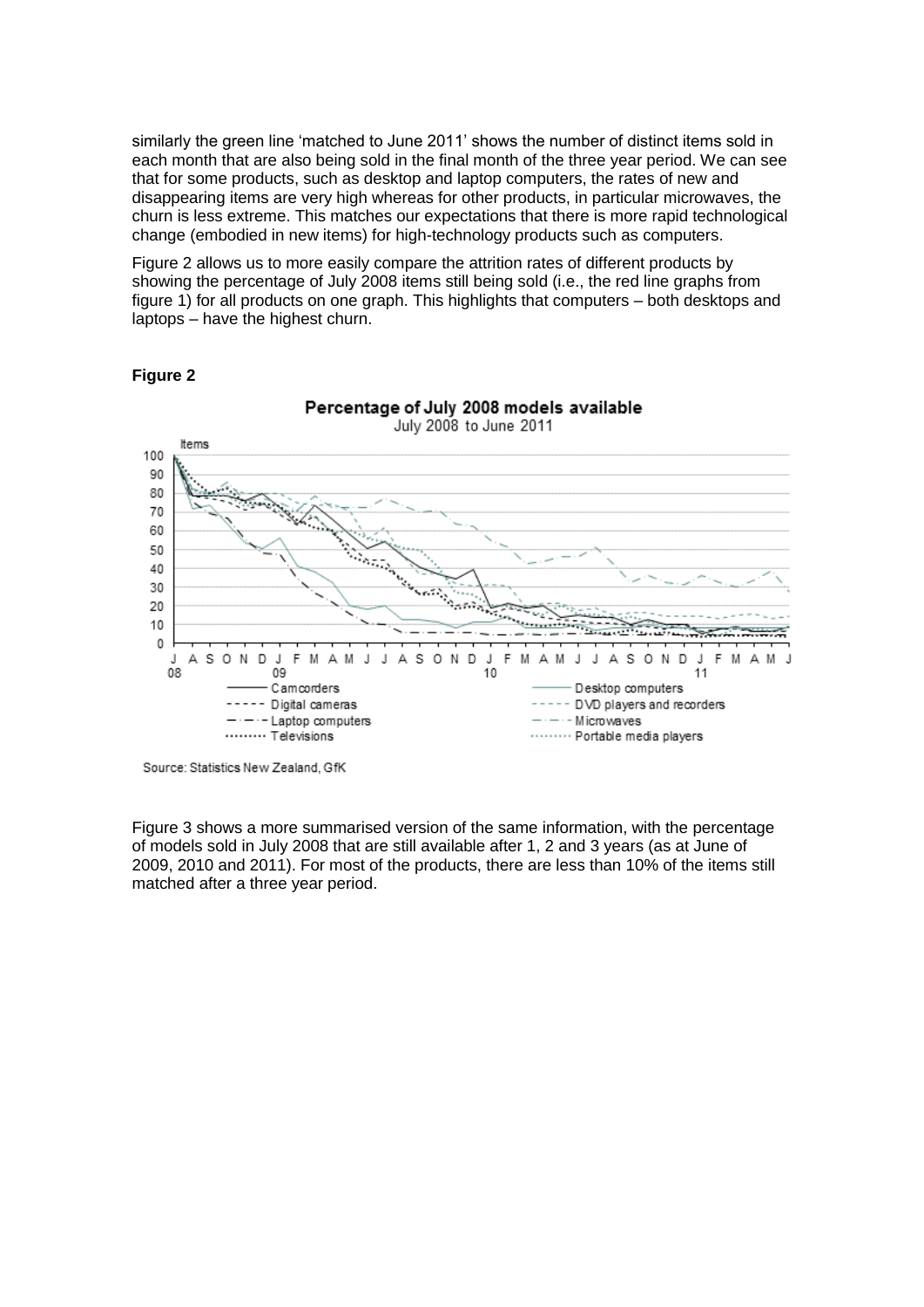

#### **Figure 3**

## **ITRYGEKS with time-dummy implicit imputation**

Section 4 provides the theoretical basis for the Imputation Törnqvist RYGEKS index based on the weighted time-dummy hedonic method which we will refer to now as the ITRYGEKS(TD). We produced the ITRYGEKS(TD) for each of the eight consumer electronics products, using a 13-month rolling window. These are compared below in figure 4 to indexes based on three other methods:

- a rolling year GEKS index based on bilateral matched-item Törnqvist indexes, with a 13-month rolling window (RYGEKS);
- a rolling year pooled time-dummy hedonic index (using monthly expenditure share weights), with a 13-month rolling window (RYTD);
- a monthly chained Törnqvist index.

We also include a unit value index for each product each month, calculated as the total expenditure divided by the total quantity sold. This gives us an index of the prices unadjusted for quality change, which is useful in seeing how quality is changing over time, and for examining seasonal patterns. In particular note the strong seasonal dips for the average prices of digital cameras corresponding to cheaper cameras being sold over the Christmas period. Also shown in figure 4 are the corresponding monthly percentage price changes for each product.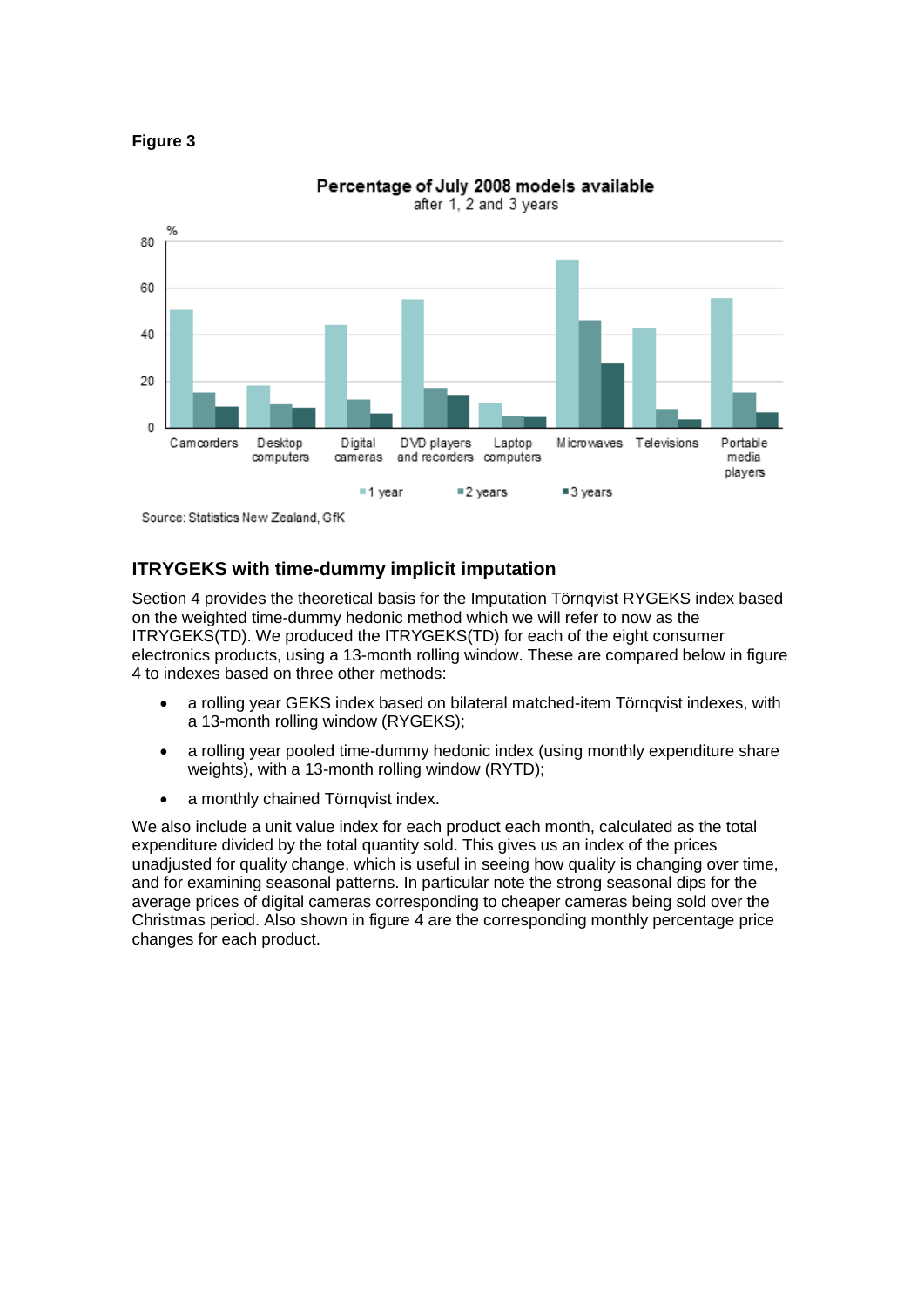## **Figure 4 ITRYGEKS(TD) compared to other methods**



Desktop computers - indexes<br>July 2008 to June 2011

Camcorders Percentage change from previous month<br>August 2008 to June 2011 Percent ś יי יי ייט איז די ייט אוי איז די ייט אוי די ייט אוי ייט א די ייט א די ייט איז די ייט איז די ייט איז די ייט א די<br>דאר די די RYGEKS ------ RYTD ----- Monthly chained Tornqvist ו---- RYGEKS ------ RYTD ----- Monthly chained To

Source: Statistics New Zealand, GfK

#### Desktop computers Desktop computers<br>Percentage change from previous month<br>August 2008 to June 2011



Digital cameras<br>Percentage change from previous month<br>August 2008 to June 2011

Percent

 $\overline{z}$ 

 $\ddot{z}$ 

 $\epsilon$ 

 $-10$ 



- RYGEKS

 $-\cdot$  - - Average prid

JASONDJFMAMJJASONDJFMAMJ<br>10

 $--- RYTD$ 



A S O N D J F M A M J

- ITRYGEKS (TD)

 $1.2$ 

 $1.0$ 

 $0.8$  $0.6$ 

 $0.4$ 

 $0.2$ 

 $0<sub>0</sub>$ 

**DVD players and records – indexes**<br>July 2008 to June 2001







# DVD players and recorders<br>Percentage change from previous month<br>August 2008 to June 2011



Source: Statistics New Zealand, GfK

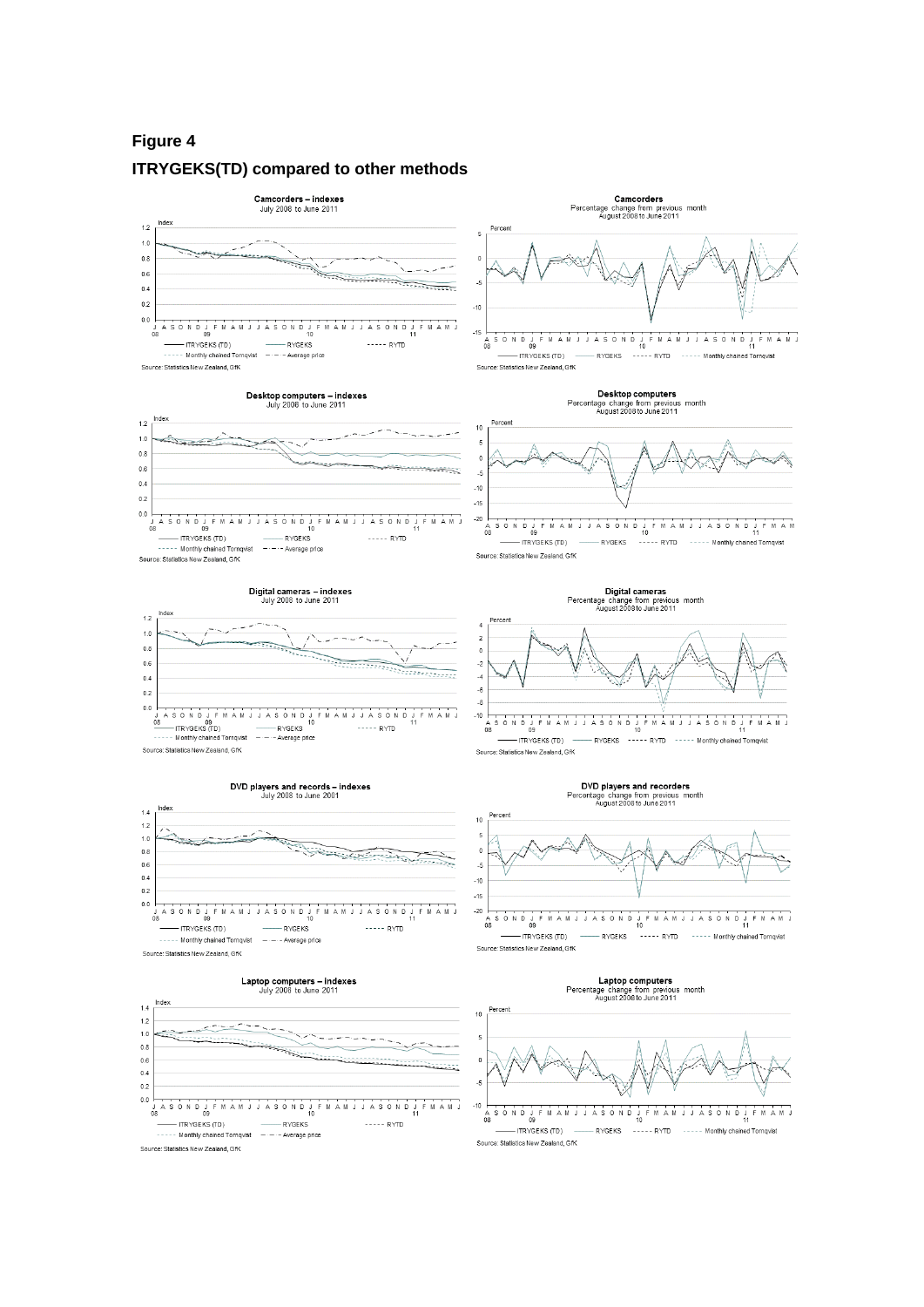

The results vary across products; there is no consistent pattern in the relative behaviour of the different index methods. For both desktop and laptop computers, the ITRYGEKS(TD) is lower than the RYGEKS and similar to both the RYTD and (less so for laptops) the chained Törnqvist.

For many of the products the ITRYGEKS(TD) is lower than the RYGEKS and relatively close to both the RYTD and the chained Törnqvist. The exceptions to this are DVD players and recorders and microwaves, where the ITRYGEKS(TD) is higher than the other methods, and digital cameras where the ITRYGEKS(TD) is approximately the same as the RYGEKS. Portable media players is another exception where the ITRYGEKS(TD) is significantly below all the other methods.

Looking at the percentage changes we can see that both the ITRYGEKS(TD) and RYTD are less volatile than the other methods. This is confirmed in figure 5, which shows the volatility of each method, defined as the average of the absolute monthly percentage changes for each of the eight products.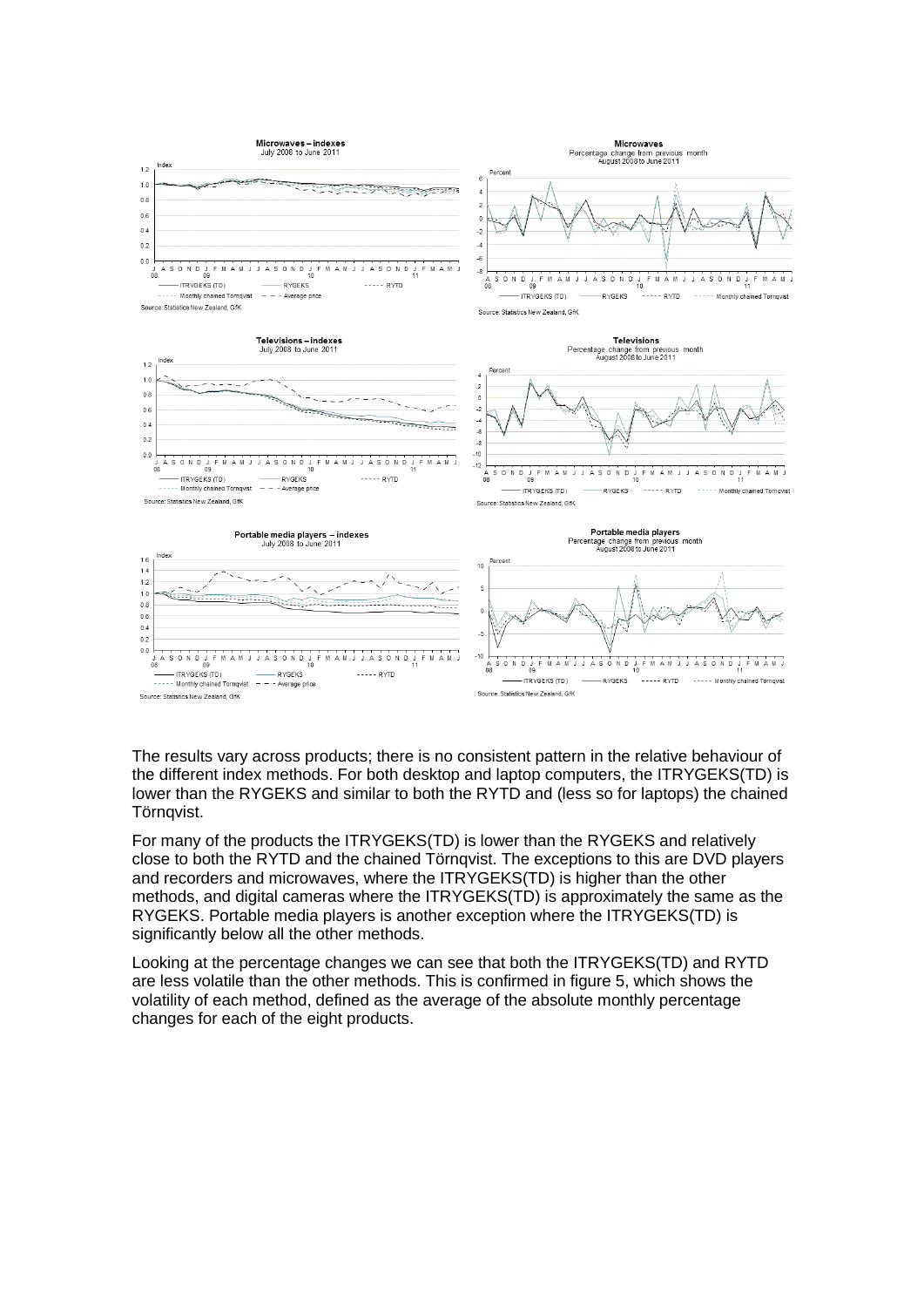



#### Volatility of each method

The different methods for calculating price indexes from the scanner data can give quite different results at the product level. To see how these aggregate up the CPI hierarchy we created a 'consumer electronics' aggregate of the eight products, using the expenditures from the GfK data to weight the individual products' price indexes for each of the methods compared. We also included in this comparison the price changes for the products that were incorporated into the New Zealand Consumers Prices Index for the corresponding period.

Figure 6 shows that, at this higher level, the existing New Zealand CPI gives a result that is very similar to the RYGEKS, while the other methods – monthly chained Tornqvist, rolling year time-dummy and ITRYGEKS(TD) all sit lower and similar to each other. This suggests that the matched model approach of both the RYGEKS and the existing practice are tending to miss net price decreases associated with new and disappearing items.

Source: Statistics New Zealand, GfK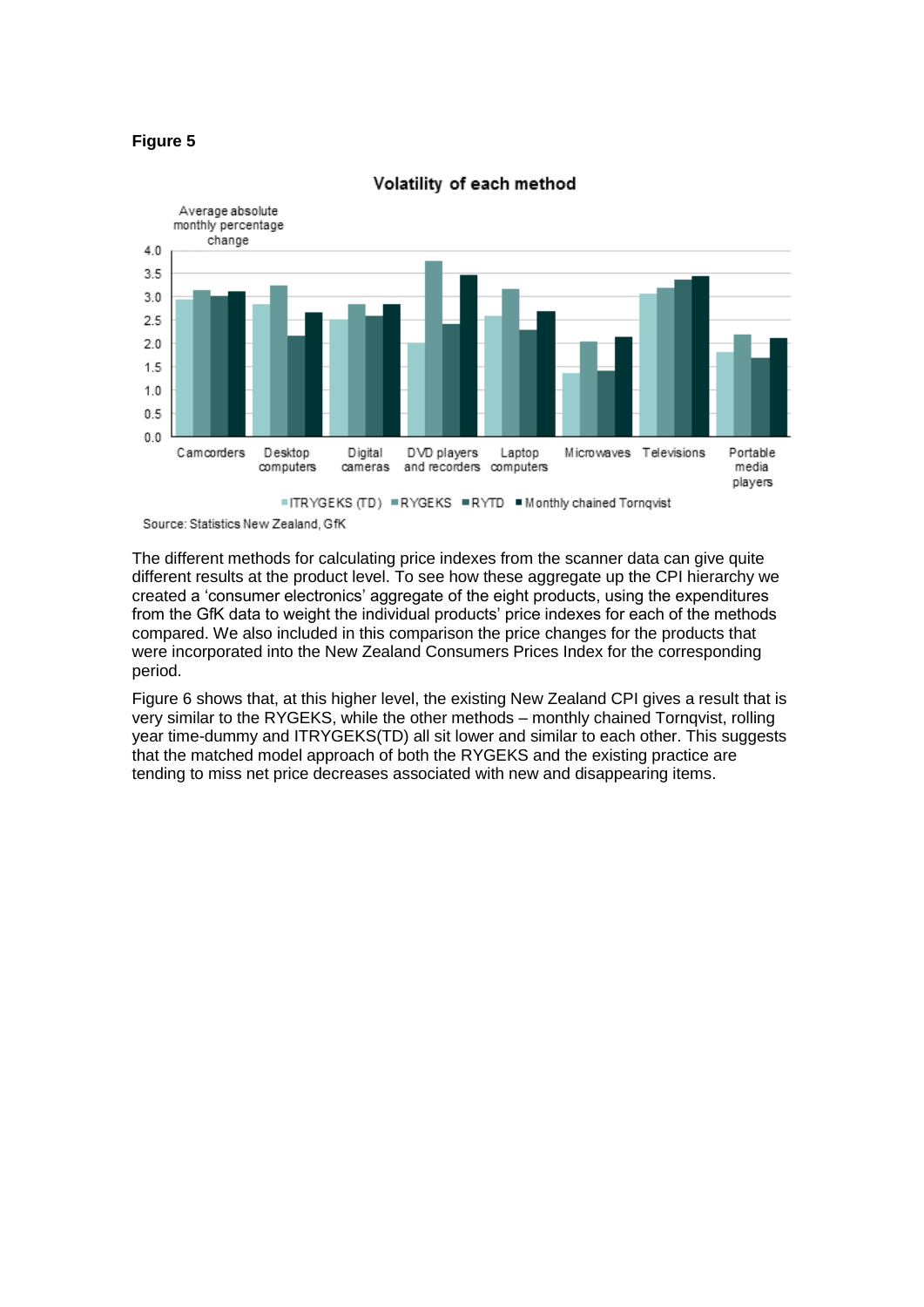



Products aggregated to 'consumer electronics' for each method

#### **ITRYGEKS with time-product dummy implicit imputation**

As described in section 4 above, the ITRYGEKS using the time-product dummy (TPD) implicit imputation method results in no imputation for the new and disappearing items, so the results from applying this method are are virtually the same as the RYGEKS. Any difference between the two is due to the change over time in the expenditure share of the matched items, as reflected in the weights used in the time-product dummy modelling for the ITRYGEKS(TPD). Figure 7 compares the ITRYGEKS(TPD) with the RYGEKS for each of the eight products. Portable media players is the only product where there is a noticeable difference between the two indexes over the three year period.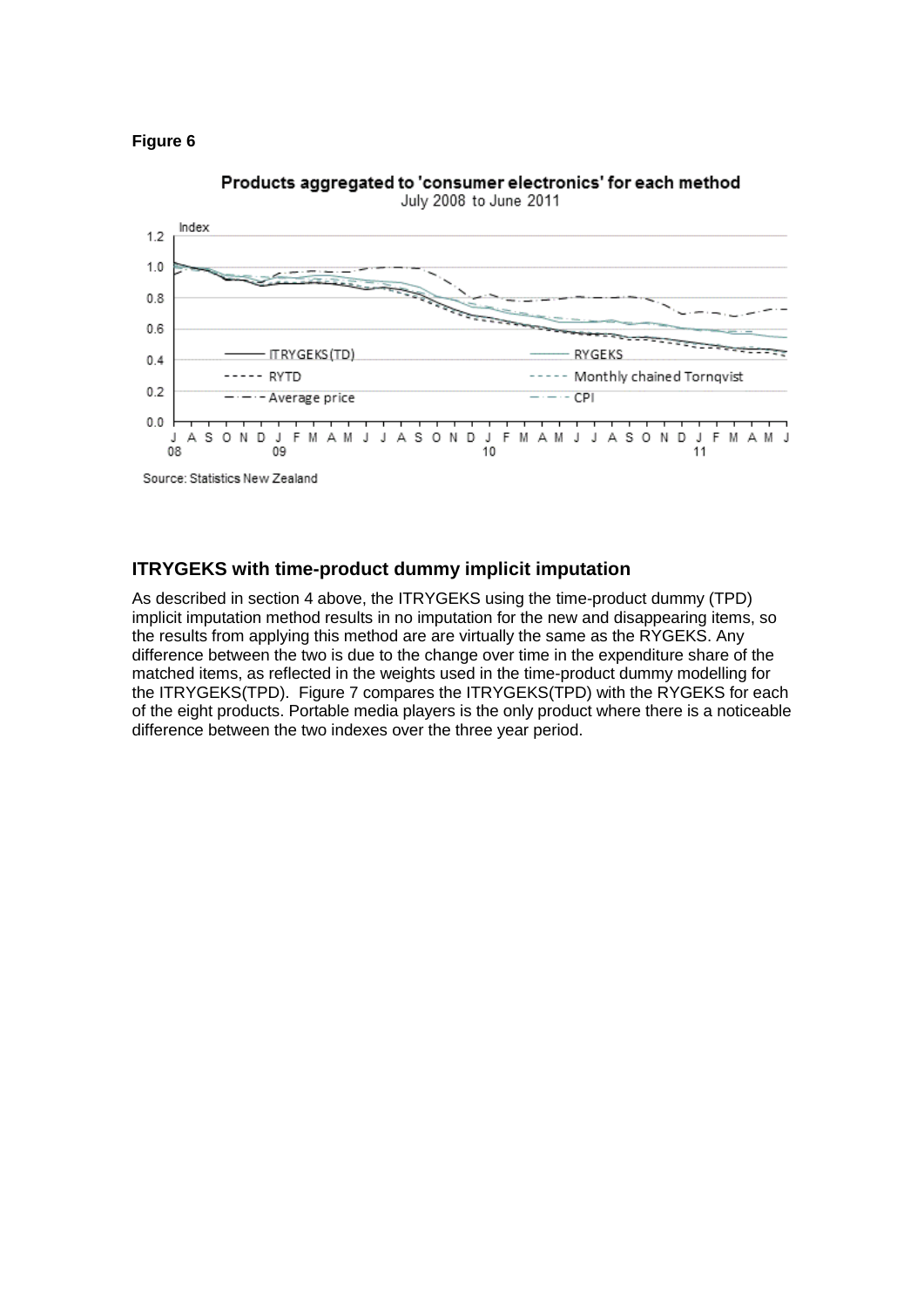## **Figure 7 ITRYGEKS(TPD) compared to RYGEKS**



#### **ITRYGEKS with explicit hedonic imputation**

Section 3 explained the ITRYGEKS based on explicit hedonic imputation. However, the explicit imputation version of the ITRYGEKS does not work for characteristics data which is mainly categorical, as is the case for our consumer electronics scanner data. The main reason why the method breaks down in this case is that new or disappearing items generally correspond to new or disappearing categories of one or more of the characteristics. They can also correspond to new combinations of existing categories of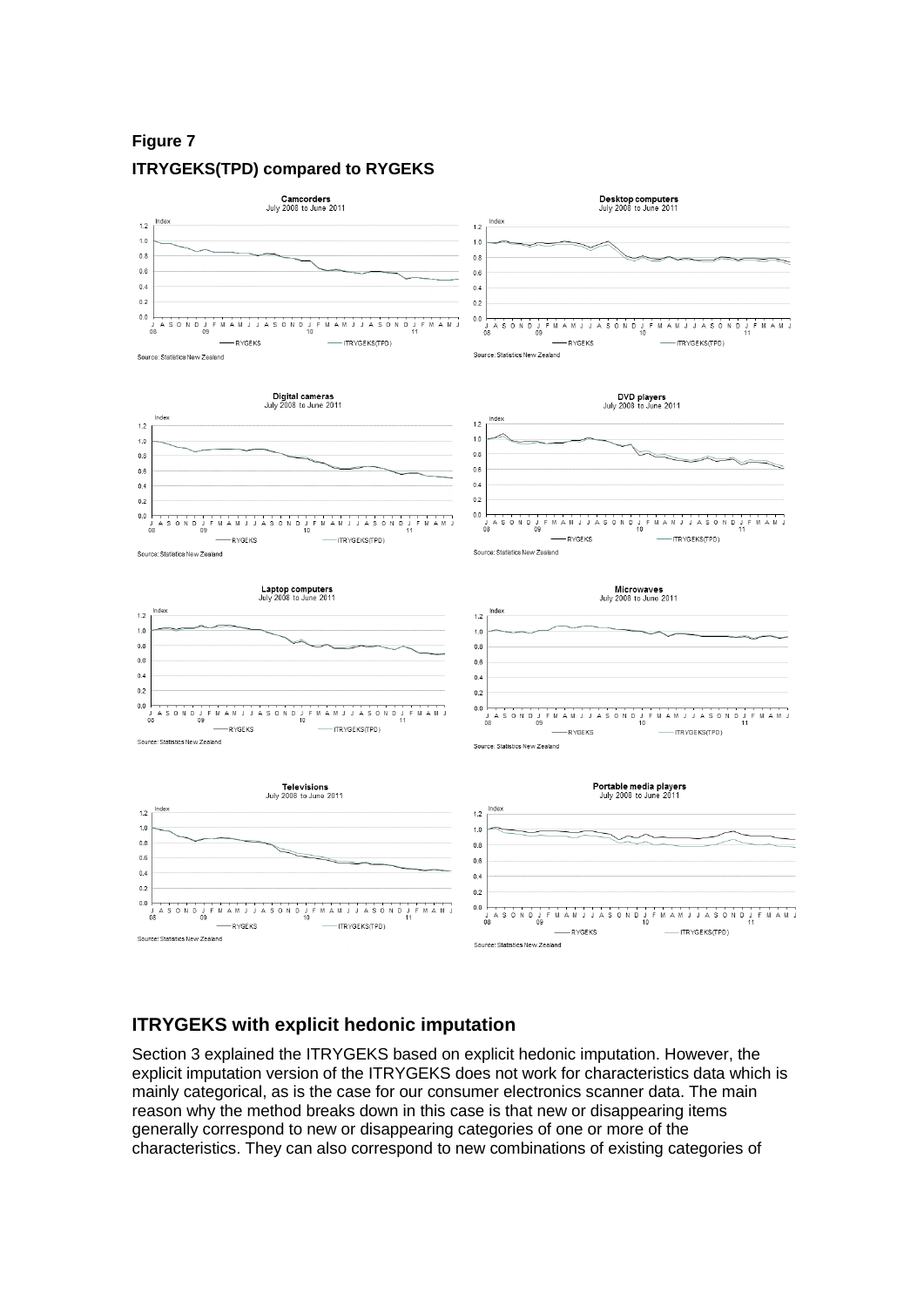characteristics but this is less frequent. For example, generally there is a new model name associated with a new item, so the characteristic 'model' will have a new value. Because the regression modelling recognises categories of a categorical variable in the same way as dummy variables, this is equivalent to new binary characteristics appearing and disappearing in the data. That means that, for the periods in which we are trying to impute a value for the new or disappearing item there is likely to be at least one category of a characteristic corresponding to that item which does not exist in that period and therefore we cannot produce a predicted value for the new (or disappearing) item based on its characteristics.

Note that the explicit hedonic imputation version of the ITRYGEKS will work in the situation where the characteristics are numeric and/or where the characteristics are categoric but there are no new or disappearing categories of these categorical characteristics over the time period for which the index is produced.

## **7. Conclusions**

The Imputation Törnqvist (IT) RYGEKS method explicitly or implicitly imputes price movements for new and disappearing items based on hedonic models and is equivalent to the RYGEKS (Törnqvist) for the subset of the population which is matched from period to period. The paper outlines three variants of the ITRYGEKS: explicit hedonic imputation, and implicit imputation via either a time-product dummy or time-dummy hedonic model.

Explicit hedonic imputation is not valid in the case of categorical variables which can have new categories appearing or disappearing.

Implicit imputation via a time-product dummy method results in no imputation for new and disappearing items and is therefore very close to the RYGEKS index. Any difference between the two reflects the change in the expenditure share of matched items which is reflected in the weights used for the time-product dummy regression modelling.

Implicit imputation via the time-dummy hedonic method gives results which can differ from any of the other methods examined (Rolling-Year Time-dummy, Rolling Year GEKS, monthly chained Törnqvist). The results are less volatile than the RYTD and RYGEKS and similar in their volatility to the monthly chained Törnqvist.

Although research on supermarket scanner data (Ivancic et al. (2009), Krsinich (2011)) has found evidence of substantial chain drift for monthly chained superlative price indexes, for the consumer electronics products examined here, there appears to be minimal, if any, chain drift. This is likely to reflect that, unlike supermarket products, consumer electronics products are not 'stockpiled' to anywhere near the same extent, and therefore the spiking in both prices (down) quantities (up) is not nearly so prevalent in the data.

While there can be significant differences between the methods at the product level, at the 'consumer electronics' level (as approximated by the aggregation of the eight products using expenditure shares from the GfK data) the differences cancel out to a certain extent. In particular, the aggregation of the price indexes from the current New Zealand CPI is very close to the aggregated RYGEKS.

## Appendix 1: Derivation of Decomposition (10)

In this appendix we derive decomposition (10) of the single imputation Törnqvist index (9). For convenience we write the index as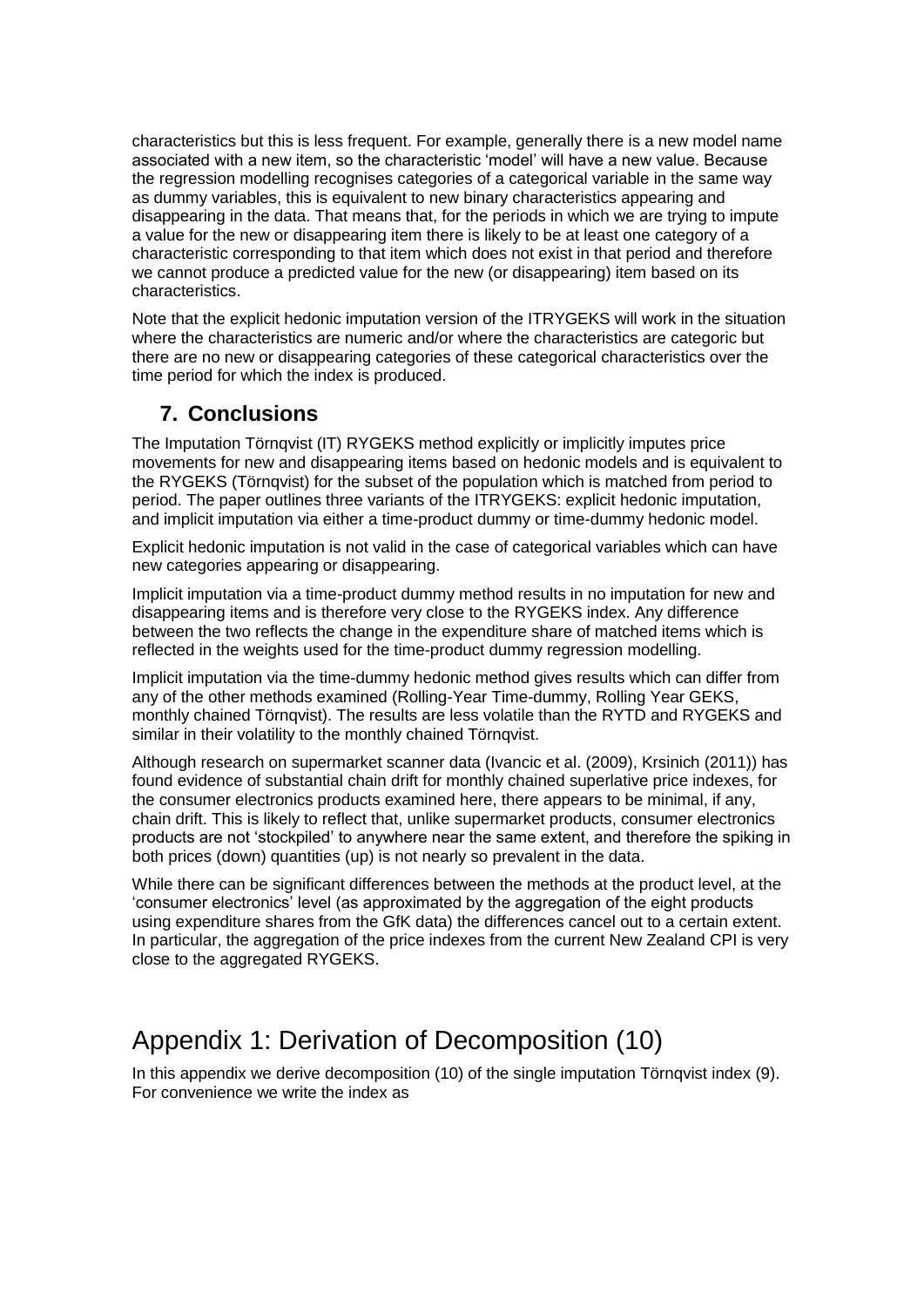$$
P_{SIT}^{0t} = \left[ \prod_{i \in U^{0i}} \left( \frac{p_i^t}{p_i^0} \right)^{s_i^0} \prod_{i \in U^{0i}} \left( \frac{p_i^t}{p_i^0} \right)^{s_i^t} \prod_{i \in U_{D(t)}^0} \left( \frac{\hat{p}_i^t}{p_i^0} \right)^{s_i^0} \prod_{i \in U_{N(0)}^t} \left( \frac{p_i^t}{\hat{p}_i^0} \right)^{s_i^t} \right]^{1/2}
$$
\n(A.1)

where  $\hat{p}^{\,0}_i$  and  $\hat{p}^{\,\prime}_i$  are the imputed prices in periods 0 and t, and  $\overline{s}^{\,0}_i$  $s_i^0$  and *t*  $s_i^t$  are the expenditure shares (with respect to the total set of items in periods 0 and t). As in the main text, we will denote the expenditure shares with respect to the set  $\overline{U}^{0t}$  of matched items in periods 0 and t by  $\frac{1}{1}(0t)$  and *t*  $s_{i(0 t)}^t$ 0  $s_{iD(t)}^0$  and  $s_{iN(0)}^t$  are the expenditure shares of i with respect to the sets  $U_{D(t)}^0$  and  $U_{N(0)}^t$  of disappearing and new items;  $\mathbf 0$  $s_{D(t)}^0$  and *t*  $s^t_{N(0)}$  are the period 0 and t aggregate expenditure shares of the disappearing and new items;  $\frac{S^0_{~h}}{\sigma}$  $s^0_M$  and *t*  $s^{\scriptscriptstyle t}_{\scriptscriptstyle M}$  are the period 0 and period t aggregate expenditure shares of the matched items. 0  $s^0_{i(0t)}$ 

Since  $0 \quad 0$  $(0 t)$ 0  $s_i^0 = s_{i(0t)}^0 s_M^0$  and *t M t*  $i(0t)$ *t*  $s_i^t = s_{i(0t)}^t s_M^t$  for  $i \in U^{0t}$ ,  $s_i^0 = s_{iD(t)}^0 s_L^0$  $(t)$ 0  $(t)$ 0  $s_i^0 = s_{iD(t)}^0 s_{D(t)}^0$  for  $i \in U_{D(t)}^0$  and *t N t iN t*  $s_i^t = s_{iN(0)}^t s_{N(0)}^t$  for  $i \in U_{N(0)}^t$  , equation (A.1) can be written as

$$
P_{ST}^{0t} = \left[ \prod_{i \in U^{0}} \left( \frac{p_i^t}{p_i^0} \right)^{s_{i(0t)}^0 s_M^{0}} \prod_{i \in U^{0}} \left( \frac{p_i^t}{p_i^0} \right)^{s_{i(0t)}^t s_M^{t}} \prod_{i \in U_{D(t)}^0} \left( \frac{\hat{p}_i^t}{p_i^0} \right)^{s_{B(t)}^0 s_{D(t)}^{0}} \prod_{i \in U_{N(0)}^t} \left( \frac{p_i^t}{p_i^0} \right)^{s_{B(t)}^0 s_{D(t)}^{0}} \prod_{i \in U_{N(0)}^t} \left( \frac{p_i^t}{\hat{p}_i^0} \right)^{s_{B(t)}^t s_{D(t)}^{0}} \right]^{\frac{1}{2}}
$$

$$
= \left[ \prod_{i \in U^{0t}} \left( \frac{p_i^t}{p_i^0} \right)^{s_{i(0t)}^0 (1 - s_{D(t)}^0)} \prod_{i \in U^{0t}} \left( \frac{p_i^t}{p_i^0} \right)^{s_{B(t)}^0 (1 - s_{D(t)}^t)} \prod_{i \in U_{D(t)}^0} \left( \frac{\hat{p}_i^t}{p_i^0} \right)^{s_{B(t)}^0 s_{D(t)}^{0}} \prod_{i \in U_{N(0)}^t} \left( \frac{p_i^t}{\hat{p}_i^0} \right)^{s_{K(0)}^t s_{N(0)}^{0}} \right]^{\frac{1}{2}}
$$
(A.2)

using  $s_M^0 = 1 - s_D^0$  and *t N t*  $s_M^t = 1 - s_N^t$  . Rearranging terms gives

$$
P_{ST}^{0t} = \left[ \prod_{i \in U^{0t}} \left( \frac{p_i^t}{p_i^0} \right)^{s_{i(0t)}^0} \prod_{i \in U^{0t}} \left( \frac{p_i^t}{p_i^0} \right)^{s_{i(0t)}^t} \right]^{\frac{1}{2}} \left[ \prod_{i \in U^{0t}} \left( \frac{\hat{p}_i^t}{p_i^0} \right)^{s_{i(0t)}^0 s_{D(t)}^0} \right]^{\frac{1}{2}} \left[ \prod_{i \in U^{0t}} \left( \frac{p_i^t}{p_i^0} \right)^{s_{i(0t)}^0 s_{D(t)}^0} \right]^{\frac{1}{2}} \left[ \prod_{i \in U^{0t}} \left( \frac{p_i^t}{p_i^0} \right)^{s_{i(0t)}^0 s_{D(t)}^0} \right]^{\frac{1}{2}} \left[ \prod_{i \in U^{0t}} \left( \frac{p_i^t}{p_i^0} \right)^{s_{i(0t)}^0 s_{D(t)}^0} \right]^{\frac{1}{2}} \left[ \prod_{i \in U^{0t}} \left( \frac{p_i^t}{p_i^0} \right)^{s_{i(0t)}^0 s_{D(t)}^0} \right]^{\frac{1}{2}} \right]
$$

$$
= \prod_{i \in U^{0t}} \left( \frac{p_i^t}{p_i^0} \right)^{\frac{S_{i(0t)}^0 + S_{i(0t)}^t}{2}} \left[ \prod_{i \in U^{0t}} \left( \frac{\hat{p}_i^t}{p_i^0} \right)^{s_{D(t)}^0} \right]^{\frac{S_{D(t)}^0}{2}} \left[ \prod_{i \in U^{0t}} \left( \frac{p_i^t}{p_i^0} \right)^{s_{i(0t)}^t} \right]^{\frac{S_{N(0)}^t}{2}} \right]
$$

(A.3)

which is equation (18) in the main text.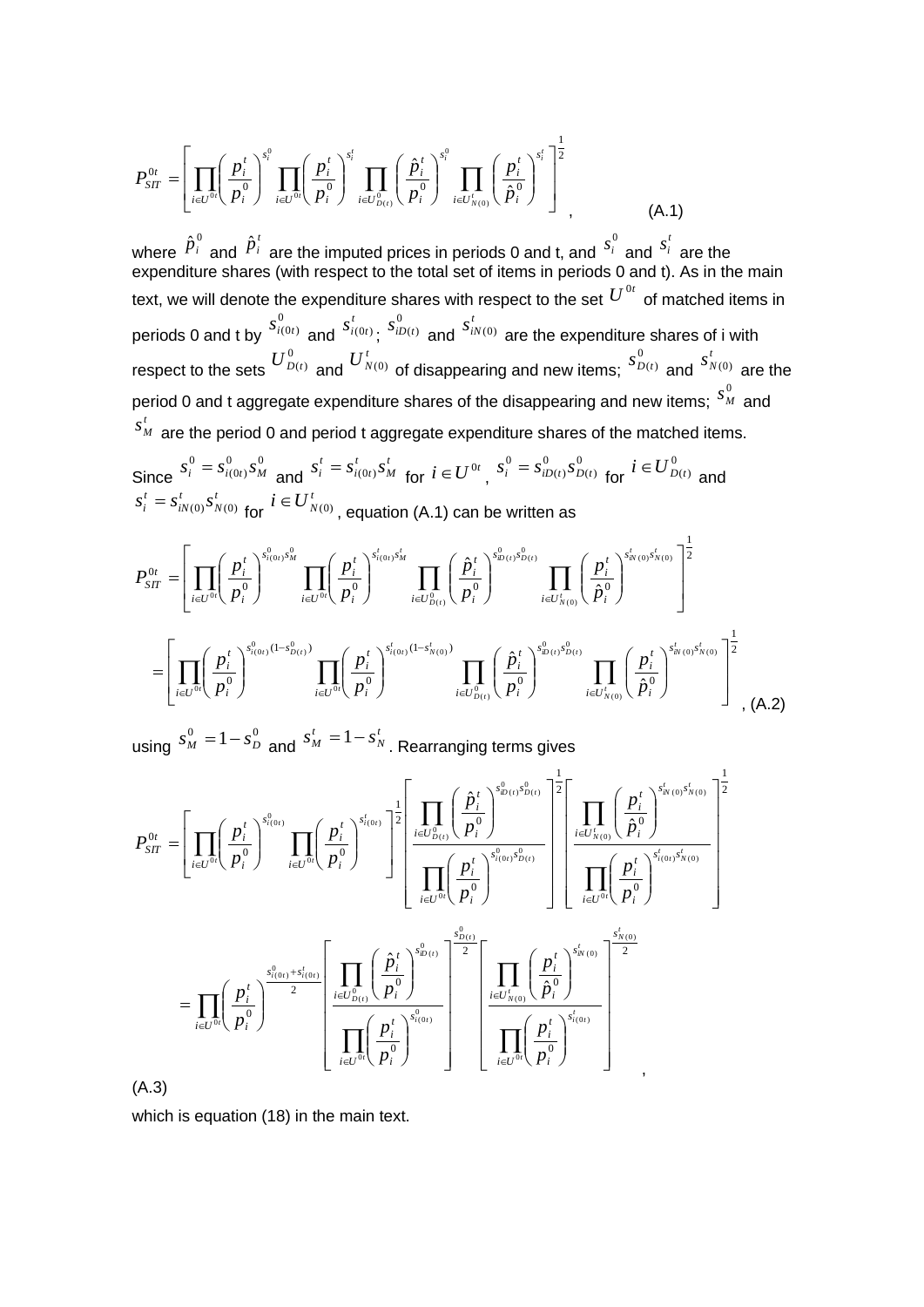## Appendix 2: Derivation of Equation (14)

Following de Haan (2004), in this appendix we derive expression (14) for the bilateral timedummy hedonic index. Because an intercept term is included in model (13), the weighted

sum of the regression residuals  $e_i^t = \ln(p_i^t) - \ln(\hat p_i^t) = \ln(p_i^t / \hat p_i^t)$ *i t i t i t i*  $e_i^t = \ln(p_i^t) - \ln(\hat{p}_i^t) = \ln(p_i^t / \hat{p}_i^t)$  is equal to 0 in each period, hence

$$
\sum_{i \in U'} w_i^t \ln(p_i^t / \hat{p}_i^t) = \ln \left[ \prod_{i \in U'} \left( \frac{p_i^t}{\hat{p}_i^t} \right)^{w_i^t} \right] = 0
$$
\n
$$
t = 0, ..., T, \qquad (A.4)
$$

where  $w_i^t$  denotes the weight for item i in period t in a WLS regression. If we separate the base period 0 from the comparison periods t, the second expression of (A.4) can be written as

$$
\ln\left[\prod_{i\in U^0}\left(\frac{p_i^0}{\hat{p}_i^0}\right)^{w_i^0}\right] = \ln\left[\prod_{i\in U^t}\left(\frac{p_i^t}{\hat{p}_i^t}\right)^{w_i^t}\right] = 0
$$
\n
$$
t = 1,...,T
$$
\n(A.5)

Exponentiating (A.5) yields the following relation:

$$
\prod_{i \in U^0} \left(\frac{p_i^0}{\hat{p}_i^0}\right)^{w_i^0} = \prod_{i \in U^1} \left(\frac{p_i^t}{\hat{p}_i^t}\right)^{w_i^t} = 1, \quad t = 1, \dots, T
$$
\n(A.6)

Next, we rewrite (A.6) as

$$
\prod_{i\in U^{0i}}\left(\frac{p_i^0}{\hat{p}_i^0}\right)^{w_i^0}\prod_{i\in U^0_{D(i)}}\left(\frac{p_i^0}{\hat{p}_i^0}\right)^{w_i^0} = \prod_{i\in U^{0i}}\left(\frac{p_i^t}{\hat{p}_i^t}\right)^{w_i^t}\prod_{i\in U^t_{N(0)}}\left(\frac{p_i^t}{\hat{p}_i^t}\right)^{w_i^t} (=1)
$$
\n(A.7)

where, as before,  $U^{0t}$  denotes the set of matched items (with respect to periods 0 and t),  $U_{D(t)}^0$  is the set of disappearing items, and  $U_{N(0)}^t$  is the set of new items.

We now assume that the regression weights for the matched items are the same in periods 0 and t, i.e., *t i*  $w_i^0 = w_i^t = w_i^{0t}$  for  $i \in U^{0t}$  . In that case, multiplying the right and left hand side of equation (A.7) by  $\prod_{\scriptscriptstyle i\in U^{0i}}$  $\int_{i\in U^{0t}}(\hat{p}_i^t$  /  $p_i^0)^{w_i^{0t}}$ *w i*  $_{0i}$   $(\hat{p}_{i}^{t}$  /  $p_{i}^{0})^{w_{i}^{0}}$ gives

$$
\prod_{i\in U^{0}}\left(\frac{\hat{p}_{i}^{t}}{\hat{p}_{i}^{0}}\right)^{w_{i}^{0t}}\prod_{i\in U^{0}_{D(t)}}\left(\frac{p_{i}^{0}}{\hat{p}_{i}^{0}}\right)^{w_{i}^{0}}=\prod_{i\in U^{0t}}\left(\frac{p_{i}^{t}}{p_{i}^{0}}\right)^{w_{i}^{0t}}\prod_{i\in U_{N(0)}^{t}}\left(\frac{p_{i}^{t}}{\hat{p}_{i}^{t}}\right)^{w_{i}^{t}}
$$
(A.8)

Multiplying both sides of (A.8) by  $\prod_{i\in U^0_{D^{g_i}} }$  $(\hat{p}^{\scriptscriptstyle t}_i \, / \, p^0_i)^{w^0_i}$ *D t*  $\hat{p}_{i\in U_{D9t\backslash }^{0}}^{i}(\hat{p}_{i}^{\mathrm{\scriptscriptstyle T}}/\,p_{i}^{\mathrm{\scriptscriptstyle U}})^{w_{i}}$ *w i*  $\hat{p}^{\scriptscriptstyle t}_i$  /  $p^{\scriptscriptstyle 0}_i$   $\rangle^{w^{\scriptscriptstyle 0}_i}$  yields

$$
\prod_{i\in U^{0i}}\left(\frac{\hat{p}_i^t}{\hat{p}_i^0}\right)^{w_i^{0t}}\prod_{i\in U^0_{D(t)}}\left(\frac{\hat{p}_i^t}{\hat{p}_i^0}\right)^{w_i^{0}} = \prod_{i\in U^{0i}}\left(\frac{p_i^t}{p_i^0}\right)^{w_i^{0t}}\prod_{i\in U^0_{D(t)}}\left(\frac{\hat{p}_i^t}{p_i^0}\right)^{w_i^{0t}}\prod_{i\in U^t_{D(t)}}\left(\frac{\hat{p}_i^t}{p_i^0}\right)^{w_i^{0t}}\prod_{i\in U^t_{N(0)}}\left(\frac{p_i^t}{\hat{p}_i^t}\right)^{w_i^{0t}}
$$
\n(A.9)

\nNext, multiplying both sides of (A.9) by  $\prod_{i\in U^t_{N(0)}}\left(\hat{p}_i^t / \hat{p}_i^0\right)^{w_i^{t}}$  gives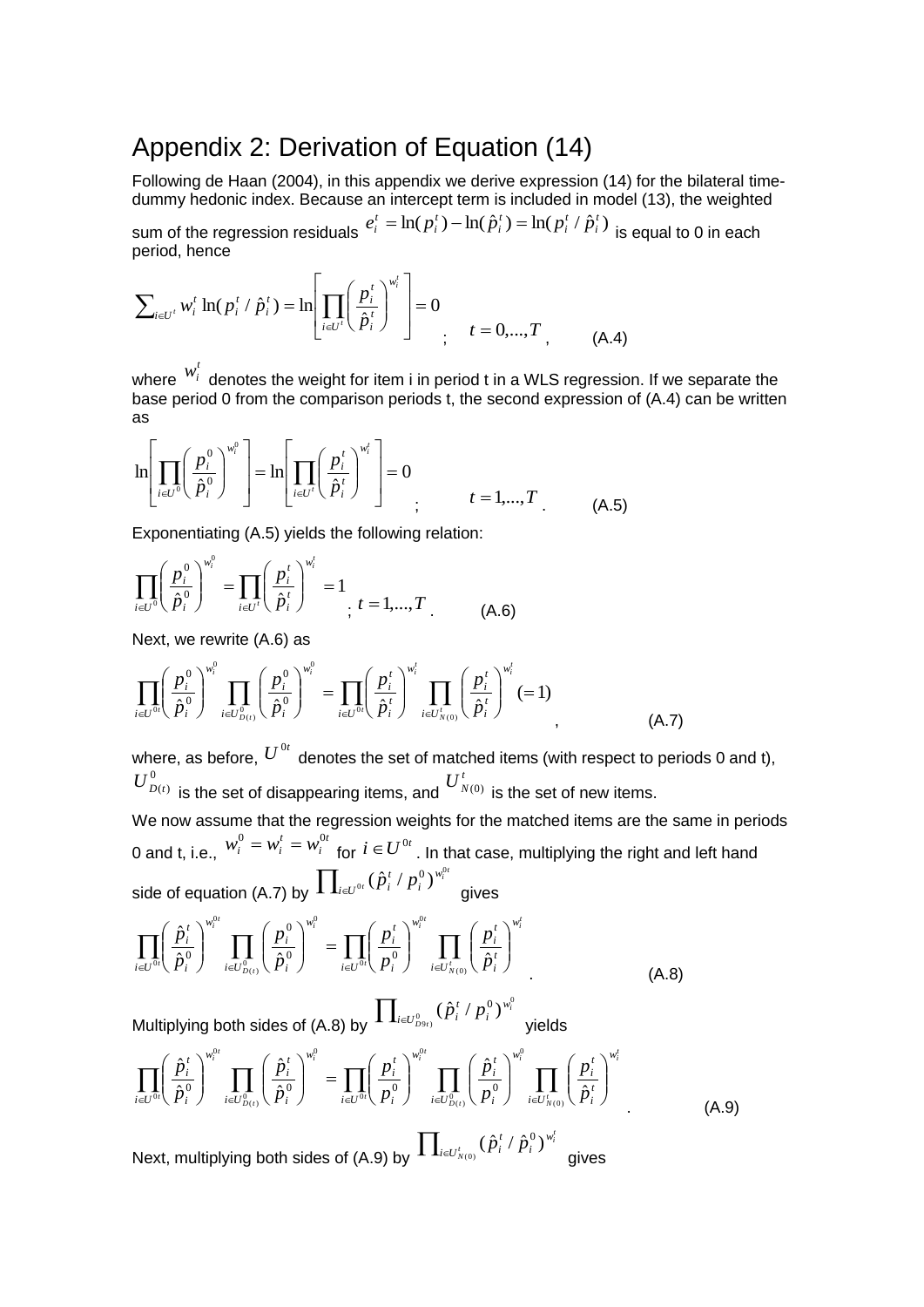$$
\prod_{i\in U^{0i}}\left(\frac{\hat{p}_i^t}{\hat{p}_i^0}\right)^{w_i^{0t}}\prod_{i\in U^0_{D(t)}}\left(\frac{\hat{p}_i^t}{\hat{p}_i^0}\right)^{w_i^0}\prod_{i\in U^t_{N(0)}}\left(\frac{\hat{p}_i^t}{\hat{p}_i^0}\right)^{w_i^t}=\prod_{i\in U^{0i}}\left(\frac{p_i^t}{p_i^0}\right)^{w_i^{0t}}\prod_{i\in U^0_{D(t)}}\left(\frac{\hat{p}_i^t}{p_i^0}\right)^{w_i^0}\prod_{i\in U^t_{N(0)}}\left(\frac{p_i^t}{\hat{p}_i^0}\right)^{w_i^t}
$$
\n(A.10)

Using *t i*  $\hat{p}^t_i$  /  $\hat{p}^0_i$  =  $\exp \hat{\delta}^t\,$  for all i, equation (A.10) can be written as

$$
\left[\exp \hat{\delta}^{t}\right]^{w^{0t}+w^{0}_{D(t)}+w^{t}_{N(0)}} = \prod_{i\in U^{0t}} \left(\frac{p_{i}^{t}}{p_{i}^{0}}\right)^{w_{i}^{0t}} \prod_{i\in U^{0}_{D(t)}} \left(\frac{\hat{p}_{i}^{t}}{p_{i}^{0}}\right)^{w_{i}^{0}} \prod_{i\in U^{t}_{N(0)}} \left(\frac{p_{i}^{t}}{\hat{p}_{i}^{0}}\right)^{w_{i}^{t}}
$$
\nwhere\n
$$
w^{0t} = \sum_{i\in U^{0t}} w_{i}^{0t}, \quad w_{D(t)}^{0} = \sum_{i\in U^{0}_{D(t)}} w_{i}^{0} \text{ and } w_{N(0)}^{t} = \sum_{i\in U^{t}_{N(0)}} w_{i}^{t} \text{ (A.11)}
$$
\nwhere\n
$$
\hat{\delta}^{t} = P_{TD}^{0t} = \left[\prod_{i\in U^{0t}} \left(\frac{p_{i}^{t}}{p_{i}^{0}}\right)^{w_{i}^{0t}} \prod_{i\in U^{0}_{D(t)}} \left(\frac{\hat{p}_{i}^{t}}{p_{i}^{0}}\right)^{w_{i}^{0}} \prod_{i\in U^{t}_{N(0)}} \left(\frac{p_{i}^{t}}{\hat{p}_{i}^{0}}\right)^{w_{i}^{t}} \right] \frac{\frac{1}{w^{0t}+w_{D(t)}^{0}+w_{N(0)}^{t}}}{\left(\frac{1}{w^{0t}+w_{D(t)}^{0}+w_{N(0)}^{t}}\right)^{t}}
$$
\n(A.12)

which is equation (14) in the main text.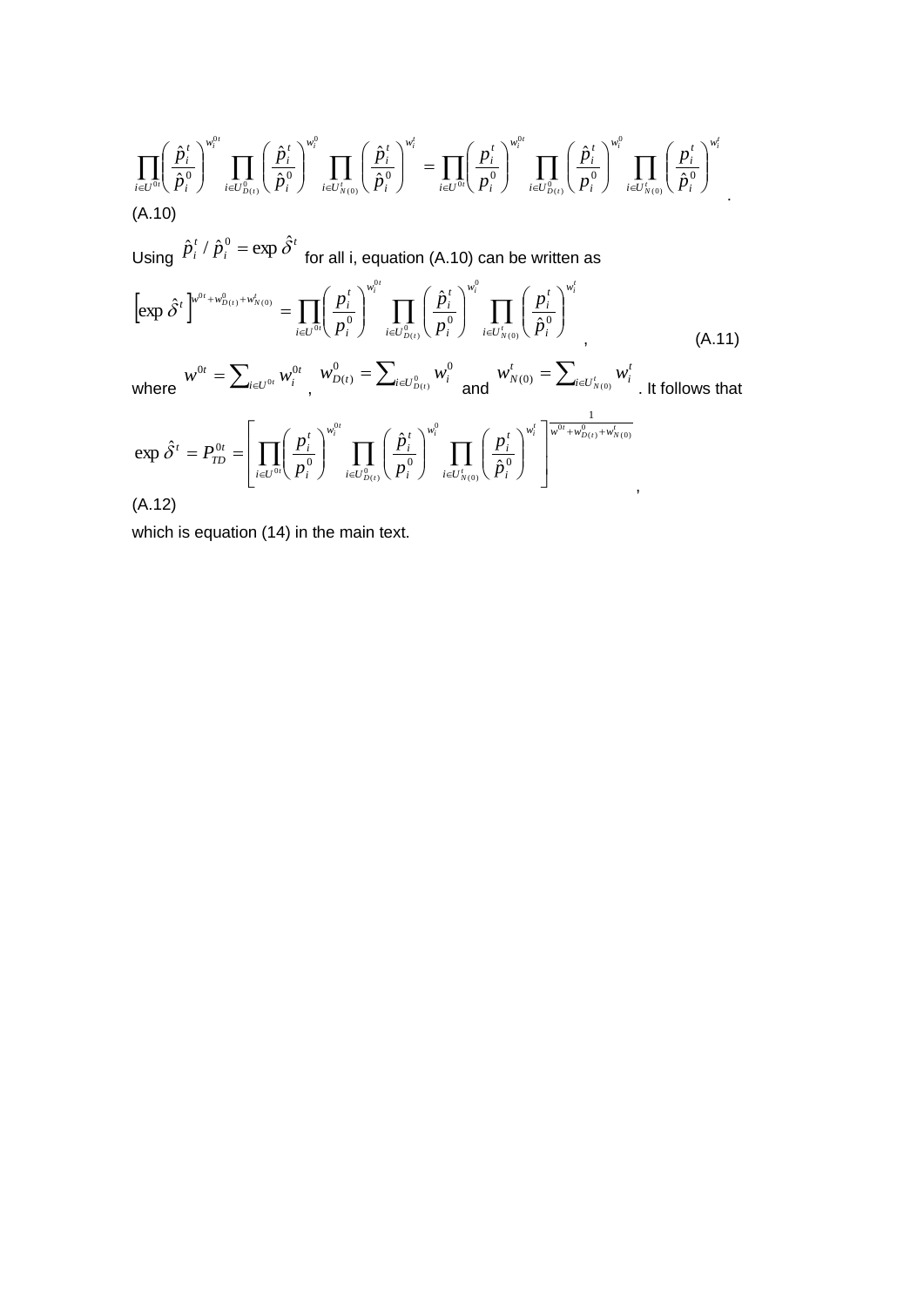# Appendix 3: Characteristics available for each product

| <b>Camcorders</b>        |                | <b>Desktop computers</b> |                         | <b>Digital Cameras</b> |                | <b>DVD players and recorders</b> |                |
|--------------------------|----------------|--------------------------|-------------------------|------------------------|----------------|----------------------------------|----------------|
| Characteristic           | Levels         | Characteristic           | Levels                  | Characteristic         | Levels         | Characteristic                   | Levels         |
|                          |                |                          |                         |                        |                |                                  |                |
| 16:9 REC#FORMAT          | 2              | 3D                       | 3                       | ANZ CAMERA TYPE 3      |                | 1080P UPSCALING                  | 3              |
| 3 CHIP                   | $\overline{2}$ | APPLE OS                 | 3                       | <b>AUTOFOCUS</b>       | $\overline{2}$ | 3D CONVERSION                    | $\overline{2}$ |
| <b>BRAND</b>             | 6              | <b>ASPECT RATIO</b>      | 3                       | AVCHD / LITE           | 4              | APP STORE(IPTV)                  | 3              |
| <b>CF CARD</b>           | 3              | <b>BLUETOOTH</b>         | $\overline{2}$          | <b>BATTERY TYPE</b>    | 3              | <b>BD LIVE</b>                   | $\overline{2}$ |
| <b>CHIPTYPE</b>          | $\overline{2}$ | <b>BRAND</b>             | 9                       | <b>BAYONET MOUNT</b>   | $\overline{7}$ | <b>BRAND</b>                     | 13             |
| <b>DIGITAL INDEX</b>     | $\overline{2}$ | <b>BRIGHTNESS</b>        | $\overline{\mathbf{c}}$ | <b>BLUETOOTH</b>       | 3              | CF CARD                          | 3              |
| <b>DIGITAL INPUT</b>     | $\overline{2}$ | <b>CHIPSET BRAND</b>     | 5                       | <b>BRAND</b>           | 15             | COMMON INTER CI                  | 3              |
| <b>DSC CAMC RES#</b>     | 3              | CHIPSET TYPE             | 43                      | <b>BRIDGE CAMERA</b>   | $\overline{2}$ | <b>CONSUMP STANDBY</b>           | 29             |
| <b>HANDHELD POSIT#</b>   | $\overline{2}$ | CSP-MHZ                  | 27                      | <b>CHIPTYPE</b>        | 5              | CONSUMPTION W                    | 43             |
| <b>HD Formats</b>        | 5              | <b>DEPTH IN CM</b>       | 6                       | <b>COMPACT FLASH</b>   | $\overline{2}$ | <b>DIVX</b>                      | $\overline{2}$ |
| <b>HDD CAPACITY</b>      | 8              | <b>DESIGN</b>            | 4                       | DEPTH IN MM            | 182            | <b>DLNA</b>                      | $\overline{2}$ |
| <b>HDMI</b>              | 3              | <b>DVD WRITER</b>        | 4                       | <b>DIGITAL ZOOM</b>    | 12             | DTS DECODER                      | 4              |
| <b>IEEE-1394</b>         | $\overline{2}$ | <b>GPU BRAND</b>         | 5                       | DISPL#RES# PIX#        | 30             | DVB-T                            | 3              |
| <b>IMAGE STABIL#</b>     | 3              | <b>GPU MODEL</b>         | 66                      | <b>DSC CAMC RES#</b>   | 4              | DVD AUDIO                        | 3              |
| <b>IMAGE STABILIZ#</b>   | 4              | <b>HEIGHT IN CM</b>      | 6                       | <b>DUAL CAM</b>        | $\overline{4}$ | <b>DVD Categories</b>            | 10             |
| <b>LCD SCREEN SIZE</b>   | 8              | LED                      | 3                       | <b>EFFECTIVE PIXEL</b> | 50             | <b>DVD REC# FORMAT</b>           | 9              |
| MEMORY CAPACITY 15       |                | <b>MC-EDITION</b>        | $\overline{2}$          | <b>FACE DETECTION</b>  | 4              | EPG                              | 3              |
| <b>MEMORY CARD</b>       | $\overline{2}$ | MEMORY TECHNO            | 3                       | FOLDABLE LCD           | 3              | GOOGLE TV                        | $\overline{2}$ |
| <b>MEMORY STICK</b>      | 3              | <b>MICROSOFT OS</b>      | 10                      | <b>FRAMES PER SEC</b>  | 12             | <b>HDD CAPACITY</b>              | 10             |
| <b>MODEL</b>             | 78             | <b>MODEL</b>             | 82                      | <b>GPS</b>             | $\overline{2}$ | HDMI                             | $\overline{2}$ |
| <b>MPEG STANDARD</b>     | 3              | <b>NUMBER OF CORES</b>   | 5                       | <b>HDMI PORT</b>       | $\overline{2}$ | HDTV                             | 3              |
| <b>MULTIMEDIA CARD</b>   | 3              | OFFICE SUITE             | $\overline{2}$          | <b>HEIGHT IN MM</b>    | 144            | LAYER                            | 3              |
| OPTICAL ZOOM             | 21             | <b>ONBOARD GRAPHIC</b>   | 3                       | <b>IMAGE STABIL#</b>   | 3              | LCD SCREEN SIZE                  | 10             |
| OUTDOOR FUNCTIO          | 3              | <b>PLATFORM</b>          | $\overline{2}$          | <b>INNER ZOOM</b>      | 4              | <b>MEDIAPLAYER</b>               | 4              |
| P <sub>2</sub>           | $\overline{2}$ | <b>PROCESSOR</b>         | 23                      | <b>KID CAMERA</b>      | 3              | <b>MEMORY CARD</b>               | $\overline{2}$ |
| <b>PIXEL TOTAL</b>       | 38             | PROCESSOR NUMBE 91       |                         | LCD MONITOR SIZ        | 15             | <b>MEMORY STICK</b>              | 3              |
| <b>RESOLUTION</b>        | 3              | RAM-MB                   | 9                       | LIVE VIEW              | $\overline{2}$ | <b>MODEL</b>                     | 105            |
| <b>SD CARD</b>           | 3              | REMOTE-CONTROL           | $\overline{2}$          | MAX VIDEO HT RE        | 10             | MP3 ENCODING                     | $\overline{2}$ |
| <b>SD Format</b>         | $\overline{7}$ | <b>SCREEN SIZE</b>       | 2                       | MAX VIDEO WI RE        | 12             | <b>MP3 PLAYBACK</b>              | 3              |
| SD/HD Format             | 10             | <b>SECURITY SW</b>       | $\overline{2}$          | MAX# ISO SENSIT        | 15             | MPEG-4 RECORD#                   | $\overline{2}$ |
| <b>SMART MEDIA</b>       | $\overline{2}$ | SIZE/INCH                | 9                       | <b>MEMORY TYPE</b>     | 4              | NO# OF DISC                      | 3              |
| <b>TOUCHSCREEN</b>       | 3              | STORAGE CAPAC#           | 13                      | <b>MICRO DRIVE</b>     | $\overline{2}$ | PC STREAMING                     | 3              |
| <b>TYPE</b>              | $\overline{2}$ | TV OUT                   | 2                       | <b>MODEL</b>           | 211            | <b>REAL DOLBY DEC#</b>           | 6              |
| <b>Type Memory Cards</b> | 7              | VIDEOCARD                | $\overline{\mathbf{c}}$ | <b>Multiple Slots</b>  | 3              | SD CARD                          | 3              |
| <b>USB CONNECTION</b>    | $\overline{2}$ | Vision                   | 3                       | OPTICAL ZOOM           | 16             | SUPER AUDIO CD                   | 3              |
| <b>VIDEO FORMAT</b>      | 8              | V-RAM                    | 12                      | OUTDOOR FUNCTIO 5      |                | USB RECORDING                    | 3              |
| <b>VIDEOTO MC</b>        | 3              | <b>WEIGHT IN KG</b>      | 5                       | PHOTOS PER SEC# 55     |                | WEB CONTENT ACC                  | 3              |
| <b>VIEWFINDER</b>        | 3              |                          |                         | PICTBRIDGE             | 2              | WIRELESS INTERF                  | 3              |
| <b>WEIGHT IN GRAM</b>    | 62             |                          |                         |                        |                |                                  |                |
| <b>WIRELESS INTERF</b>   | 2              |                          |                         |                        |                |                                  |                |
| <b>XD-PICTURE CARD</b>   | 3              |                          |                         |                        |                |                                  |                |
|                          |                |                          |                         |                        |                |                                  |                |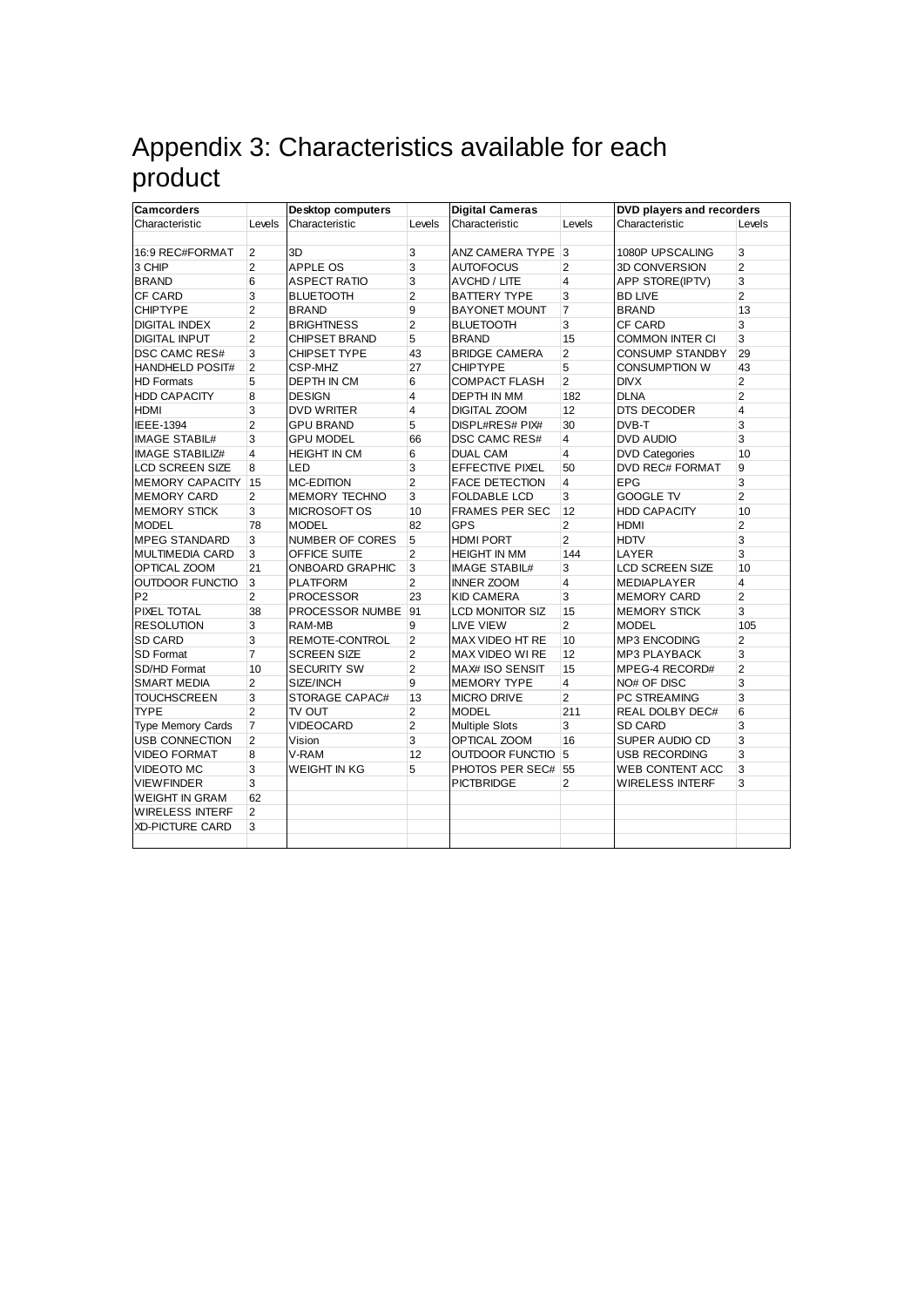| <b>Laptop computers</b> |                | <b>Microwaves</b>           |                         | <b>Televisions</b>     |                         | Portable media players  |                |
|-------------------------|----------------|-----------------------------|-------------------------|------------------------|-------------------------|-------------------------|----------------|
| Characteristic          | Levels         | Characteristic              | Levels                  | Characteristic         | Levels                  | Characteristic          | Levels         |
|                         |                |                             |                         |                        |                         |                         |                |
| 3G/BB BUNDLE            | 2              | <b>ARTICLE FLAG</b>         | 3                       | 3D                     | $\overline{2}$          | <b>AIRPLAY</b>          | 2              |
| <b>APPLE OS</b>         | 4              | <b>BRAND</b>                | 14                      | 3D CONVERSION          | $\overline{2}$          | <b>BLUETOOTH</b>        | 3              |
| <b>ASPECT RATIO</b>     | $\overline{4}$ | CAVITY MATERIAL             | 6                       | <b>BRAND</b>           | 14                      | <b>BRAND</b>            | 13             |
| <b>BLUETOOTH</b>        | 3              | CONSTR#2                    | $\overline{2}$          | <b>BRIGHTNESS</b>      | 20                      | <b>BUILT IN CAMERA</b>  | 3              |
| <b>BRAND</b>            | 13             | <b>CONSTRUCTION</b>         | 3                       | CONSUMP STANDBY 28     |                         | CE FUSION REPORTING     |                |
| <b>BRIGHTNESS</b>       | 3              | <b>COOKING PLATE</b>        | $\overline{4}$          | <b>CONSUMPTION W</b>   | 128                     | CF CARD                 | 3              |
| CE FUSION REPORTIL2     |                | <b>COOKINGFUNCTION</b>      | $\overline{4}$          | <b>CONTRAST RATIO</b>  | 50                      | <b>COLOUR DISPLAY</b>   | $\overline{2}$ |
| <b>CENTRINO</b>         | 2              | DEPTH IN CM                 | 34                      | DISPLAY HD DC          | 3                       | DAB                     | $\overline{2}$ |
| <b>CHIPSET BRAND</b>    | 5              | DETAILED MAIN TYPES7        |                         | <b>DIVX</b>            | 3                       | Dictation Machine total | $\overline{2}$ |
| CHIPSET TYPE            | 52             | <b>DIGITAL CLOCK</b>        | 4                       | <b>DLNA</b>            | 3                       | <b>DIGITAL SPEECH</b>   | $\overline{2}$ |
| <b>DVD WRITER</b>       | $\overline{4}$ | DOOR OPENING S#             | $\overline{\mathbf{4}}$ | DVB-C                  | 3                       | <b>DIGITAL SYSTEM</b>   | $\overline{2}$ |
| FINGERPRINT-ID          | $\overline{2}$ | <b>DOOR TYPE</b>            | 3                       | DVB-S                  | $\overline{2}$          | DISPLAY-TECHNO          | 6              |
| <b>FORM FACTOR</b>      | $\overline{7}$ | <b>FRONT DECORAT#</b>       | 8                       | DVB-T                  | 3                       | <b>DIVX</b>             | 3              |
| <b>GPU BRAND</b>        | 3              | <b>GROUPS AFFILIATION 7</b> |                         | DVD PLAYER/REC#        | $\overline{2}$          | <b>DRM</b>              | 5              |
| <b>GPU MODEL</b>        | 88             | <b>HEIGHT</b>               | 40                      | <b>ENERGY STAR AU#</b> | 11                      | <b>GAMING</b>           | 3              |
| <b>HARD DRIVE TYPE</b>  | $\overline{2}$ | <b>HUMIDITY SENSOR</b>      | 3                       | <b>FRAME REFRESH</b>   | 9                       | H264 PLAYBACK           | 3              |
| <b>HEIGHT IN CM</b>     | 116            | <b>INFRARED SENSOR</b>      | 3                       | <b>FREQUENCY</b>       | $\overline{\mathbf{4}}$ | <b>MEMORY CARD</b>      | 3              |
| <b>HYPER THREADING</b>  | 2              | <b>INVERTER</b>             | 3                       | <b>HD READY</b>        | 3                       | <b>MEMORY STICK</b>     | $\overline{2}$ |
| LED                     | $\overline{2}$ | <b>KEYFEATURES</b>          | 3                       | <b>HD Types</b>        | 3                       | <b>MODEL</b>            | 75             |
| <b>LED TECHNOLOGY</b>   | 2              | LIMIT HOURS                 | 3                       | <b>HDD CAPACITY</b>    | 3                       | <b>MODELTEXT</b>        | 209            |
| <b>MC-EDITION</b>       | 2              | LIMIT_MINUTES               | 5                       | ISDB-T                 | 3                       | <b>MP3 ENCODING</b>     | 3              |
| <b>MEMORY TECHNO</b>    | 3              | MAIN TYPES - IL-            | 4                       | <b>LED TECHNOLOGY</b>  | $\overline{4}$          | MPEG <sub>2</sub>       | 3              |
| <b>MICROSOFT OS</b>     | 15             | <b>MODEL</b>                | 88                      | MEDIAPLAYER            | $\overline{4}$          | MPEG <sub>4</sub>       | 3              |
| <b>MODEL</b>            | 278            | <b>MODELTEXT</b>            | 187                     | <b>MODEL</b>           | 245                     | <b>MULTIMEDIA CARD</b>  | 3              |
| Next Gen Core           | 25             | <b>NUMBER OF TRAYS</b>      | 3                       | NO OF HDMI             | 6                       | OPERATING SYST#         | $\overline{4}$ |
| OFFICE SUITE            | 5              | <b>POWERSTEPS</b>           | 10                      | PC STREAMING           | 4                       | PC CONNECTION           | 3              |
| ONBOARD GRAPHIC 3       |                | PROGRAMMER                  | 4                       | REFLECTION ANGL        | 12                      | PHOTO VIEWER            | $\overline{2}$ |
| PROCESSOR NUMBE 124     |                | <b>QUARTZ GRILL</b>         | $\overline{\mathbf{4}}$ | <b>RESOLUTION HIG#</b> | 9                       | <b>RADIO BUILT-IN</b>   | $\overline{2}$ |
| REMOTE-CONTROL          | $\overline{2}$ | <b>SKEWER</b>               | 3                       | <b>RESOLUTION WID#</b> | 11                      | <b>SD CARD</b>          | 3              |
| <b>SCREEN SIZE</b>      | 5              | <b>STEAM FUNCT#INT</b>      | $\overline{\mathbf{4}}$ | <b>RESPONSE TIME</b>   | 18                      | SIZE/INCH               | 21             |
| <b>TRUE RESOLUTION</b>  | 11             | <b>THERMO SENSOR</b>        | 4                       | <b>SCREEN FORMAT</b>   | 3                       | STOR# CAPACITY          | 20             |
| TV CARD                 | 3              | TIME CONTROL                | 3                       | <b>SD CARD</b>         | 3                       | <b>TOUCHSCREEN</b>      | 3              |
| TV OUT                  | $\overline{2}$ | TOUCH CONTROL               | 3                       | SIZE/CM                | 38                      | TV OUT                  | 3              |
| <b>USB PORTS</b>        | 5              | <b>TURNTABLE</b>            | 3                       | SIZE/INCH              | 26                      | VIDEORECORD             | 3              |
| V-RAM                   | $\overline{7}$ | <b>TYPE OF MICROW#</b>      | 6                       | TELE-TEXT              | 3                       | <b>WEIGHT IN GRAM</b>   | 70             |
| <b>WIMAX</b>            | $\overline{2}$ | <b>VOLUME LTRS</b>          | 20                      | <b>USB</b>             | 3                       | <b>XHTML BROWSER</b>    | 3              |
| <b>WIRELESS LAN</b>     | $\overline{2}$ | WATTAGE                     | 11                      | <b>USB RECORDING</b>   | 3                       |                         |                |
|                         |                | <b>WEIGHT SENSOR</b>        | 3                       | <b>WIFI</b>            | 4                       |                         |                |
|                         |                | WIDTH IN CM                 | 42                      |                        |                         |                         |                |
|                         |                | WITH FAN/CONVEC             | 2                       |                        |                         |                         |                |
|                         |                | WITH GRILL                  | $\overline{2}$          |                        |                         |                         |                |
|                         |                | WITH TOP/BOTTOM             | $\overline{2}$          |                        |                         |                         |                |
|                         |                | YEAR OF INTRO               | 6                       |                        |                         |                         |                |
|                         |                |                             |                         |                        |                         |                         |                |

## References

Aizcorbe, A., C. Corrado and M. Doms (2003), When Do Matched-Model and Hedonic Techniques Yield Similar Price Measures?, Working Paper no. 2003-14, Federal Reserve Bank of San Francisco.

Balk, B.M. (1981), A Simple Method for Constructing Price Indices for Seasonal Commodities, Statistische Hefte 22, 1-8.

Balk, B.M. (2001), Aggregation Methods in International Comparisons: What Have We Learned? ERIM Report, Erasmus Research Institute of Management, Erasmus University Rotterdam.

Balk, B.M. (1981), A Simple Method for Constructing Price Indices for Seasonal Commodities, Statistische Hefte 22, 1-8.

Caves, D.W., L.R. Christensen and W.E. Diewert (1982), Multilateral Comparisons of Output, Input and Productivity Using Superlative Index Numbers, The Economic Journal 92, 73-86.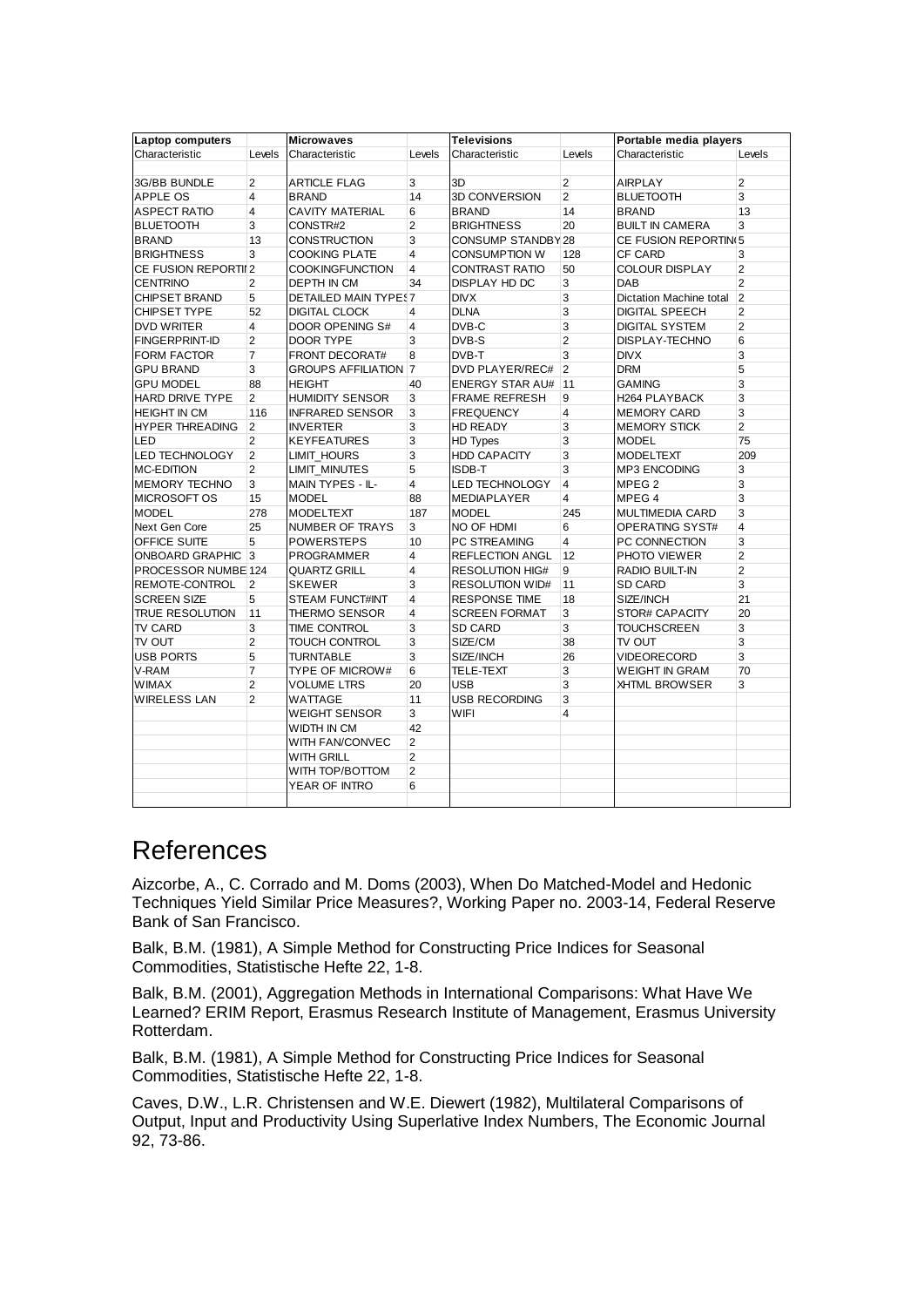Destatis (2009), Handbook on the Application of Quality Adjustment Methods in the Harmonised Index of Consumer Prices, Statistics and Science, Vol. 13. Federal Statistical Office of Germany, Wiesbaden.

Diewert, W.E. (1999), Axiomatic and Economic Approaches to International Comparisons, pp. 13-87 in A. Heston and R.E. Lipsey (eds.), International and Interarea Comparisons of Income, Output and Prices, Studies in Income and wealth, Vol. 61. University of Chicago Press, Chicago,.

Diewert, W.E. (2003), Hedonic Regressions: A Review of Some Unresolved Issues, Paper presented at the Seventh Meeting of the International Working Group on Price Indices (Ottawa Group), 27-29 May 2003, INSEE, Paris.

Diewert, W.E., S. Heravi and M. Silver (2009), Hedonic Imputation versus Time Dummy Hedonic Indexes, pp. 87-116 in W.E. Diewert, J. Greenlees and C. Hulten (eds.), Price Index Concepts and Mesurement, Studies in Income and Wealth, Vol. 70. University of Chicago Press, Chicago.

Eltetö, O. and P. Köves (1964), On a Problem of Index Number Computation Relating to International Comparisons, Statisztikai Szemle 42, 507-518 (in Hungarian).

Eurostat and OECD (2006), Methodological manual on PPPs.

Feenstra, R.C. and M.D. Shapiro (2003), High Frequency Substitution and the Measurement of Price Indexes, pp. 123-146 in R.C. Feenstra and M.D. Shapiro (eds.), Scanner Data and Price Indexes, Studies in Income and Wealth, Vol. 61. University of Chicago Press, Chicago.

Gini, C. (1931), On the Circular Test of Index Numbers, Metron 9, 3-24.

Greenlees, J. and R. McClelland (2010), Superlative and Regression-Based Consumer Price Indexes for Apparel Using U.S. Scanner Data, Paper presented at the Conference of the International Association for Research in Income and Wealth, St. Gallen, Switzerland, August 27, 2010.

van der Grient, H.A. and J. de Haan (2010), The Use of Supermarket Scanner Data in the Dutch CPI, Paper presented at the Joint ECE/ILO Workshop on Scanner Data, 10 May 2010, Geneva. Available at www.cbs.nl.

van der Grient, H.A. and J. de Haan (2011), Scanner Data Price Indexes: The 'Dutch Method' versus RYGEKS, Paper presented at the Twelfth Meeting of the International Working Group on Price Indices (Ottawa Group), 4-6 May 2011, Wellington, New Zealand.

de Haan, J. (2004), The Time Dummy Index as a Special Case of the Imputation Törnqvist Index, Paper presented at the Eighth Meeting of the International Working Group on Price Indices (Ottawa Group), 23-25 August 2004, Helsinki, Finland.

de Haan, J. (2010), Hedonic Price Indexes: A Comparison of Imputation, Time Dummy and 'Re-pricing' Methods, Journal of Economics and Statistics (Jahrbücher fur Nationalökonomie und Statistik) 230, 772-791.

de Haan, J. and H.A. van der Grient (2011), Eliminating Chain drift in Price Indexes Based on Scanner Data, Journal of Econometrics, Vol. 161, Issue 1, 36-46.

Hill, R.J. and D. Melser (2008), Hedonic Imputation and the Price Index Problem: An Application to Housing, Economic Inquiry 46, 593-609.

ILO/IMF/OECD/UNECE/Eurostat/The World Bank (2004), Consumer Price Index Manual: Theory and Practice. ILO Publications, Geneva.

Ivancic, L., W.E. Diewert and K.J. Fox (2009), Scanner Data, Time Aggregation and the Construction of Price Indexes, Discussion Paper 09-09, Department of Economics, University of British Columbia, Vancouver, Canada.